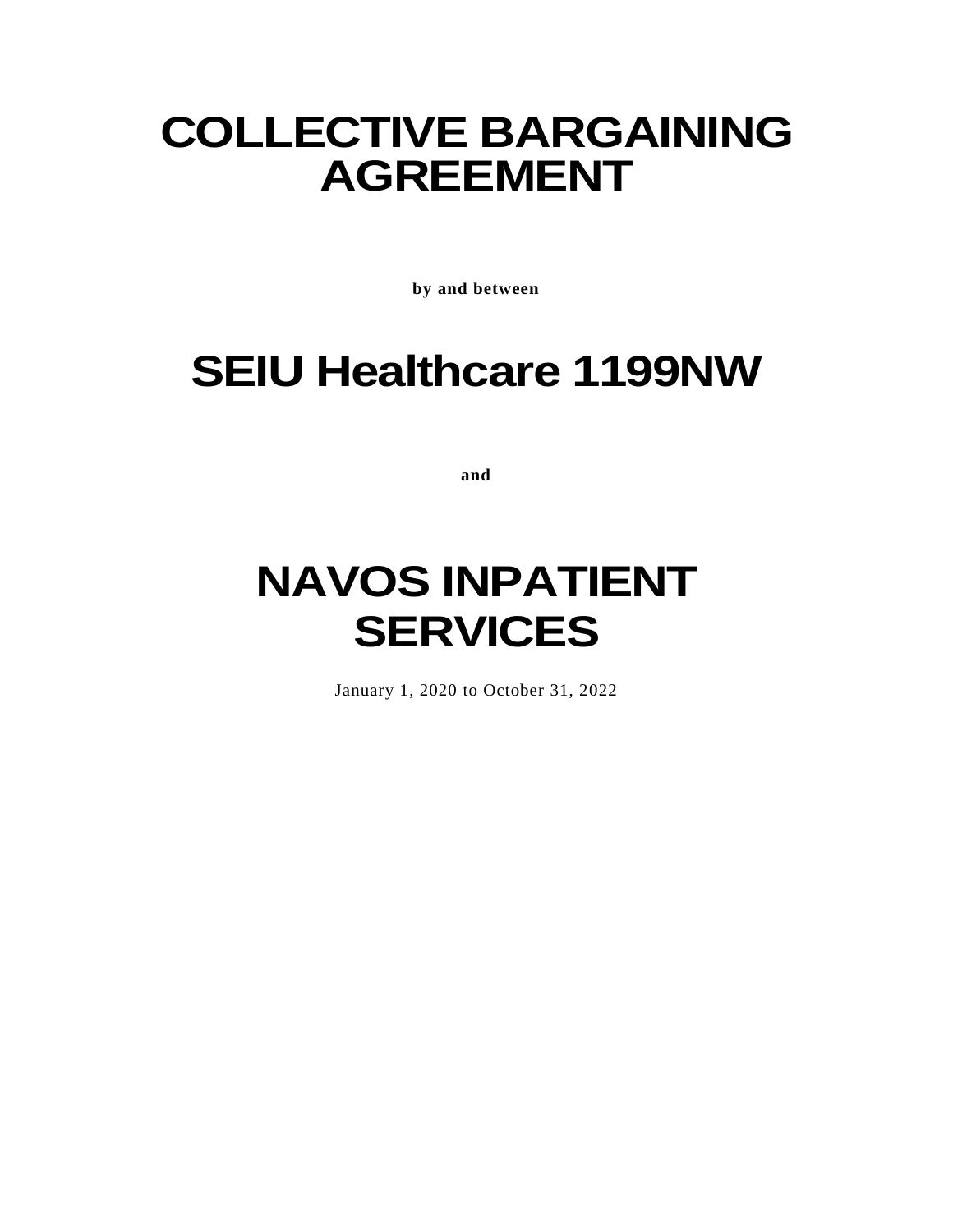| <b>Table of Contents</b>                                       |  |
|----------------------------------------------------------------|--|
|                                                                |  |
|                                                                |  |
|                                                                |  |
|                                                                |  |
|                                                                |  |
|                                                                |  |
|                                                                |  |
|                                                                |  |
|                                                                |  |
|                                                                |  |
|                                                                |  |
|                                                                |  |
|                                                                |  |
| <b>ARTICLE 13 - EDUCATION AND PROFESSIONAL DEVELOPMENT  30</b> |  |
|                                                                |  |
|                                                                |  |
|                                                                |  |
|                                                                |  |
|                                                                |  |
|                                                                |  |
|                                                                |  |
|                                                                |  |
|                                                                |  |
|                                                                |  |
|                                                                |  |
|                                                                |  |
|                                                                |  |
|                                                                |  |
|                                                                |  |
|                                                                |  |
|                                                                |  |
|                                                                |  |
|                                                                |  |
|                                                                |  |
|                                                                |  |
|                                                                |  |
|                                                                |  |

#### <span id="page-1-0"></span>**PREAMBLE**

This Agreement is made and entered into by and between Navos Inpatient Services, hereinafter referred to as the Employer or Hospital, and District 1199NW, Hospital and Health Care Employees Union, SEIU, hereinafter referred to as the Union. The purpose of this Agreement is to set forth the understanding reached between the parties with respect to wages, hours of work, and conditions of employment.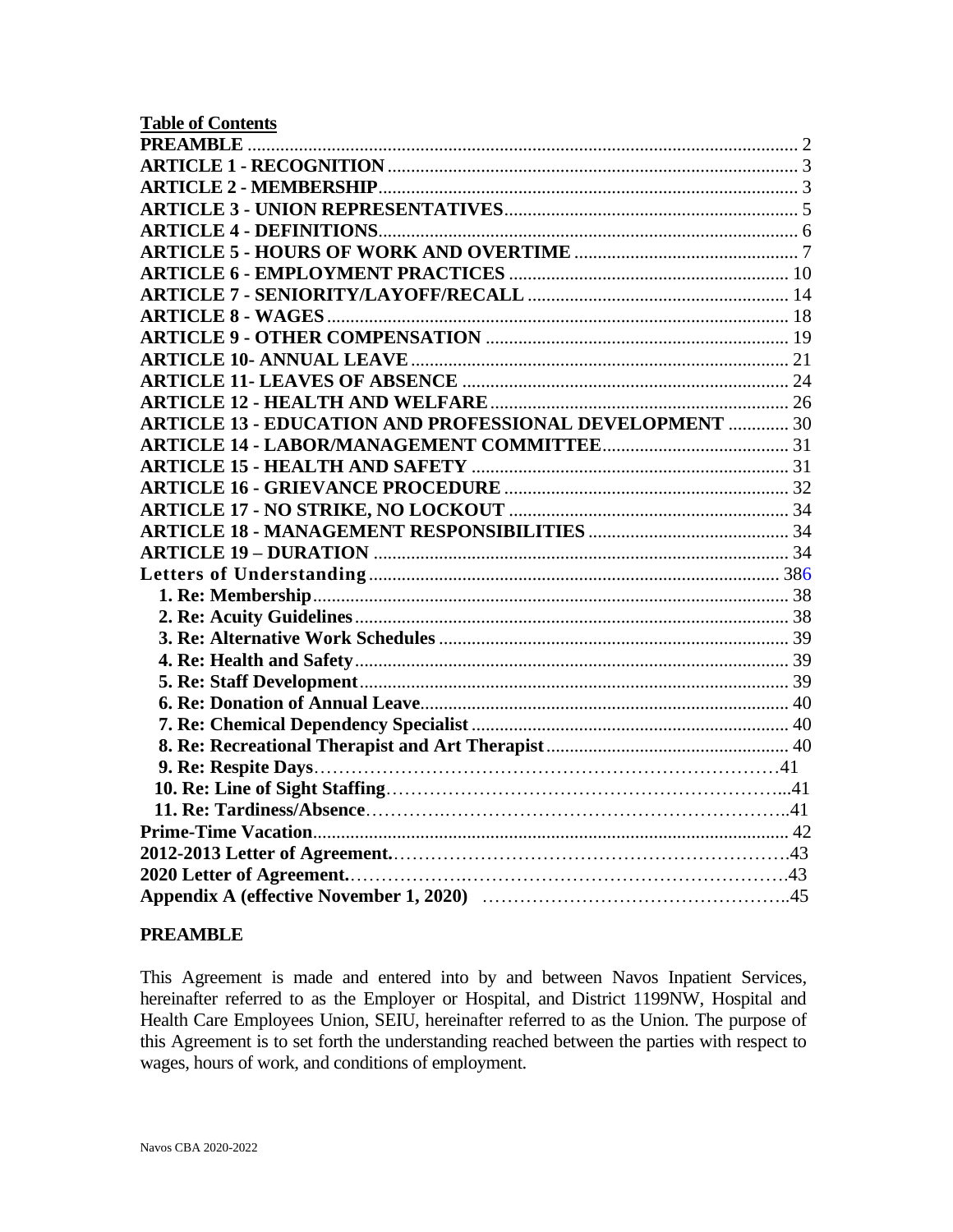# <span id="page-2-0"></span>**ARTICLE 1 - RECOGNITION**

#### **1.1 \_\_\_Recognition**

Navos Inpatient Services recognizes District 1199 Northwest, Hospital and Health Care Employees Union, SEIU, as the sole and exclusive bargaining representative for the bargaining unit certified in the Certification of Representative issued by the NLRB on August 27, 1997 in Case No. 19-RC-13447.

#### **1.2 \_\_\_New Classifications**

New job classifications established during the term of this Agreement will be covered by this Agreement unless they are not within the Union's jurisdiction established by the description of its bargaining unit. The Union will be notified of any new classifications within these parameters established by the Employer.

#### <span id="page-2-1"></span>**ARTICLE 2 - MEMBERSHIP**

#### **2.1 \_\_\_Membership**

All employees covered by this Agreement shall be required within thirty-one (31) days of the effective date of this Agreement, as a condition of continuing employment, to become and remain members of the Union in good standing or agree to pay the Union a fair share/representation fee. Employees who are already members of the Union in good standing, shall, as a condition of employment, maintain their membership in the Union for the duration of this Agreement to the extent of paying the periodic dues uniformly required as a condition of Union membership. All newly employed employees shall make application to join the Union within thirty-one (31) days following their date of hire and shall, as a condition of employment, maintain their membership in the Union for the duration of this Agreement or agree to pay the Union a fair share/representation fee. Good standing is herein defined as the tendering of Union dues, initiation fees or a fair share/representation fee on a timely basis. Employees who fail to comply with this requirement shall be discharged by the Employer within thirty (30) calendar days after receiving written notice from the Union, unless the employee fulfills the membership obligation set forth in this Agreement. Union membership applications and payroll deduction cards will be distributed to each new employee during orientation. The Hospital will notify employees of the membership requirement at the time of hire.

#### **2.1.2 Religious Objector**

Any employee who is a member of and adheres to established and traditional tenets or teachings of a bona fide religion, body or sect which has historically held conscientious objections to joining or financially supporting labor organizations shall not be required to join or financially support the Union as a condition of employment. Such an employee shall, in lieu of dues and fees, pay sums equal to such dues and fees to a non-religious charitable organization. These religious objections and decisions and non-religious charitable organizations must be documented and declared in writing. Any employee exercising their right of religious objection must provide the Union with a receipt of payment to an appropriate charity on a monthly basis.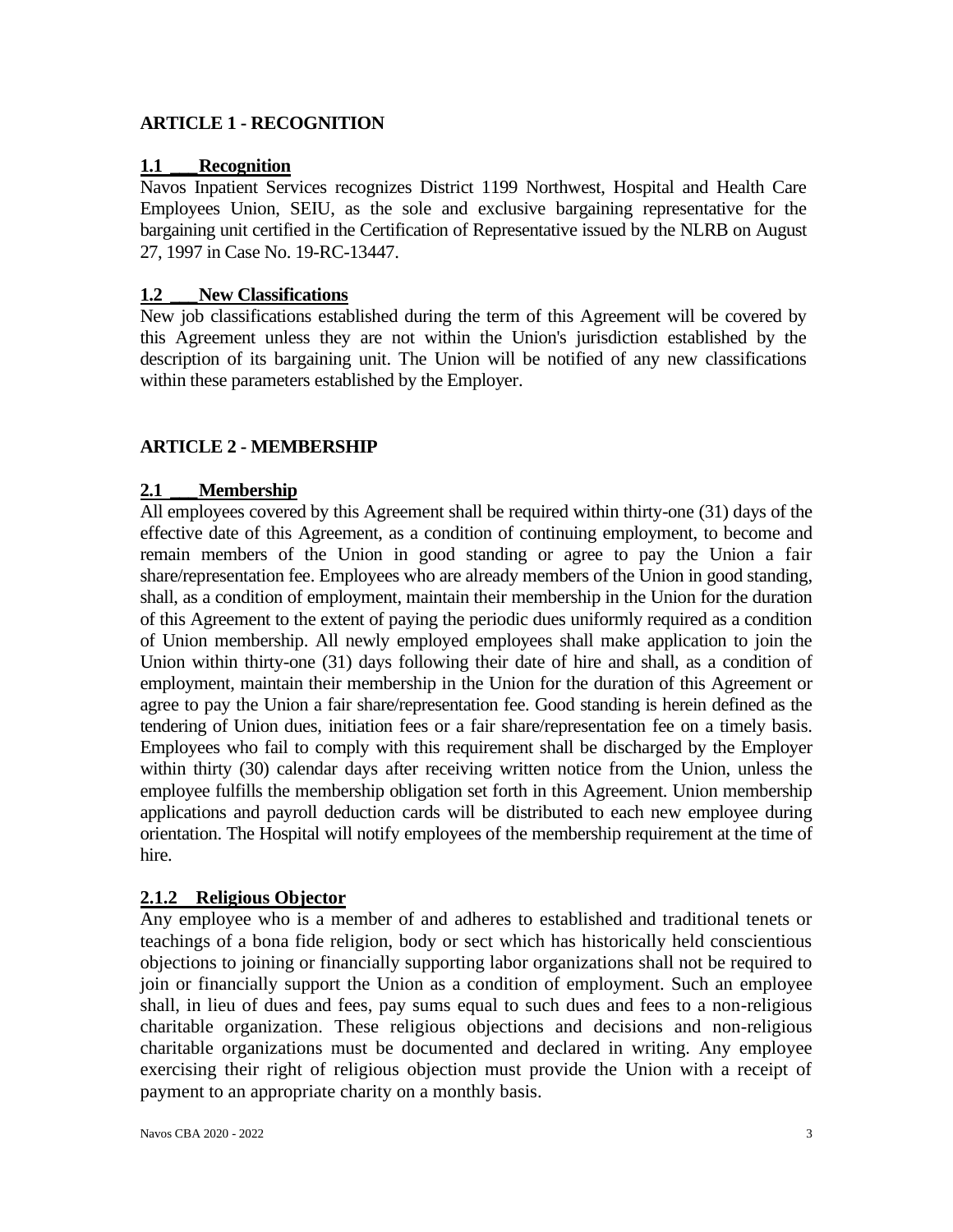# **2.1.3 Hold Harmless**

The Union will indemnify and hold the Employer harmless from all claims, demands, suits or other forms of liability that may arise against the Employer for or on account of any action taken by the Employer to terminate an employee's employment pursuant to this Article.

# **2.2 \_\_\_ Bargaining Unit Roster**

Upon signing this agreement and monthly thereafter, the Employer shall provide the union with a list electronically via excel format of all bargaining unit employees including their addresses, home and mobile phone numbers, email addresses, social security numbers, hire dates, FTE's, hourly rate, unit, shift and job classifications.

Each month the Employer shall send a list in excel format of new hires including their addresses, home and mobile phone numbers, email addresses, social security numbers, hire dates, FTE's, hourly rate, unit, shift and job classifications. Each month the Employer shall also send a list of employees who are no longer employed in the bargaining unit which includes their FTE status, reason for termination and termination dates.

# **2.3 \_\_\_ Dues Deduction**

During the term of this Agreement, the Employer shall deduct dues or representation fees monthly from the pay of each member of the Union who voluntarily executes a dues deduction authorization form. Upon request of the Union, the Employer will deduct an initiation fee from the pay of each member who authorizes it. When filed with the Employer, the authorization form will be honored in accordance with its terms. A roster of all employees using payroll deduction, including name, social security number, gross wages and actual hours worked per pay period, initiation fees, dues deducted and year-todate dues deducted will be promptly transmitted to the Union monthly with a check payable to its order no later than the 15th of each month. This list shall be emailed in Microsoft Excel format or another mutually agreeable format. Upon issuance and transmission of a check to the Union, the Employer's responsibility shall cease with respect to such deductions. The Union and each employee authorizing the assignment of wages for the payment of Union dues or representation fees hereby undertakes to indemnify and hold the Employer harmless from all claims, demands, suits or other forms of liability that may arise against the Employer for or on account of any deduction made from the wages of such employee.

# **2.4 Voluntary Political Action Fund Deduction**

The Employer shall deduct the sum specified from the pay of each member of the Union who voluntarily executes a political action contribution wage assignment authorization form. The parties acknowledge that the responsibility of providing and distributing the forms to employees lies solely with the Union. When filed with the Employer, the authorization form will be honored in accordance with its terms. The authorization form will remain in effect until revoked in writing by the employee. The amount deducted and a roster of all employees using payroll deduction for voluntary political action contributions will be promptly transmitted to the Union by a separate check payable to its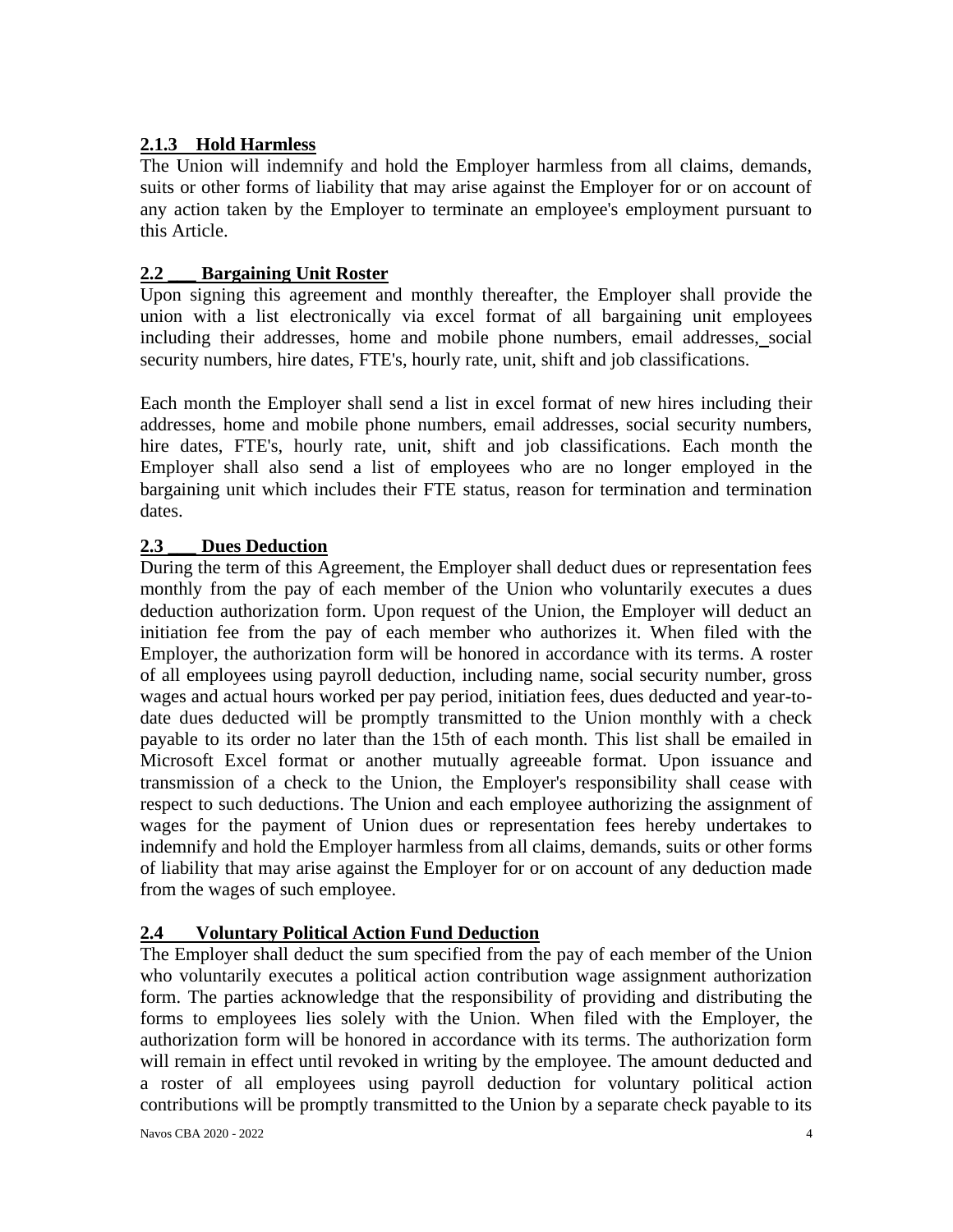order. Upon issuance and transmission of a check to the Union, the Employer's responsibility shall cease with respect to such deductions. The Union and each employee authorizing the assignment of wages for the payment of voluntary political action contributions hereby undertakes to indemnify and hold the Employer harmless from all claims, demands, suits or other forms of liability that may arise against the Employer for or on account of any deduction made from the wages of such employee.

The parties recognize that the Union is obligated under the Federal Election Campaign Act (FECA) to reimburse the Employer for its reasonable cost of administering the Healthcare Leadership Fund (HLF) check-off in the parties' Collective Bargaining Agreement. The Employer and the Union agree that one-quarter of one percent (.25%) of all amounts checked off is a reasonable amount to cover the Employer's costs of administering this check-off. Accordingly, the parties agree that the Employer will retain one-quarter of one percent (.25%) of all amounts deducted pursuant to the HLF check-off provision in the parties' Collective Bargaining Agreement to reimburse the Employer for its reasonable costs of administering the check-off.

# <span id="page-4-0"></span>**ARTICLE 3 - UNION REPRESENTATIVES**

### **3.1 \_\_\_ Union Access**

The Employer agrees that an authorized Union representative shall have reasonable access to the Hospital where employees covered by this Agreement are working, excluding patient care areas, for the purpose of investigating grievances and contract compliance, provided that the Union representative first makes arrangements with the Hospital Administrator or designee as to which areas he/she wishes to visit and the purpose of the visit. Union representatives shall be allowed access to the floor for the above purposes in the event that all other possibilities have been exhausted; in such circumstances the Union representative shall observe the same principles of patient confidentiality as observed by employees. Such visitation shall be conducted in a manner which will not be disruptive to the operation of the Employer or patient care.

# **3.2 Facility Use**

Upon approval of the Employer, the Union shall be permitted to use designated premises of the Employer for meetings of the local unit, with or without Union staff present, provided sufficient advance request for meeting facilities is made to the Employer and space is available in non-patient care areas.

#### **3.3 \_\_\_ Union Delegates**

A list of Union Delegates from the bargaining unit shall be provided to the Employer. The parties acknowledge the general proposition that Union business performed by the Union delegates in conducting grievance investigation and resolution through Step 3 of the grievance procedure will be conducted during non-working hours (e.g., breaks, lunch periods, before and after shift) when practicable. When it is not practical or reasonable to transact such business during non-working periods, Union delegates will be allowed a reasonable amount of time during working hours to perform such functions, except that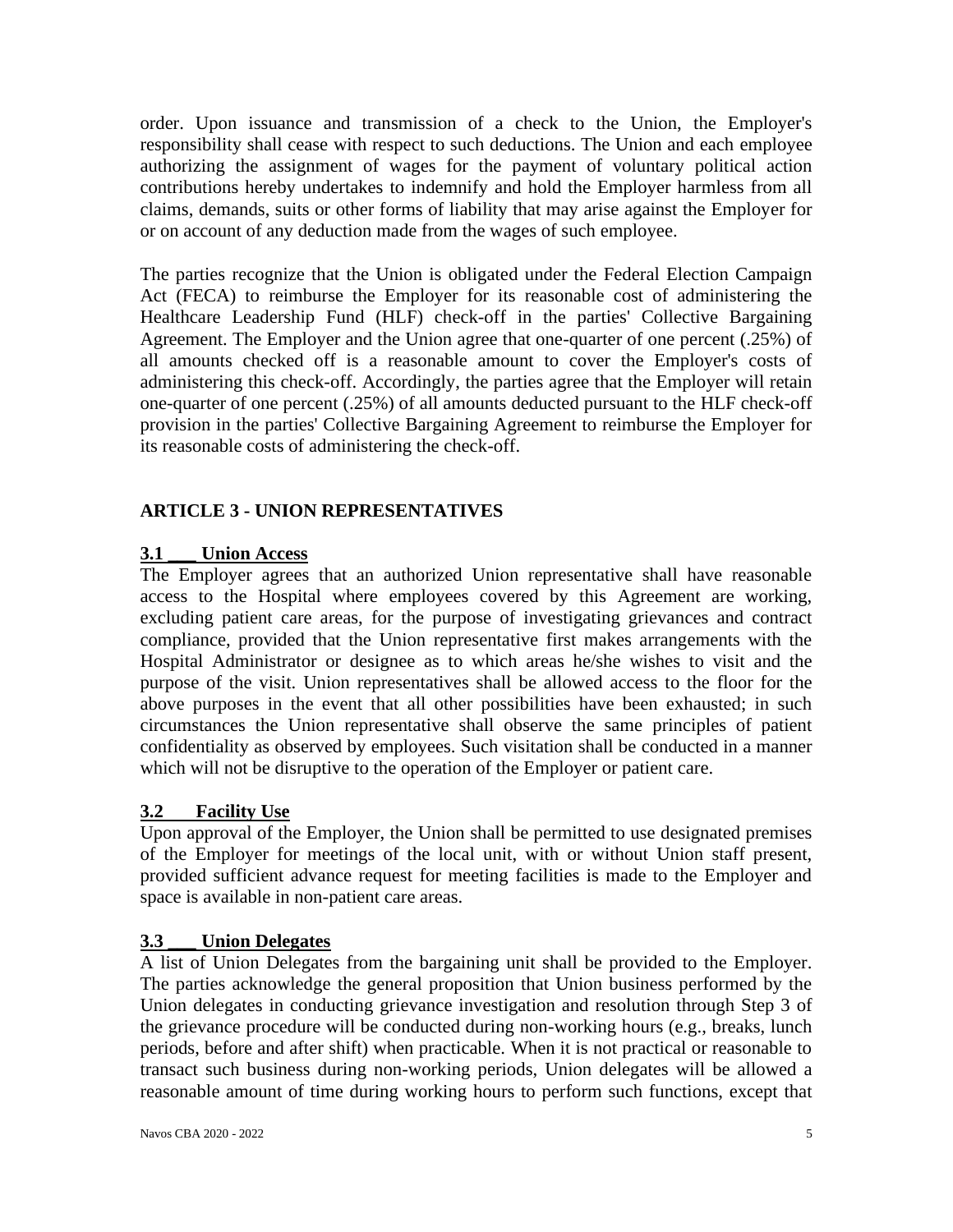such activity shall not take precedence over the requirement of patient care. Subject to advance notice and scheduling, Union Officers, Delegates, and Contract Committee members may use one (1) day per calendar year of their education leave time to attend Union-sponsored training in leadership, representation and dispute resolution.

# **3.4 \_\_\_Bulletin Boards**

Bulletin boards in prominent locations in each work area shall be designated for the Union's use. The Employer shall notify the union of all locations of bulletin boards and provide not less than 30 days notice on the change in availability or location of the Union's bulletin board.

# **3.5 \_\_\_ Contract Distribution**

The Employer shall distribute a copy of this Agreement to all newly hired employees. The Union will provide copies of the Agreement.

# **3.6 \_\_\_ Negotiations Release Time**

The Employer agrees that it will provide paid release time for up to six (6) Union negotiating team members participating in contract negotiations providing that: (1) at least five (5) days of advance notice is provided by the Union of the identity of the employees who will be attending the negotiations; (2) time spent on contract negotiations at the table or in caucus shall not be construed as "time worked" for purposes for determining overtime; and (3) the aggregate amount of paid negotiations time shall not exceed 192 hours. The number of hours can be extended by mutual agreement. The Employer shall grant the requested time off unless, in its discretion, it determine that to do so would create staffing problems.

#### **3.7 \_\_\_Orientation**

Union delegate(s) or designee(s) will be provided fifteen (15) minutes paid time during the orientation with new employees. Any appropriate all staff space can be used for welcoming new employees to the union when regular NEO opportunities are not available.

# <span id="page-5-0"></span>**ARTICLE 4 - DEFINITIONS**

# **4.1 \_\_\_Probationary Employees**

All newly hired employees shall serve a ninety (90) calendar day probationary period. After completing the applicable probationary period, the employee shall be considered regular unless specifically advised by the Employer in writing of an extended probationary period of up to an additional ninety (90) days. Unless otherwise agreed to by both parties the probationary period shall not exceed six (6) months. Prior to extending the probationary period, the employee shall receive a written evaluation.

#### **4.2 \_\_\_ Regular Full-time Employee**

Any employee who is regularly scheduled and works forty (40) hours per week or eighty (80) hours per fourteen (14) day period.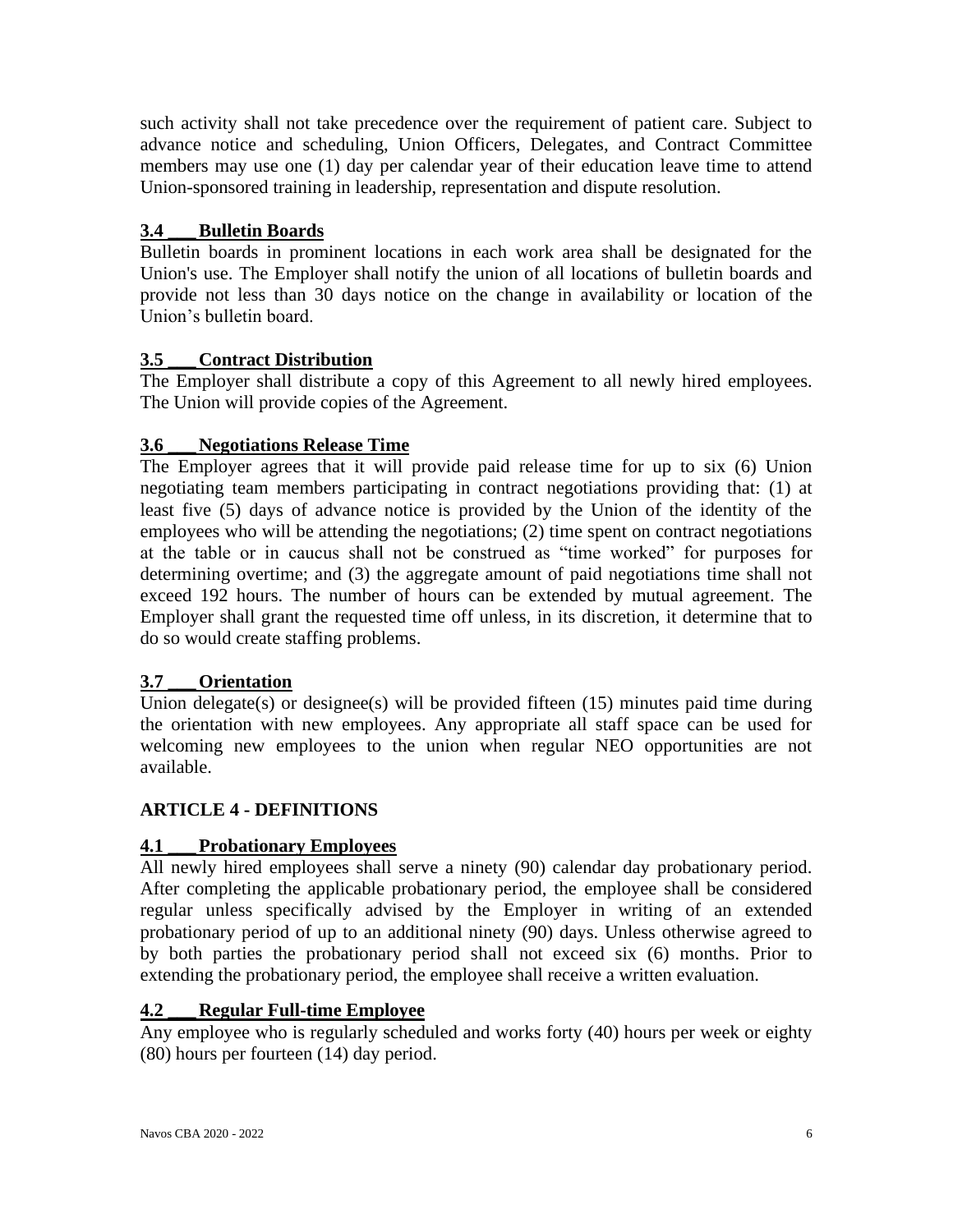# **4.3 \_\_\_ Regular Part-time Employee**

Any employee who is regularly scheduled and works less than forty (40) hours per week.

4.3.1 Wage in Lieu of Benefits (non-per diem WPLB) employees will be considered regular employees for purposes of scheduling based on hours scheduled and worked and to be scheduled.

# **4.4 \_\_\_ On-Call Employee**

An employee hired to work during any period when additional work requires a temporarily augmented workforce in the event of any emergency, employee absenteeism, special project, or to provide coverage for an authorized leave of absence and is so informed at the time of hire. On-call employees shall be paid in accordance with the wage rates set forth in Appendix A in addition to the premium in lieu of benefits per Article 9.4. On-call employees shall be eligible for weekend and shift differential pay. On-call employees will not be regularly utilized in lieu of creating or filling regular full-time or part-time positions. On-call employees may be required to work at least one prime-time holiday as defined in Article 10.9. On-call employees who have at least 2080 hours of experience at NAVOS shall be subject to minimum requirement of two (2) scheduled shifts per month.

#### **4.5 \_\_\_ Charge Nurse**

A registered or licensed practical nurse who is assigned the responsibility of an organized unit. The Employer shall define the definition of an "organized unit." It is understood that units may be combined when appropriate due to care considerations, as determined by the Employer. Nurses assigned charge responsibilities will have these additional responsibilities considered in their direct patient care assignments. In addition, permanent charge nurses will be paid a differential of three dollars (\$3.00) per hour over the regular rate of pay, and assigned or relief charge nurses will be paid a differential of \$2.00 per hour over the regular rate of pay.

#### **4.6 \_\_\_ Fringe Benefits**

For purposes of this Agreement, fringe benefits are defined as annual leave, insurance coverage (medical, dental, life, etc.), 401(k) and pension coverage, education funds, and any leave provided for in this Agreement.

# <span id="page-6-0"></span>**ARTICLE 5 - HOURS OF WORK AND OVERTIME**

#### **5.1 \_\_\_ Work Day**

The normal work day shall consist of eight (8) hours' work to be completed within eight and one-half (8 1/2) consecutive hours.

#### **5.2 \_\_\_ Work Period**

The normal work period shall consist of forty (40) hours of work within a seven (7) day period or eighty (80) hours of work within a fourteen (14) day period.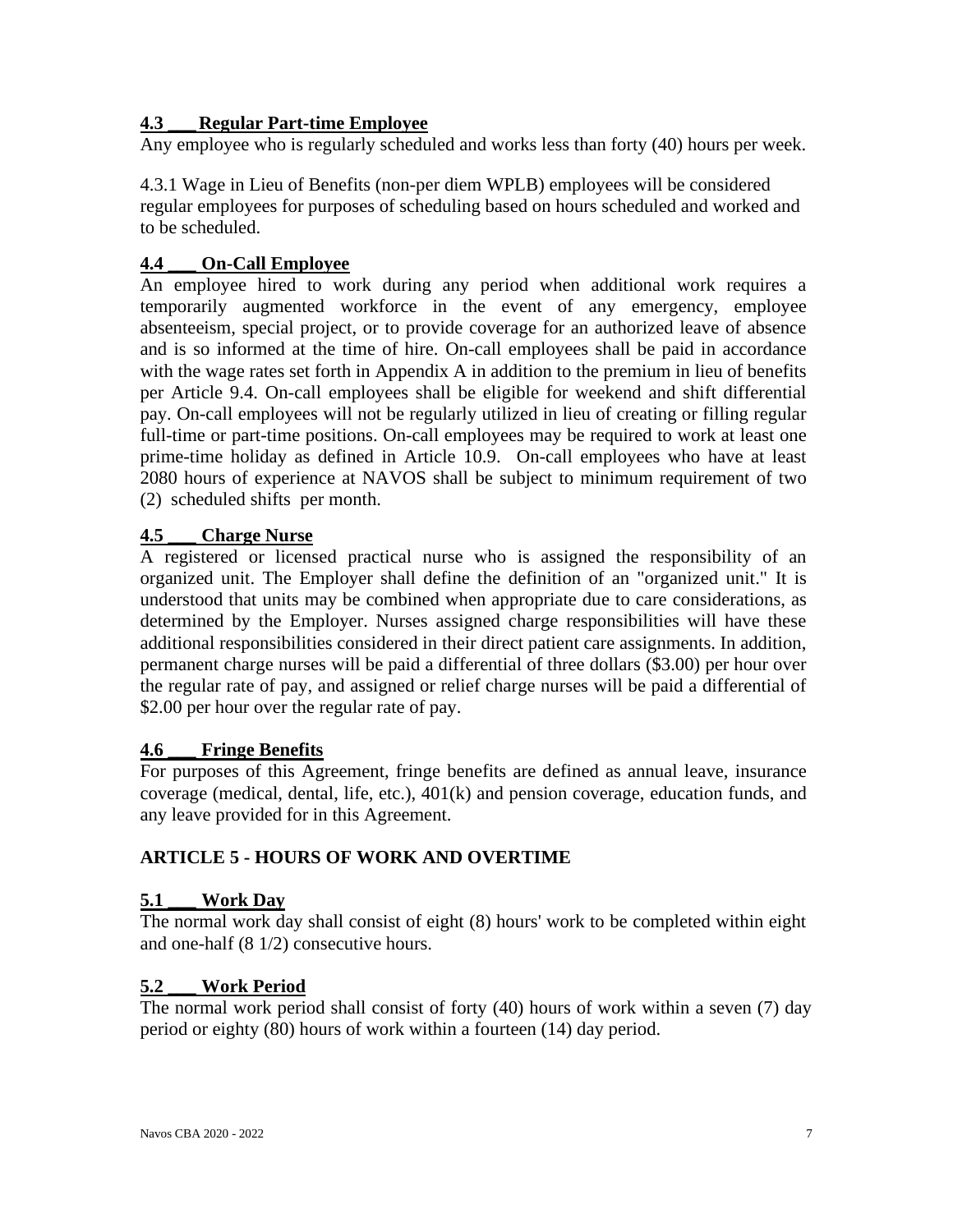# **5.3 \_\_\_ Rest Periods/Meal Breaks**

Employees shall receive an unpaid meal period of one-half (1/2) hour. Employees required to remain on duty or in the hospital during their meal period shall be compensated for such time at the appropriate rate of pay. All employees shall receive a paid rest period of fifteen (15) minutes for each four (4) hours of working time.

# **5.4 \_\_\_ Regular Rate of Pay**

The regular rate of pay shall be defined to include the employee's hourly wage rate, shift differential and the wage premium in lieu of benefits for employees selecting that optional method of compensation.

# **5.5 \_\_\_ Overtime**

All employees shall be paid overtime at the rate of one and one-half (1 1/2) times the employee's regular rate of pay for all time worked beyond the normal work day or normal work period. Time paid for, but not worked, shall not count as time worked for purposes of computing overtime pay.

# **5.6 \_\_\_ Work Schedules**

The Employer retains the right to adjust work schedules to maintain an efficient and orderly operation. Six week work schedules shall be posted fourteen (14) days prior to the beginning of the scheduled work period. Except for emergency conditions involving patient care and low census conditions, individual scheduled hours or work set forth on the posted work schedules may be changed only by mutual consent.

# **5.7 \_\_\_ Report Pay (unless otherwise notified in advance)**

Employees who report for work as scheduled and are released from duty by the Employer because of low census shall have the option of receiving two (2) hours of pay at their regular rate and going home, or working four (4) hours and being paid for four (4) hours.

# **5.8 \_\_\_ Weekend Work**

The Employer will make a good faith effort to schedule all regular full and part-time employees for every other weekend off. In the event an employee works two successive weekends, all time worked on the second weekend shall be paid at the rate of time and one-half (1 1/2) the regular rate of pay. The weekend shall be defined for first (day) and second (evening) shift employees as Saturday and Sunday. For third (night) shift employees, the weekend shall be defined as Friday night and Saturday night. This section shall not apply to employees who request the trading of weekends or request more frequent weekend duty.

# **5.9 \_\_\_ Twelve Hours Off Duty**

In scheduling work assignments, the Employer will make a good faith effort to provide each employee with at least twelve (12) hours off duty between shifts. In the event an employee is required to work with less than twelve (12) hours off duty between shifts, all time worked within this twelve (12) hour period shall be at time and one-half (1 1/2) regular rate of pay.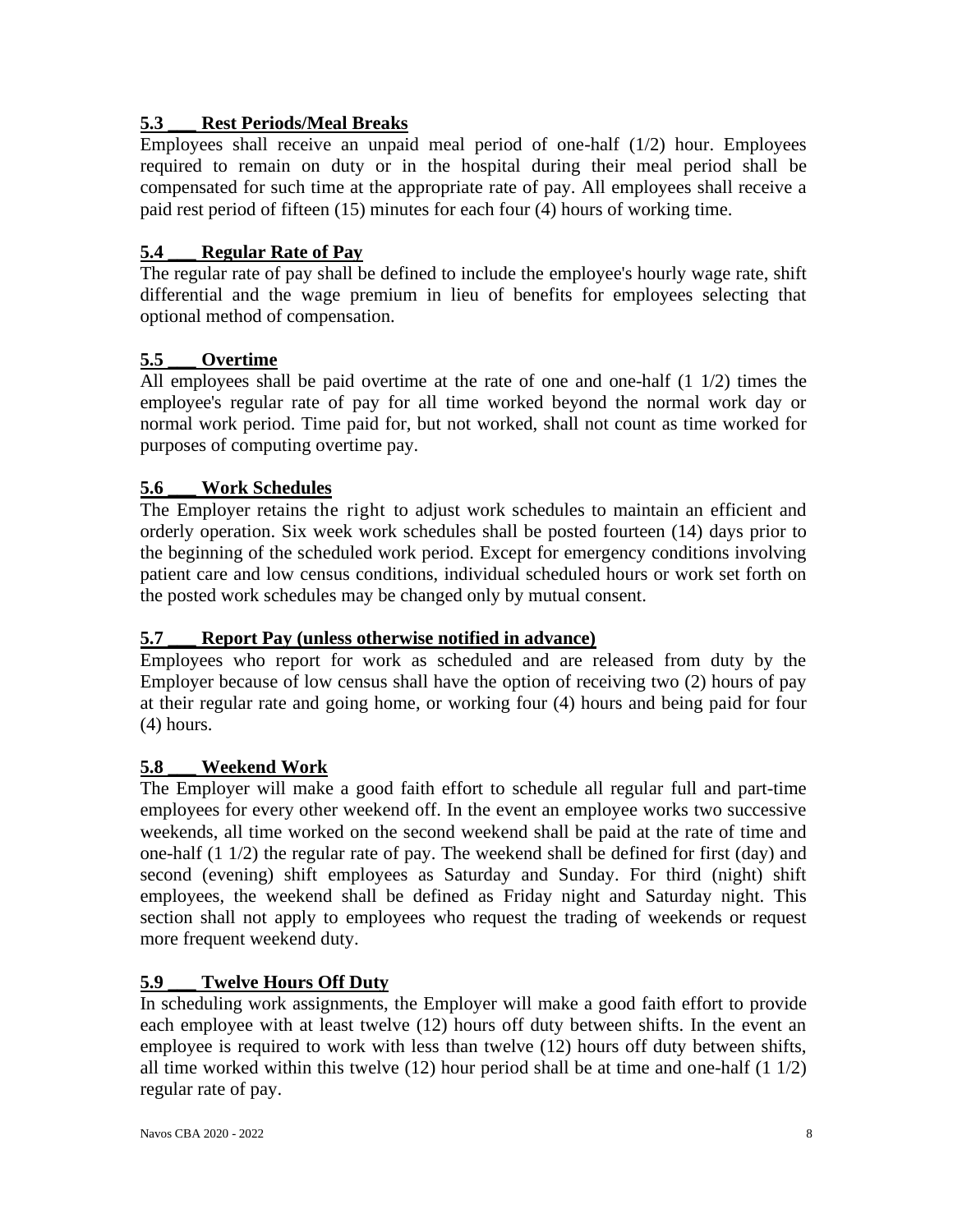#### **5.10 \_\_ Rotation of Shifts**

There shall be no regularly scheduled rotation of shifts except by mutual agreement between the Employer and employee.

#### **5.11 \_\_ Work Schedules and Scheduling Unfilled Shifts**

The Hospital will post work schedules for a six week period at least fourteen (14) days preceding the day on which the schedule becomes effective. At least ten (10) days prior to posting the work schedules, the scheduler will post the unfilled shifts. Employees must submit their availability in writing or by fax to the staffing office at least five (5) days prior to the posting of the work schedule. The staffing office will rely only on those written availability submissions in finalizing the schedule. Part-time employees and oncall employees, by job classification, will request preferences for the unfilled shifts.

By seniority, part-time employees will be assigned up to three (3) shifts of their choice before going to the next employee on the list. If unfilled shifts are still available, on-call employees, by seniority (date of hire) will be assigned up to three (3) shifts of their choice before going to the next employee on the list. This process will be repeated until all vacant shifts are scheduled. The employer may consider overtime prior to making any final scheduling decisions. If scheduling a part-time or on-call employee results in overtime, then that employee is placed below the other employees in the priority order for being offered shifts. For each schedule, the list will start with the most senior parttime and on-call employees by job classification and repeat the process for filling open shifts as per the process above.

#### **Once the schedule is posted, the Hospital will rely on the "immediate" scheduling process for filling shifts.**

For daily or immediate scheduling needs, the Staff Availability List of part-time, on-call and full-time employees, by job classification and date of hire, will be utilized. The list will designate what staff are available for each individual day. As the need arises, the part-time employees and then the on-call employees and then the full-time employees (in this order) will be offered the shift, proceeding through each list in descending order of seniority, until the shifts are scheduled. At the time the employee is offered the shift, the employee must accept or decline the shift within five (5) minutes. If they decline the shift, the scheduler will proceed through the list. If scheduling the senior employee would result in overtime, the senior employee will be placed at the end of the list. However, in the event that a double shift cannot be avoided to fill the shift, double shifts will first be offered to full-time, part-time and then on-call employees (in this order) by job classification and seniority. As additional double shifts become available, they will first be offered to the full-time then part-time employee who is next on the seniority list behind the employee who worked the last double shift. Only if every full-time and parttime employee has been offered a chance to work a double shift and declined it will that shift be made available to on-call employees. No employee shall be able to accept more than two double shifts per week unless mutually agreed.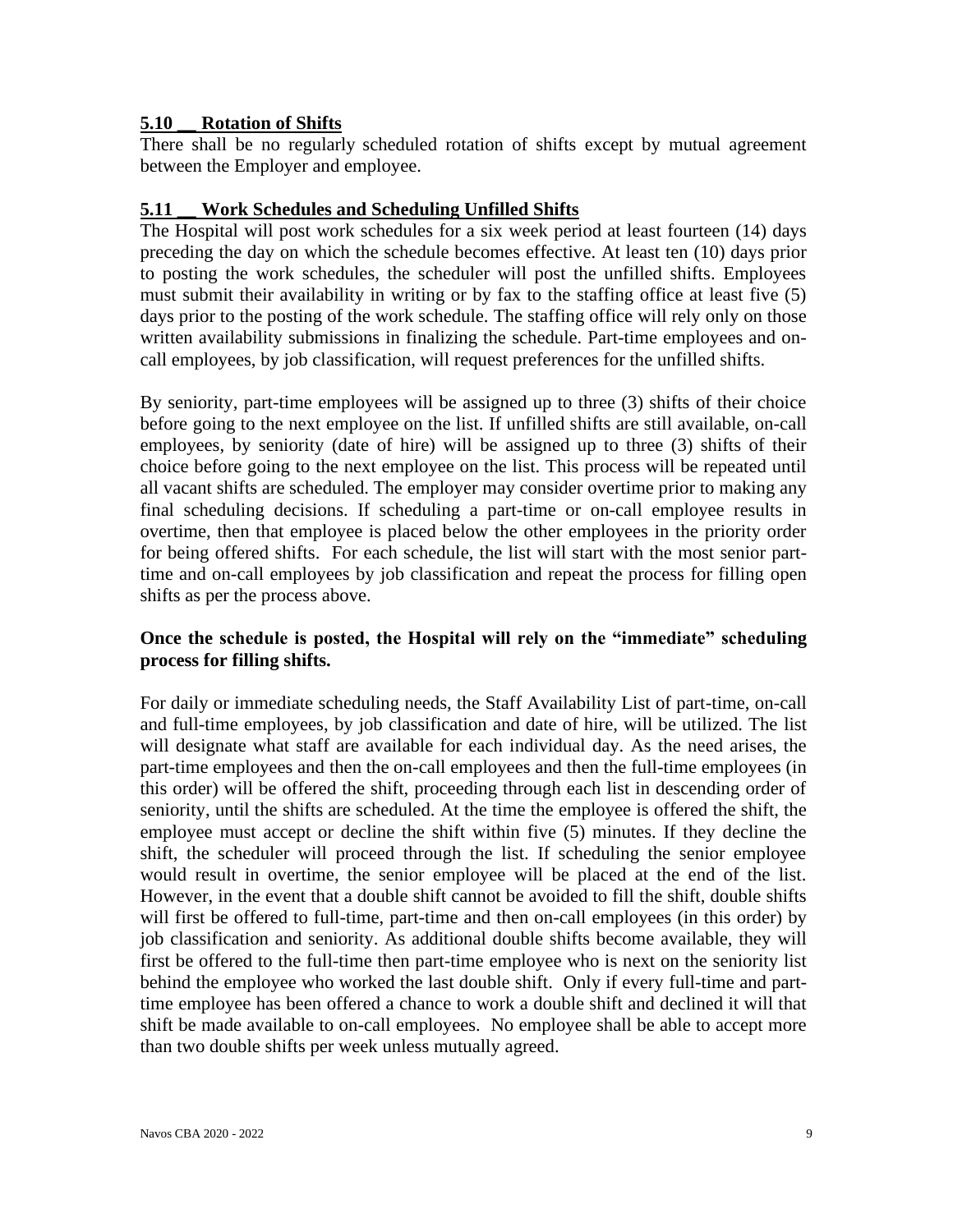# **5.12 \_\_ Alternative Work Schedule**

An alternative work schedule is defined as a work schedule that requires a change, modification or waiver of any provisions of this Employment Agreement.

Alternative work schedule may be established in writing by mutual agreement between the Hospital and the employee involved.

Prior to implementation of a new alternative work schedule, the Employer and the Union will review and determine conditions of employment relating to that work schedule.

Where alternative schedules are utilized by the Employer, the Employer retains the right to revert back to the eight (8) hour day schedule or work schedule which was in effect immediately prior to the alternative work schedule, after at least forty-five (45) days advance notice to the employee, or pay in lieu of notice.

# <span id="page-9-0"></span>**ARTICLE 6 - EMPLOYMENT PRACTICES**

# **6.1 \_\_\_ Nondiscrimination**

In conformance with applicable Federal, State and local discrimination laws, neither the Employer nor the Union shall discriminate against any employee because of race, color, creed, national origin, sex, age, disability, marital status, veteran status, political ideology, gender identity or sexual orientation.

# **6.2 \_\_\_ Nondiscrimination - Union Activities**

The Employer will not discriminate against any employee covered by this Agreement because of membership in the Union or activities on behalf of the Union.

# **6.3 Notice of Resignation or Transfer**

Non-clinical employees will provide a minimum of fourteen (14) days written notice of resignation or transfer from full-time or part-time status to on-call. Clinical employees are strongly encouraged to give at least thirty (30) days written notice of resignation or transfer from full-time or part-time status to on-call status, but in no event shall give less than twenty-one (21) days notice. The Employer, at its discretion, will give consideration to situations that would make such notice by the employee impossible.

# **6.4 \_\_\_ Notice of Termination**

Employees who have completed the required probationary period shall receive at least fourteen (14) days notice of termination or pay in lieu thereof (prorated for part-time employees). Employees terminated for just cause will not receive pay in lieu of notice.

# **6.5 \_\_\_ Compensation on Termination/Resignation**

Upon termination, resignation, retirement or transfer, following at least ninety days of employment, employees will be paid for all accrued paid leave, provided that appropriate notice was given.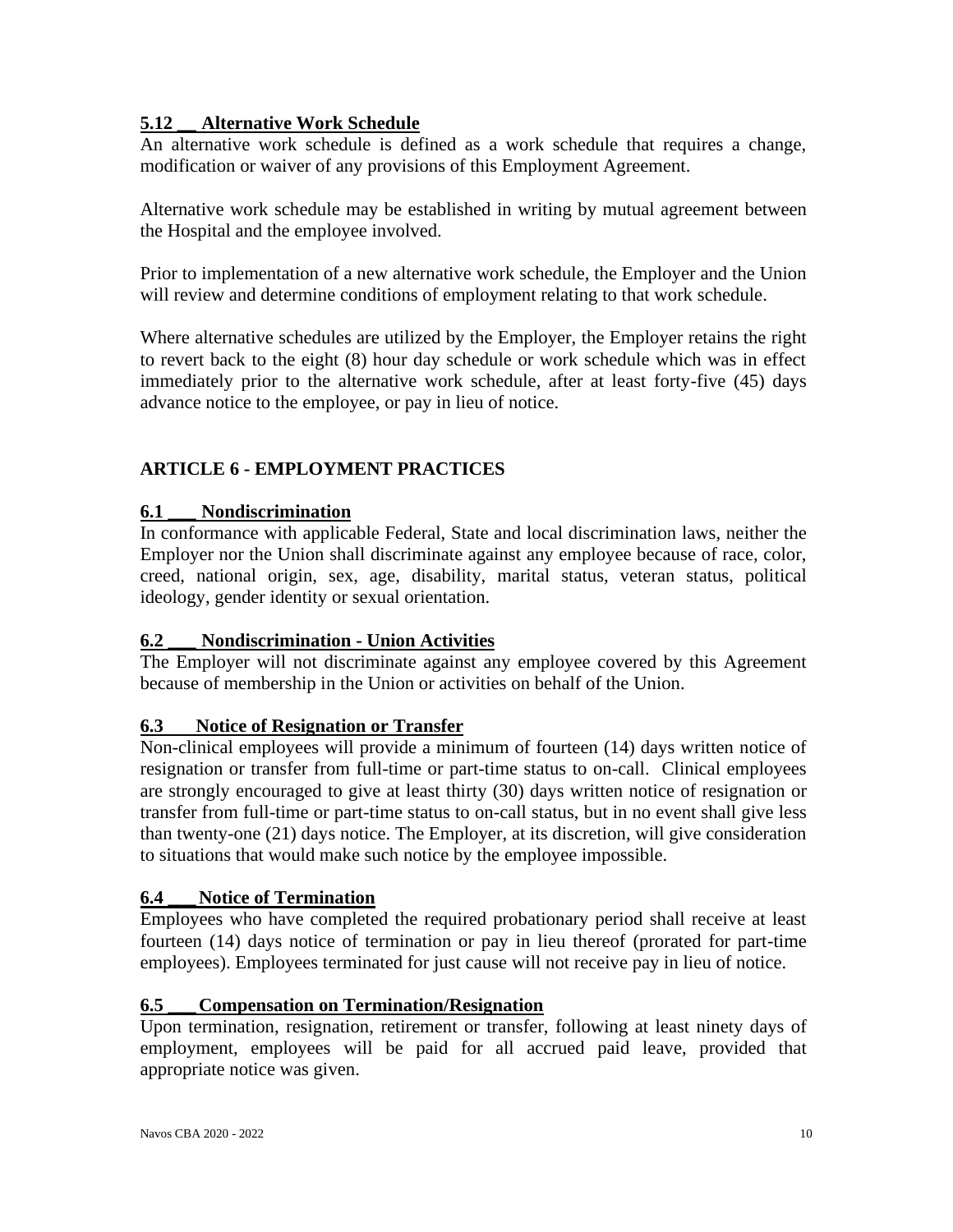### **6.6 \_\_\_ Discipline/Discharge**

The Employer has the right to establish standards of conduct as posted in the Human Resources Manual. No employee shall be discharged except for just cause. Just cause shall be defined to include the concept of progressive discipline (such as verbal and written reprimands and suspension). The Employer and the Union agree that the intent of progressive discipline is to provide an objective mechanism to assist the employee with performance improvement. Progressive discipline may not be applied when the nature of the offense requires immediate suspension or discharge.

A copy of all disciplinary notices shall be provided to the employee before such material is placed in their personnel file. Employees disciplined or discharged for just cause shall be entitled to utilize the grievance procedure. The Employer will notify the Union in writing within two (2) working days after any notice of discharge, suspension, or written warning. The failure to provide such notice shall not affect such discharge, suspension or written warning, but will extend the period within which the affected employee may file a grievance.

The Employer recognizes the right of an employee who is to be disciplined or terminated to request the presence of a union representative at an interview with the Employer. The Employer will delay the interview for a reasonable period of time in order to allow a union representative an opportunity to attend, but in no event shall that delay be for more than two (2) business days unless mutually extended.

#### **6.7 \_\_\_Personnel File**

Employees shall have reasonable access to their personnel file within three (3) business days following their request for the file. Conditions of hiring, termination, change in status, pay or shift, and leaves of absence shall be in writing with a copy to the employee. An employee will be given a copy of all evaluations, commendations and disciplinary actions to be placed in their personnel file prior to placement. Employees shall have the right to provide a written response to any written evaluations or disciplinary actions to be included in the personnel file.

#### **6.8 \_\_\_ Job Posting**

When a bargaining unit job opening or vacancy occurs, notice of such position shall be posted in the Personnel Department and the Hospital for a period of not less than seven (7) calendar days before the position is filled. The posting shall indicate the salary range for the position, the required or preferred minimum academic attainments and/or experience, and the supervisor to whom the interested employee should apply. Providing that skill, competence, ability and prior job performance are substantially equal in the opinion of the Employer, based upon objective, job relevant criteria, the position shall be filled in the following order of priority:

- 1. Regular employees by bargaining unit seniority;
- 2. On-call employees by date of hire;
- 3. External candidates.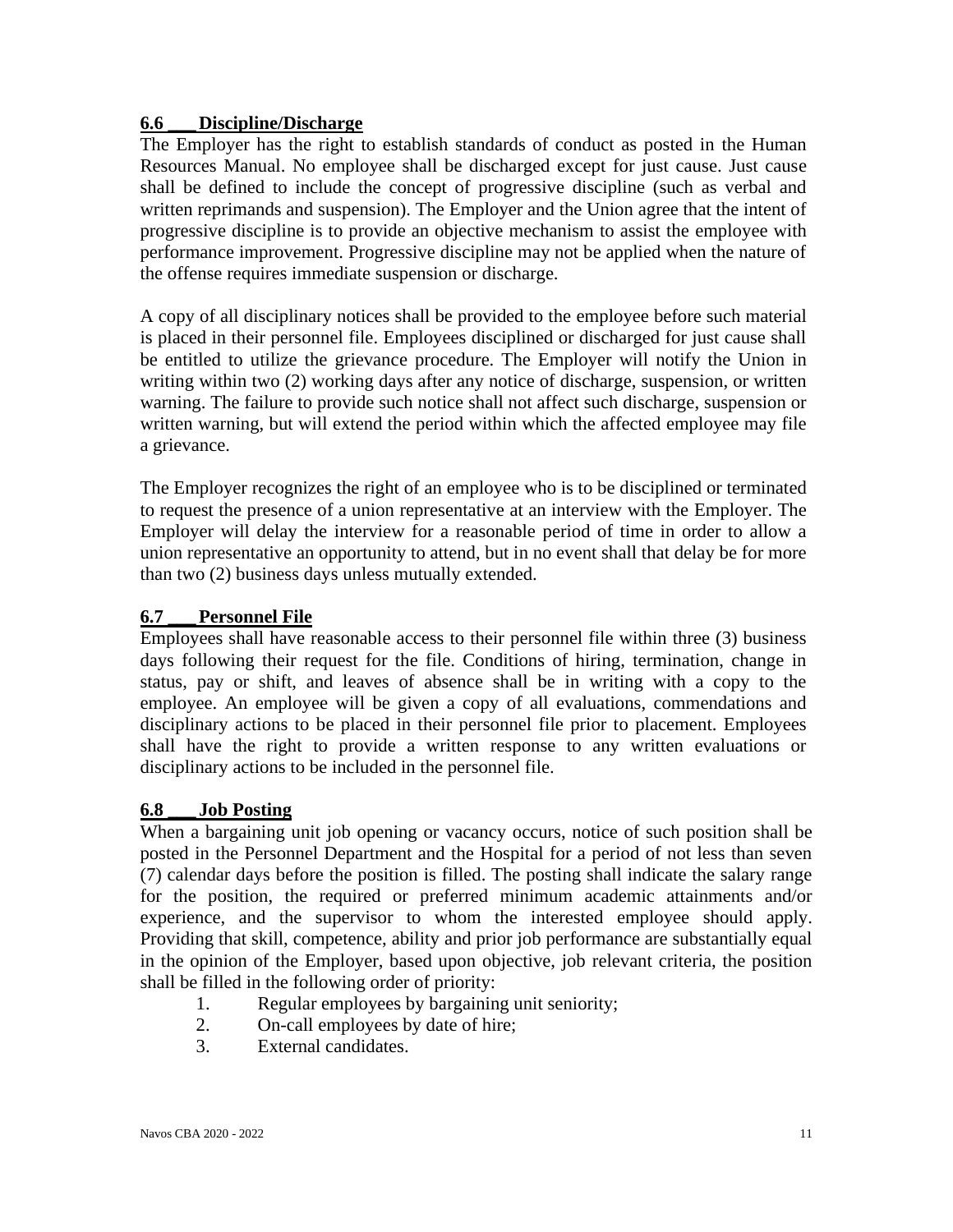#### **6.9 \_\_\_ Promotions**

An employee who is promoted shall serve a sixty (60) day review period in his/her new assignment. The employee shall receive an evaluation at the end of the sixty (60) day period. The review period may be extended by mutual agreement between the employee and the Employer for a period of up to thirty (30) more days.

If an employee chooses to be or is removed from the new job within the review period, he/she shall be returned to his/her former job without loss of seniority or other benefits provided that the job still exists and is vacant. If the former job has been eliminated, or the position has been filled, the employee will be eligible for other vacant positions for which the employee is qualified or shall be released from duty and will be placed on the recall roster and provided with recall rights in accordance with Article 7.

# **6.10 \_\_ Parking**

The Employer will provide parking at no cost to employees in areas designated by the Employer.

# **6.11 \_\_ Floating**

The Employer retains the right to change the employee's daily work assignment to meet patient care needs. Employees will not be required to perform tasks or procedures for which they have not been currently trained. Except in cases of emergency, employees will only be floated to those areas where they have received adequate in-service and orientation.

#### **6.12 \_\_ Low Census**

Low census is defined as a decline in patient care requirements resulting in a need for a temporary staff reduction. During temporary periods of low census the Employer shall make a good faith effort to first call off agency personnel in a fashion that avoids Navos being charged by the agency. If that is not possible, then the Employer will first float personnel to meet staffing needs, then release employees scheduled to work overtime, unless they had worked the shift immediately preceding their regularly scheduled shift, then release agency or contracted (traveler) personnel, then ask for volunteers to take time off before implementing the reduced staffing schedule. In the event of mandatory low census, the Employer will first make a good faith effort to call off agency personnel in a fashion that avoids Navos being charged by the agency. If that is not possible, then the Employer will release employees scheduled to work overtime, unless they had worked the shift immediately preceding their regularly scheduled shift, then release agency or contracted (traveler) personnel, then on-call employees, and part-time employees scheduled for extra shifts. In the event there is still a need to reduce staff, the Employer will rotate low census equitably among employees as is possible. Employees who are scheduled to work but are released from duty due to low census shall continue to receive medical and dental insurance coverage. Low census hours taken shall be considered hours paid for the accrual of all benefits.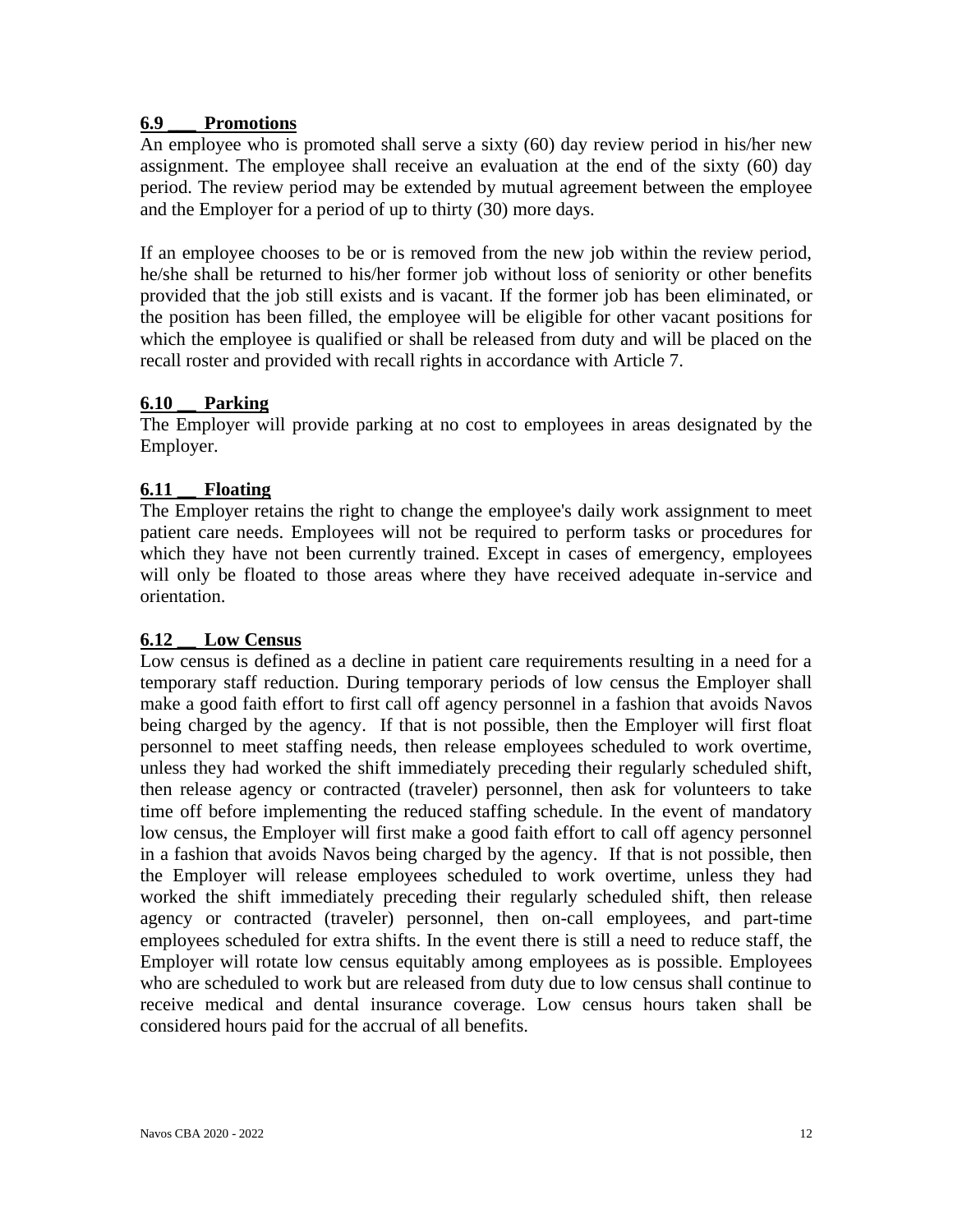#### **6.13 Staffing Committee**

The Employer and the Union will re-establish a Joint Staffing Committee in accordance with RCW 70.41.420. The Committee shall be composed of seven members, four of whom will be registered nurses or other staff who perform direct patient care, who shall be appointed by their peers, and three individuals appointed by the Employer. The Committee shall meet monthly or more often as mutually agreed by the Union and Employer co-chairs.

From time to time, the Committee may invite non-members to attend Committee meetings to present concerns or information regarding staffing issues. Such individuals shall not be considered members of the Committee.

1. Participation on the Committee by an employee shall be on scheduled work time and compensated at the appropriate rate of pay. Committee members shall be relieved of all other work duties during meetings of the Committee.

2. Primary responsibilities of the Committee shall include:

Development and oversight of an annual patient care unit and shift-based nurse staffing plan, based on the needs of patients, to be used as the primary component of the staffing budget. Factors to be considered in the development of the plan should include, but are not limited to:

(i) Census, including total numbers of patients on the unit on each shift and activity such as patient discharges, admissions, and transfers;

(ii) Level of intensity of all patients and nature of the care to be delivered on each shift;

(iii) Skill mix;

(iv) Level of experience and specialty certification or training of personnel providing care;

(v) The need for specialized or intensive equipment;

(vi) The architecture and geography of the patient care unit, including but not limited to placement of patient rooms, treatment areas, nursing stations, medication preparation areas, and equipment; and

(vii) Staffing guidelines adopted or published by national nursing professional associations, specialty nursing organizations, and other health professional organizations;

b. Semiannual review of the staffing plan against patient need and known evidence-based staffing information, including the nursing sensitive quality indicators collected by the hospital;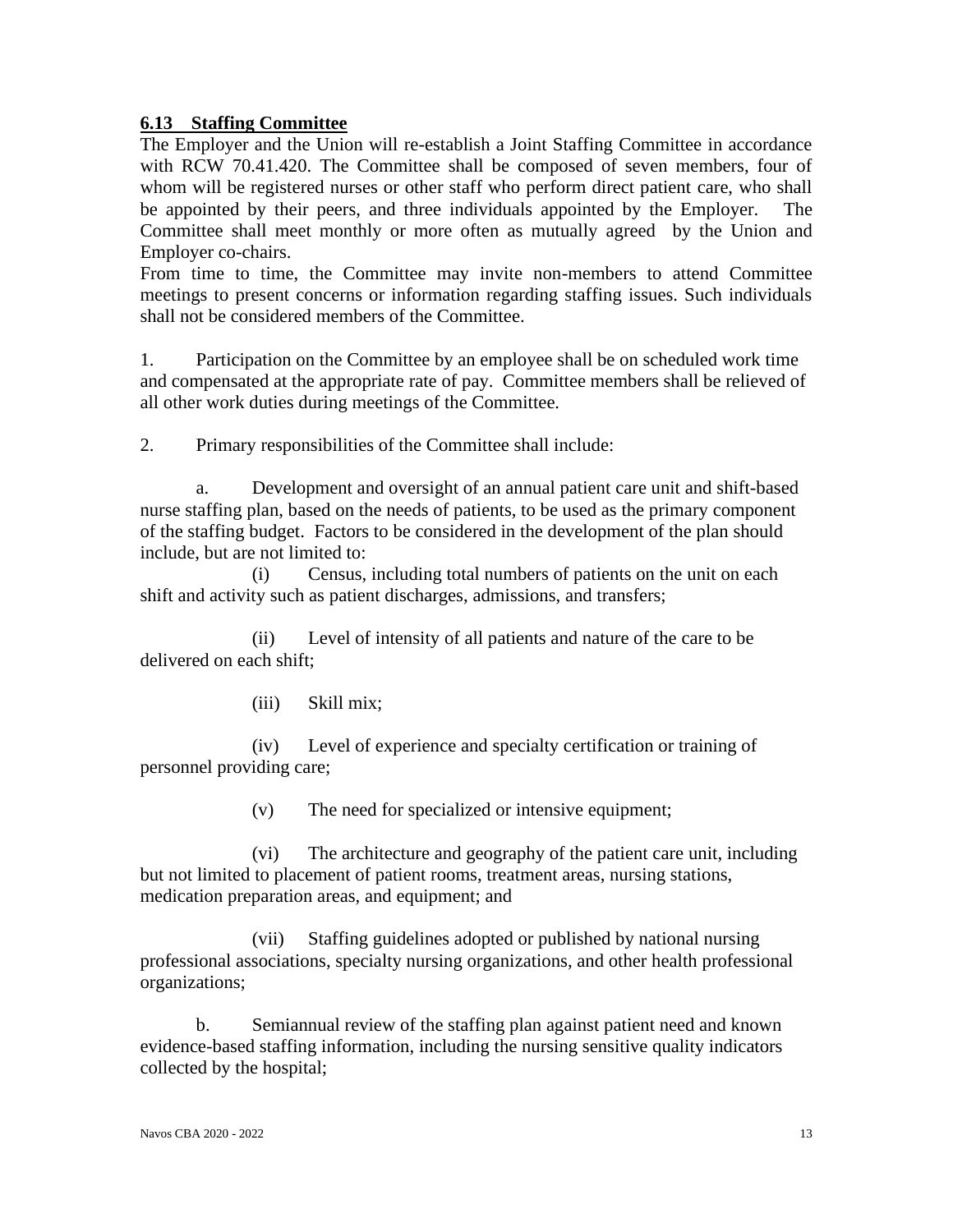c. Review, assessment, and response to staffing concerns presented to the Committee.

3. In addition to the factors listed in subsection 2.a of this section, finances and resources may be taken into account in the development of the nurse staffing plan.

4. The staffing plan must not diminish other standards contained in state or federal law and rules, or the terms of this Agreement.

5. The Committee will produce the Employer's annual staffing plan. If this staffing plan is not adopted by the Employer, the chief executive officer shall provide a written explanation of the reason why to the Committee.

6. The Employer shall post, in a public area on each patient care unit, the staffing plan and the staffing schedule for that shift on that unit, as well as the relevant clinical staffing for that shift. The staffing plan and current staffing levels must also be made available to patients and visitors upon request.

7. The Employer will not retaliate against or engage in any form of intimidation of:

a. an employee for performing any duties or responsibilities in connection with the Committee; or

b. an employee, patient, or other individual who notifies the Committee or the Employer's administration of his or her concerns on nurse staffing.

8. Any complaints regarding the manner in which the Committee conducts its responsibilities may be submitted to the Labor/Management Committee for resolution.

# <span id="page-13-0"></span>**ARTICLE 7 - SENIORITY/LAYOFF/RECALL**

#### **7.1 \_\_\_ Definition**

Seniority shall be defined as the length of time an employee has been employed by the Employer based on the most recent date of hire into a bargaining unit job classification as a regular employee. On occasion, employees with previous, continuous experience with the Employer in one job classification may be promoted to a job classification requiring higher qualifications (e.g. state licensing). For purposes of layoff and recall, employees will be credited with seniority for one third of the time worked in the previous job classification. All other internal transfers will be credited with full seniority.

7.1.1 On Call employees that convert to full time or regular part time status will have their effective seniority date be determined by the number of actual hours that they have continuously worked as On Call. For the purposes of calculation, 1664 will equate to one year of seniority.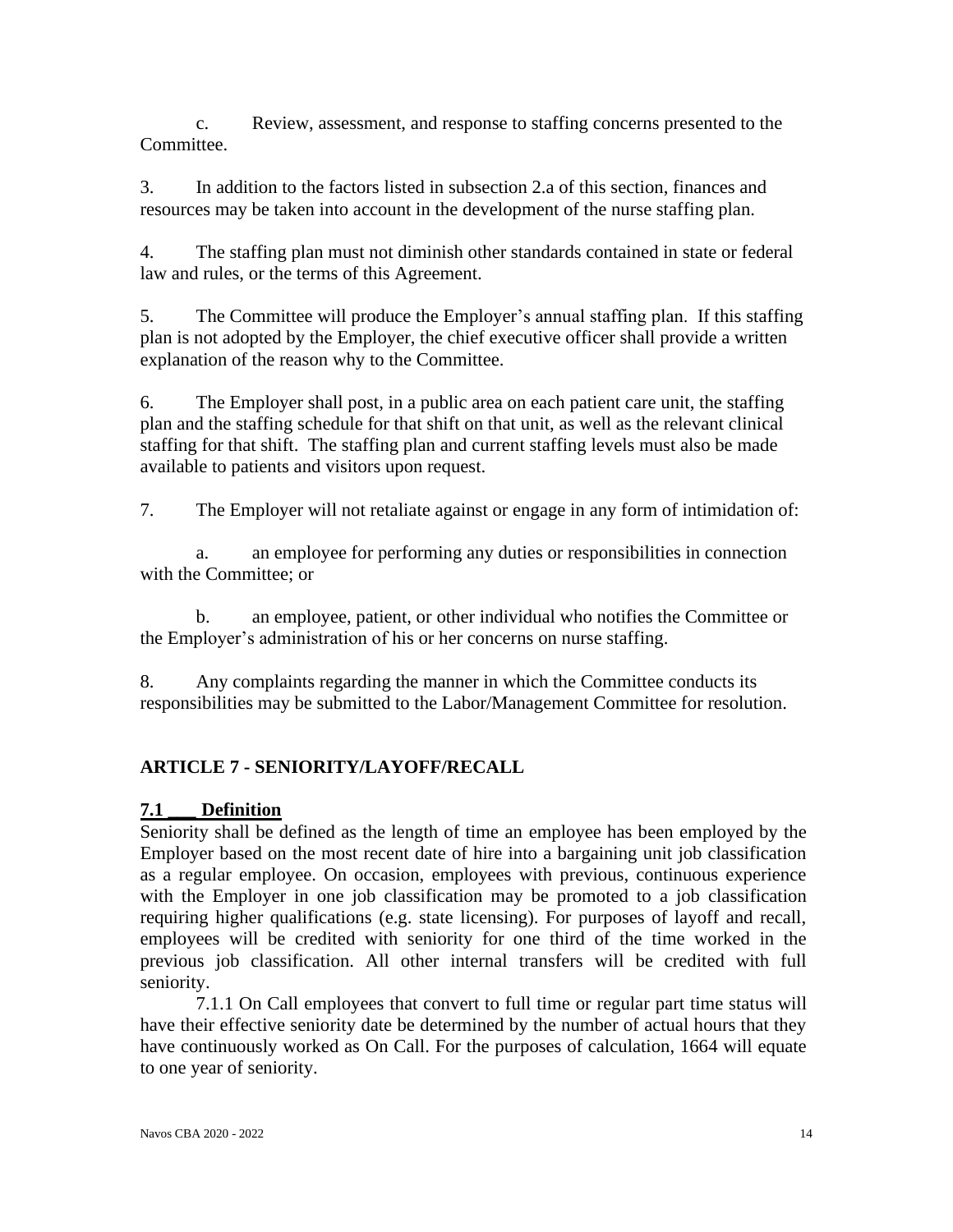# **7.2 \_\_\_ Application of Seniority**

In the event of reassignment, transfer, layoff, or recall, seniority shall be the determining factor; provided that skill, competence, ability, and prior job performance are substantially equal in the opinion of the Employer, based upon objective, job relevant criteria.

# **7.3 \_\_\_ Probationary Period**

Seniority benefits shall not apply to an employee until completion of the required probationary period. Upon satisfactory completion of this probationary period, the employee shall be credited with seniority from the most recent date of hire as a regular employee.

# **7.4 \_\_\_ Loss of Seniority**

An employee will lose seniority rights by and/or upon:

- a. Resignation.
- b. Discharge.
- c. Retirement.
- d. Layoff/recall roster of more than twelve (12) months per Article 7.
- e. Absence for any other reason which exceeds three (3) months not approved by the Employer.
- f. Failure to provide the notice described in Article 6.3.
- g. Regular full-time or part-time employees who give appropriate notice and transfer to on-call status and thereafter apply for and are hired as full-time or part-time employees reinstated, providing their employment with the Employer is continuous. In addition, regular employees who become on-call employees and then become regular employees again without a break in service will not lose any of their seniority, but will be subject to section 7.1.1 for calculating seniority while on-call.

# **7.5 \_\_\_ Layoff Defined**

A layoff is defined as the anticipated permanent or prolonged reduction in the number of positions within the Hospital, within a shift, and/or within job classifications.

#### **7.6 \_\_\_ Notice**

If a layoff is determined to be necessary, the Employer shall provide at least thirty (30) days advance written notice of the layoff to both the Union and to all affected employees.

# **7.7 \_\_\_ Vacant Positions**

Any vacant (open) positions of the affected job classifications will not be filled during the period beginning with the notice of layoff to the date of the layoff.

#### **7.8 \_\_\_ Rosters**

If a layoff is announced, a current seniority roster including job classifications, names, dates of hire, job locations, and hours per week shall be posted in a prominent place at every work-site, along with vacant positions, with a copy provided to the Union.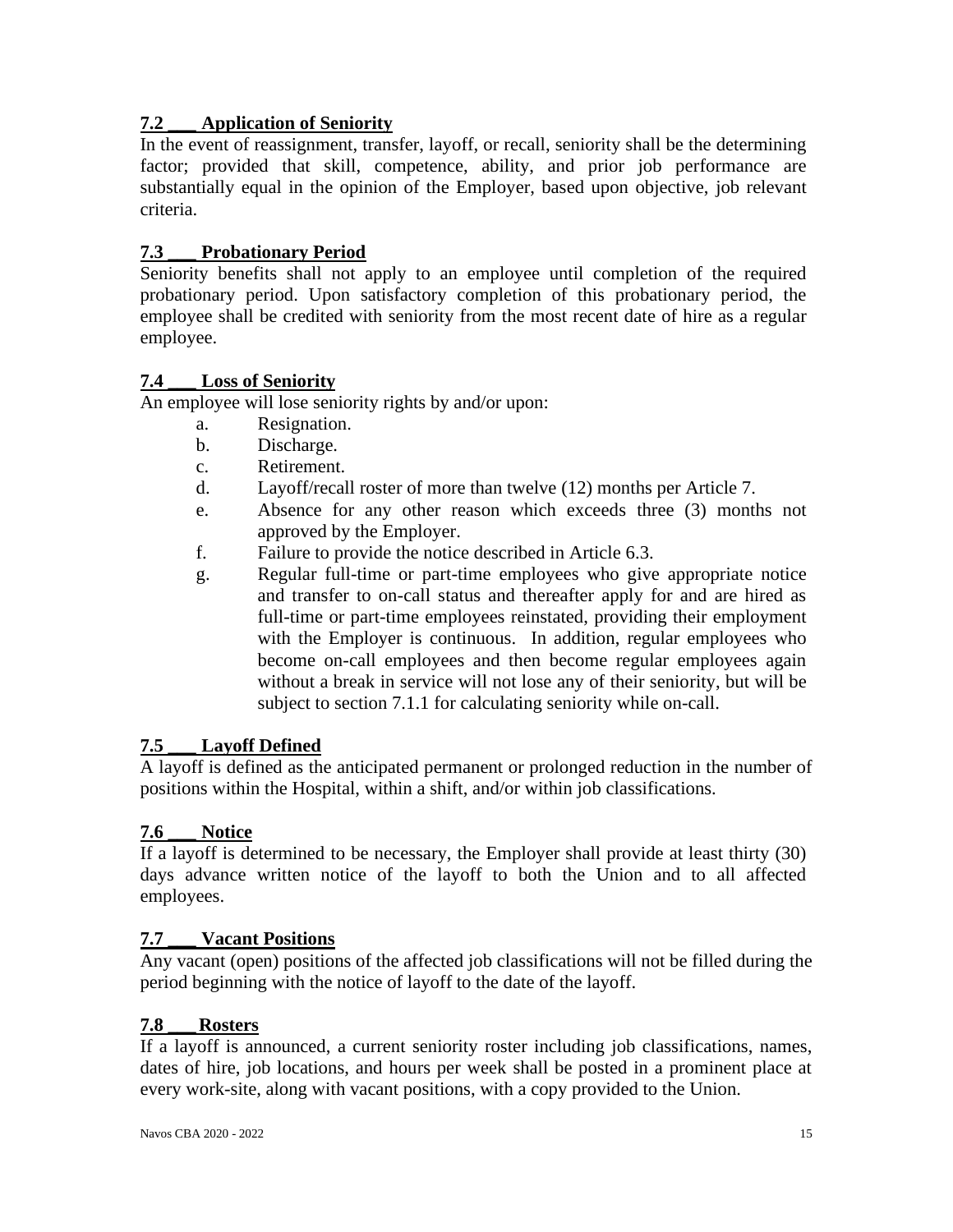# **7.9 \_\_\_Order of Layoff**

The following procedure shall apply to any layoff:

- 1. In the event of a layoff, the Employer shall first determine the job title to be affected by the layoff. Provided that skill, competence, ability and prior job performance are substantially equal in the opinion of the Employer, based upon objective, job relevant criteria, the least senior employee shall be laid off.
- 2. Volunteers: Prior to implementing the provisions of the layoff procedure, the Employer will first seek volunteers for layoff from among those employees who work within the affected group to be reduced. Employees who volunteer for layoff will be eligible for recall rights under Article 7.14.

### **7.10 Reassignment**

Any reassignment of shifts or units following a layoff will be done by seniority providing that skill, competence, ability, and prior job performance are substantially equal in the opinion of the Employer, based upon objective, job relevant criteria.

#### **7.10 (a) Re: Unit Reassignment**

Navos Inpatient Services and SEIU District 1199NW have a mutual interest in maintaining an efficient and orderly operation. In emergency conditions involving patient care and low census conditions, employees float to temporary assignments to meet the emergency needs. In the event of the following conditions: (1) A permanent or prolonged reduction of FTEs within a job classification on a hospital unit; AND (2) Vacancies or a need to increase FTEs within the same job classification on another hospital unit; AND (3) No reduction in the total number of FTEs within the same job classification in the hospital, the following steps will be taken:

- 1. Volunteers: Prior to implementing an involuntary reassignment, the Employer will seek volunteers for the new unit assignment.
- 2. Seniority: Providing that skill, competence, ability and prior job performance are substantially equal in the opinion of the Employer, based upon objective, job relevant criteria, any reassignment will be done by seniority within the affected unit and shift.
- 3. In the event the Employer needs to change FTEs or shifts and there are no volunteers, the Employer may notify the Labor Management Committee and meet for the purpose of reviewing reassignment options and their impacts.
- 4. Employees will have the following options in lieu of involuntary unit reassignment: (a) Assume a vacant position elsewhere in the Hospital as per Article 7.12, or (b) Recall rights as per Article 7.14.
- 5. If an involuntary reassignment is necessary, the Employer will provide a minimum of 30 days notice to the affected employees and the Union.
- 6. Upon request, the Employer and the Union will meet for the purpose of reviewing the unit reassignment process.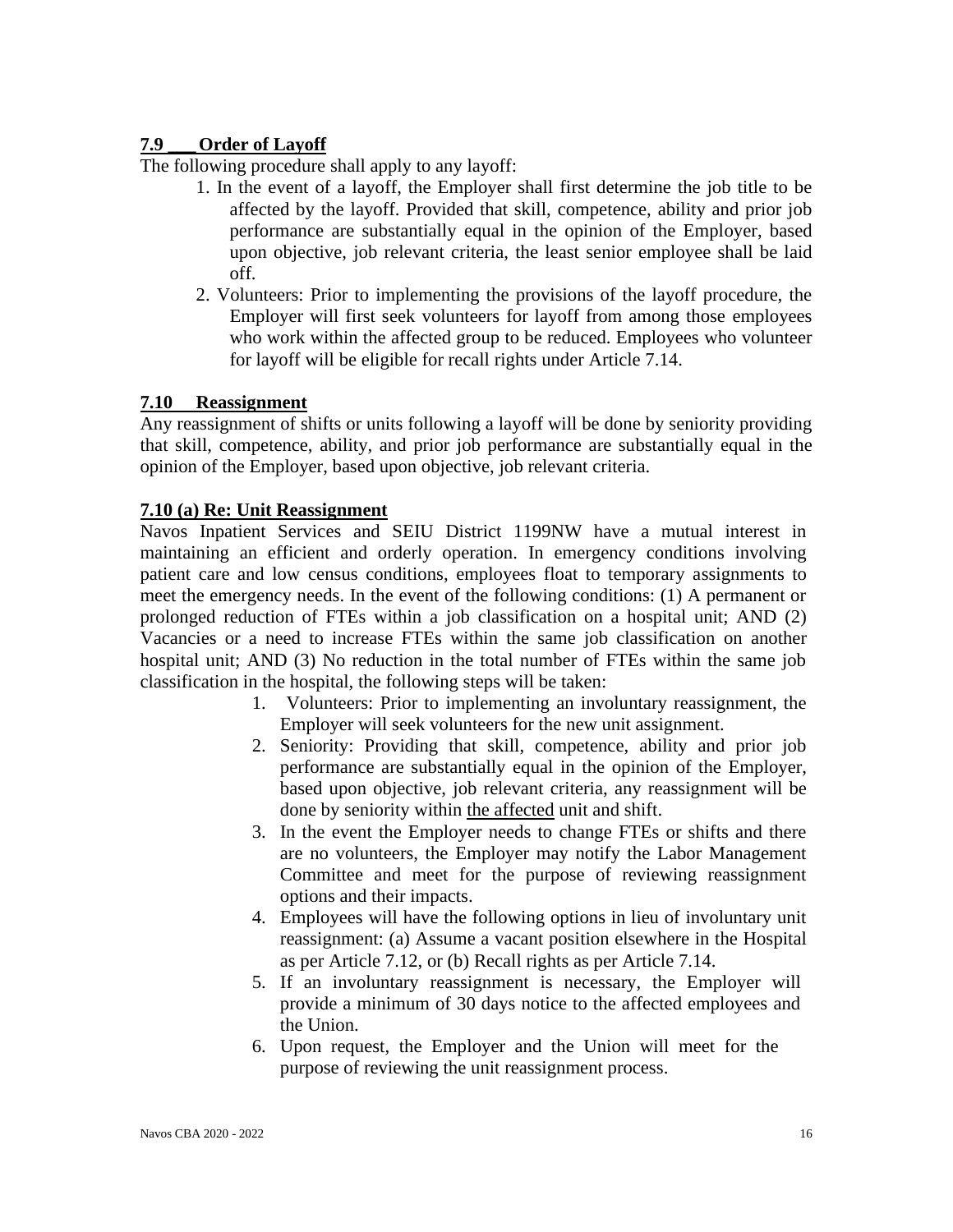# **7.11 \_\_ Comparable Employment**

For purposes of this Article, comparable employment shall be defined to include a job with the same rate of pay, same hours of work and location within the same job classification.

# **7.12 \_\_Layoff Options**

Affected employees who have completed their probationary period shall be eligible for recall rights under Article 7.14 or shall be able to assume a vacant position on a seniority basis within the Hospital; providing that skill, competence, ability and prior job performance are substantially equal in the opinion of the Employer, based upon objective, job relevant criteria.

### **7.13 \_\_ Reduction in Hours**

If a reduction in FTE is determined by the Employer to be necessary, the Employer will first ask for volunteers from the unit, shift and job classification where changes are needed. When involuntary reductions are needed, it will be done by seniority; providing that skill, competence, ability, and prior job performance are substantially equal in the opinion of the Employer, based upon objective, job relevant criteria. Any employee subjected to an involuntary hours reduction that is more than a 0.2 FTE or results in the loss of employee benefits will be placed on the recall roster per section 7.14.

#### **7.14 \_\_ Recall**

An employee who has been laid off shall be entitled to recall rights for a period of twelve (12) months from the effective date of his/her layoff. If a vacancy occurs, employees in that job title who are on layoff shall be offered the position within the bargaining unit in the order of highest seniority first; providing that skill, competence, ability and prior job performance are substantially equal in the opinion of the Employer, based upon objective, job relevant criteria.

As long as any employee remains on the recall roster the Employer shall not newly employ persons into the affected job classifications until a reasonable effort has been made to contact all employees holding recall rights. Non-bargaining unit personnel shall not be utilized to replace any bargaining unit position.

It shall be the responsibility of the employee to provide the Employer with their current mailing address and telephone number. An employee on layoff offered recall must make his/her decision on whether to accept recall within two (2) calendar days after being offered recall by the Employer. If any offer of recall is accepted, the employee shall be deemed recalled and be removed from the recall roster. An employee who refuses an offer of recall to comparable employment shall be terminated.

A copy of the recall roster shall be provided to the Union.

#### **7.15 \_\_Paid Leave Cash Out**

All employees who are laid off from the Hospital shall have the option of cashing out 100% of any accrued paid leave.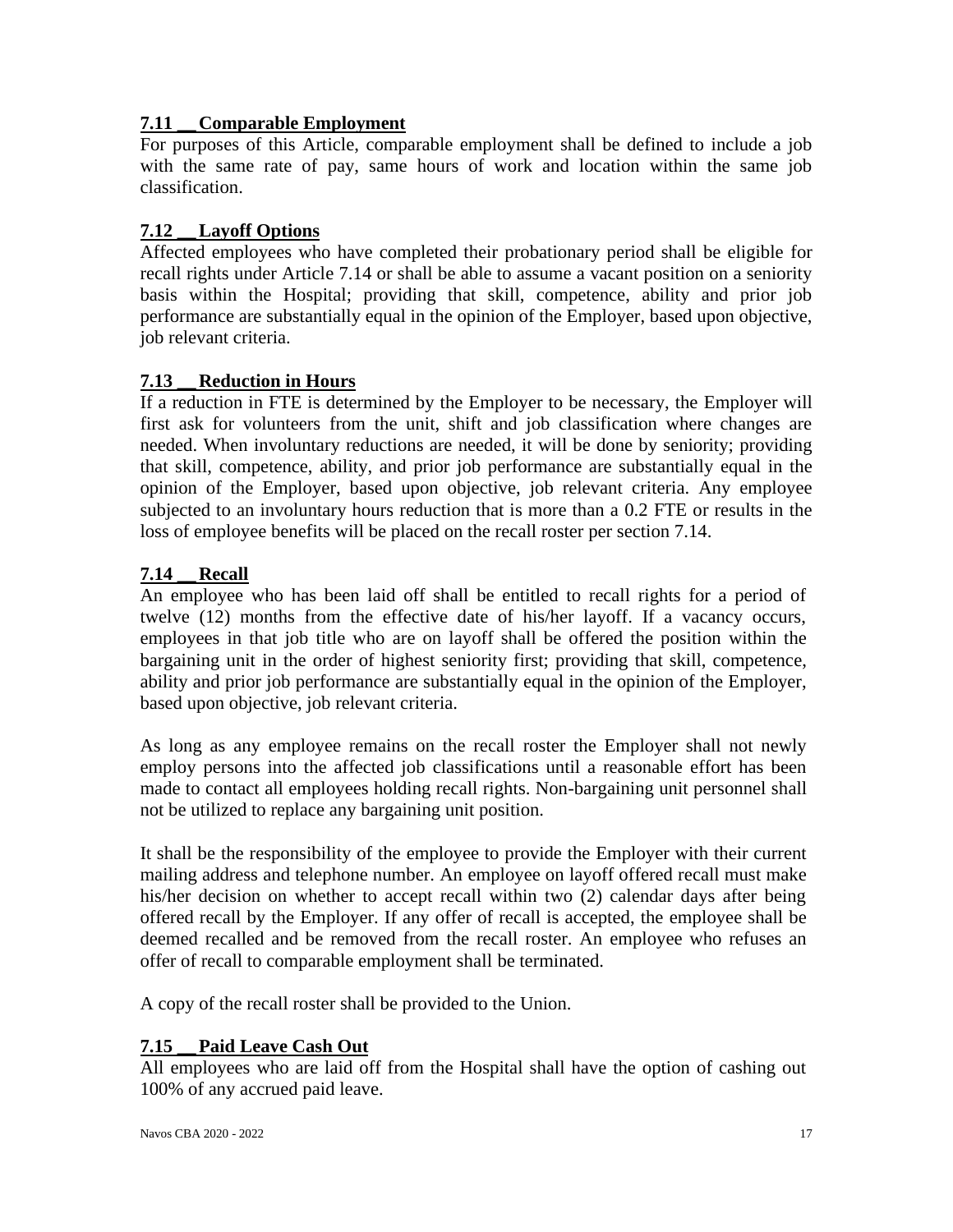# **7.16 On-Call Work**

Employees on the recall roster who are qualified shall be given preference to work oncall shifts subject to the requirements for all on-call employees at the Hospital. Acceptance of on-call work will not affect the employee's recall rights.

# <span id="page-17-0"></span>**ARTICLE 8 - WAGES**

#### **8.1 Wage Schedule**

Employees will be compensated in accordance with the provisions of this Agreement. Compensation for employees subject to this Agreement is set forth in the attached wage schedule.

### **For RNs**

- Year One  $(11/1/2020)$ :
	- o Change wage scale and wage rates to match AMC RN Scale
- Year Two  $(11/1/2021)$ :
	- o Across the Board (ATB) increase: 3.0%
	- o No further changes to wage scale

### **For LPNs**

- Year One  $(11/1/2020)$ :
	- o Across the Board (ATB) increase: 3.5%
	- o Change wage scale to eliminate one step
- Year Two  $(11/1/2021)$ :
	- o Across the Board (ATB) increase: 3.0%
	- o Change wage scale to eliminate one step

#### **Mental Health Specialists**:

- Year One  $(11/1/2020)$ :
	- o Across the Board (ATB) increase: 3.5%
	- o Change wage scale to eliminate one step
- Year Two  $(11/1/2021)$ :
	- o Across the Board (ATB) increase: 3.0%
	- o Change wage scale to eliminate one step

#### **For All Others**: Across the Board (ATB) increases as follows:

- Year One  $(11/1/2020)$ :
	- o Across the Board (ATB) increase: 2.5%
	- o No change to wage scale
- Year Two  $(11/1/2021)$ :
	- o Across the Board (ATB) increase: 2.5%
	- o No change to wage scale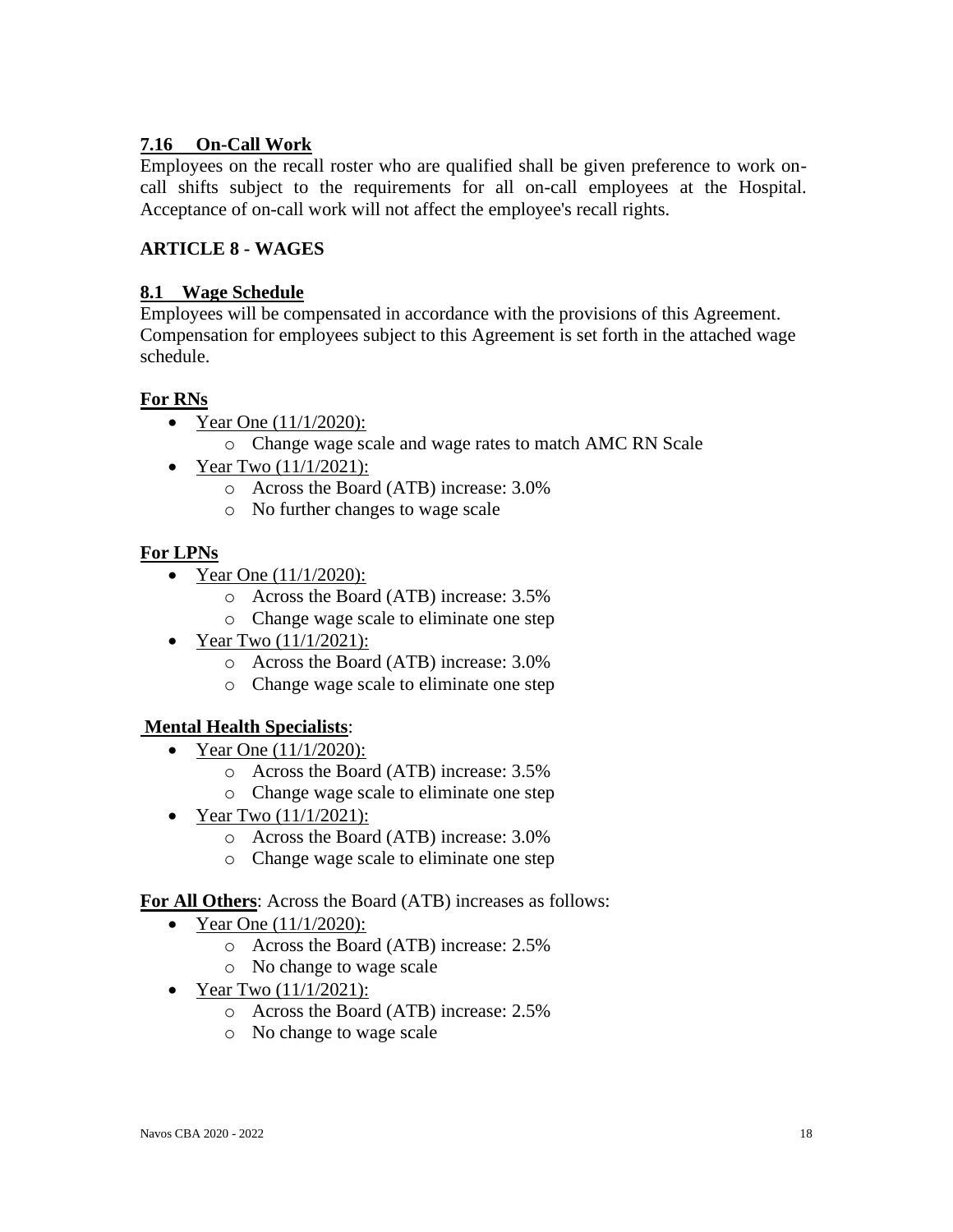# **8.2 Longevity Increases**

Longevity increases for regular full-time and part-time employees shall become effective on the employee's annual anniversary date of hire.

# **8.2.1 On-call Longevity Increases for On-Call Employees**

On-call employees who work at least one thousand forty (1040) hours per calendar year will receive one step increase every twelve (12) months, or in the calendar year in which they accumulate at least one thousand six hundred and sixty four hours (1664) from their last step increase.

### **8.3 \_\_\_Higher than Maximum Rates**

No employee who is currently paid more than the maximum wage rate for his/her job classification shall be paid less than his/her current rate for the duration of this Agreement so long as the employee remains in that classification.

### **8.4 \_\_\_ Hire-in Rates**

Employees hired during the term of this Agreement shall be compensated at a salary level in accordance with the following plan:

- a. Employees with two (2) through five (5) years of continuous recent experience shall be employed at not less than Step 2.
- b. Employees with six (6) through ten (10) years of continuous recent experience shall be employed at not less than Step 3.
- c. Employees with more than ten (10) years of continuous recent experience shall be employed at not less than Step 4.
- <span id="page-18-0"></span>d. For purposes of this section, continuous recent experience shall be defined as employment in a comparable mental health job classification or other relevant health care employment.

# **ARTICLE 9 - OTHER COMPENSATION**

#### **9.1 \_\_\_ Shift Differential**

Employees assigned to work the second shift (3:00 p.m. to 11:00 p.m.) shall be paid a shift differential of one dollar (\$1.00) per hour over the regular hourly rate of pay.

Employees assigned to work the third shift (11:00 p.m. to 7:00 a.m.) shall be paid a shift differential of one dollar and fifty cents (\$1.50) per hour over the regular rate of pay.

Employees working cross-shifts will receive the shift differential of the shift that the majority of hours worked fall into for all hours worked.

Staff designated by the Employer to train will be paid as preceptors during the training time.

#### **Preceptor pay -\$3.00 an hour**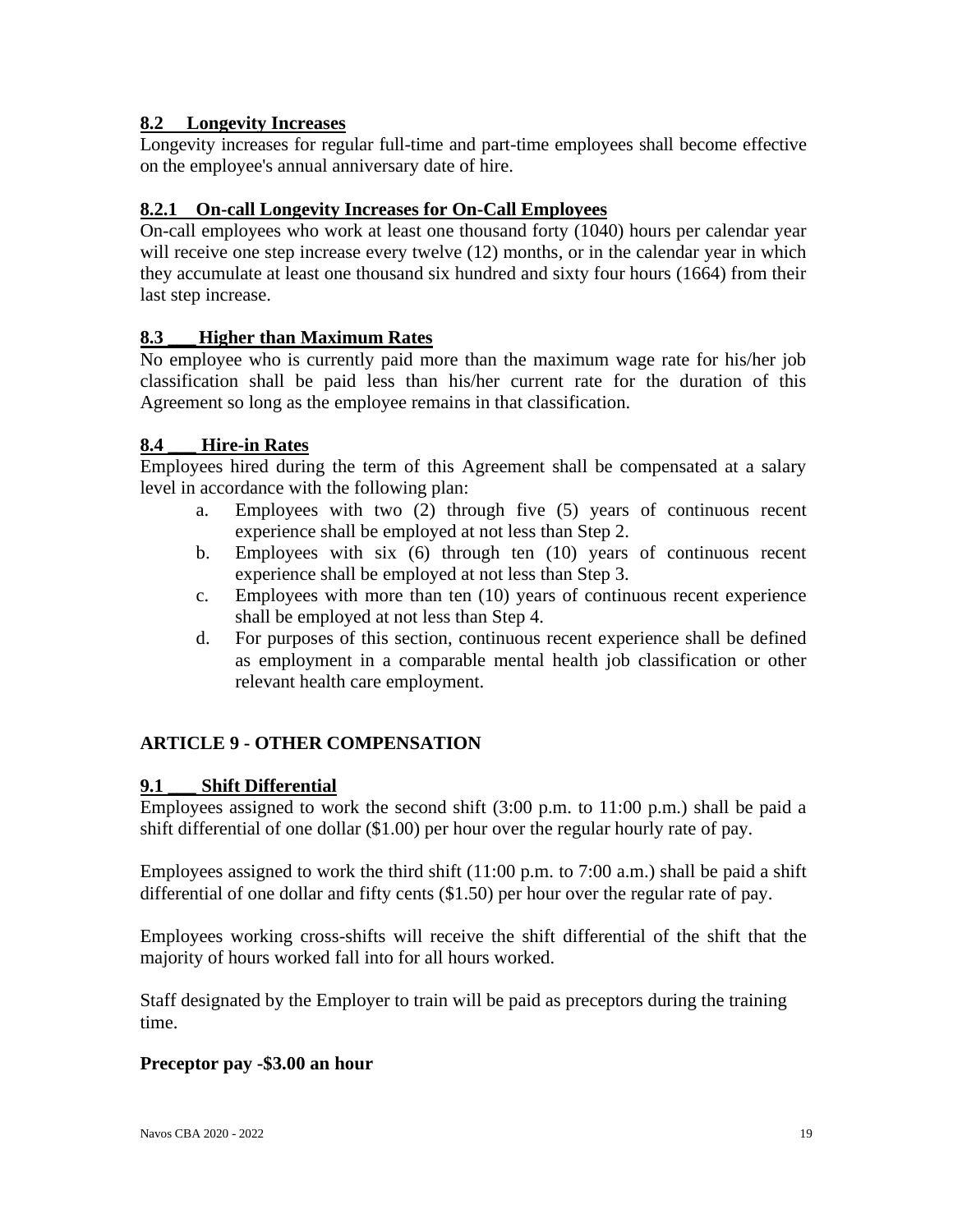# **9.2 \_\_\_ Weekend Premium Pay**

Any employee who works weekend hours shall receive two dollars (\$2.00) per hour for each hour worked on the weekend in addition to the employee's regular rate of pay. The weekend shall be defined as hours between 11:00 p.m. Friday and 11:00 p.m. Sunday.

# **9.3 \_\_\_ Promotions**

A promotion shall be defined as a move from a job classification with a lower base rate to one with a higher base rate. Employees promoted to a higher classification shall be placed at that step in the new scale which pays the same or the next highest rate above the rate previously received by the promoted employee. Future advances in steps shall occur on the employee's date of hire anniversary.

# **9.4 \_\_\_ Wage Premium in Lieu of Benefits**

In lieu of all fringe benefits provided for in this Agreement except for shift differential pay, weekend premium pay, report pay, and longevity steps, full-time and part-time employees may elect a fifteen percent (15%) wage premium, subject to review for compliance with the Affordable Care Act as outlined in LOU 20. The increase from 12% to 15% will not occur if it results in penalties or additional cost to the employer. This election must occur within the first ten (10) days of employment or within ten (10) days of the signing of this Agreement, whichever is later, or annually on dates designated in advance by the Employer. Employees will be given advance notice of election dates.

Starting July 1, 2018 On Call employees who, on average, work less than 32 hours a month during the preceding calendar quarter will be paid a premium of 12%; otherwise 15%.

# **9.5 Mental Health Advocacy Days**

The Employer shall create a pool of thirty (30) paid leave days, which shall be designated as "Mental Health Advocacy Days" (MHA days) for use during the term of this Agreement for issues in both parties' interest. The Union shall provide the Employer at least twenty-one (21) days written notice of the MHA days and the identity of the employee(s) who are requesting the leave. If requested by either party, during that twenty-one (21) day period, the parties shall meet and confer in a collaborative way about the nature of the Union's MHA day activities. Either party may suggest issues for advocacy.

Taking an MHA leave shall be subject to the Employer's approval based on scheduling, staffing and client needs. The Employer shall use good faith in accommodating the Union's request for MHA days.

For purposes of determining the pay an employee shall receive for MHA day leave, pay shall be the amount the employee would have received had she/he worked their regularly scheduled shift on the MHA day. Time spent on MHA day activities shall not be construed as "time worked" for purposes of determining overtime. MHA days shall not be used for participating in or supporting any labor dispute or economic action against the Employer or any other employer(s). MHA days must be taken in full-day increments.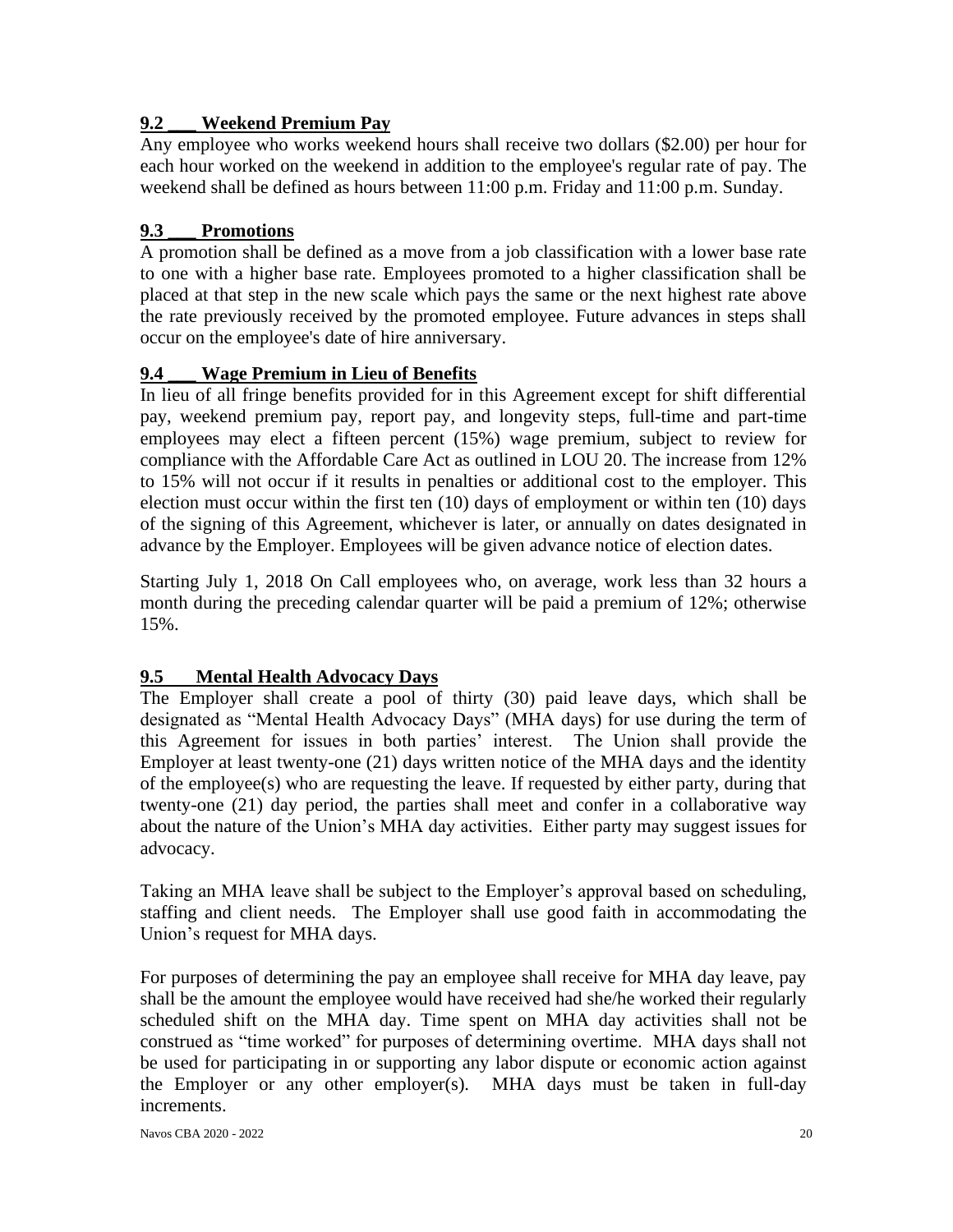# <span id="page-20-0"></span>**ARTICLE 10 - ANNUAL LEAVE**

### **10.1 Annual Leave**

Leave benefits shall be earned from date of hire (anniversary date). Leave may be used for vacation and sick leave.

### *Accumulation*

Leave hours shall accrue only on the regular work schedule including low census hours; leave hours do not accrue on overtime hours.

Regular part-time employees who work 20 hours or more each week will receive pro-rated leave. Temporary, contract or on-call employees do not accrue leave.

All regular full-time employees (40 hours per week) will accrue leave per the following schedule:

For twenty-four (24) hour/seven (7) day per week staff the schedule includes eight (8) days of holiday accruals.

| STARTING DATE THRU 1ST ANNIV    | 30 days           |
|---------------------------------|-------------------|
| $2^{ND}$ ANNIV THRU 3RD ANNIV   | 35 days           |
| 4TH ANNIV THRU 5TH ANNIV        | 37 days           |
| <b>6TH ANNIV AND THEREAFTER</b> | $40 \text{ days}$ |

# **10.2 \_\_ Use of Annual Leave**

Following completion of the ninety (90) day probationary period, annual leave may be used for vacation, holidays, low census, or other personal reasons and in the event of personal illness or injury and/or convalescence, medical, dental, and optical appointments, or to care for an ill member of the immediate family. Annual leave pay shall be the amount which the employee would have earned had the employee worked during that period at the employee's regular hourly rate of pay, plus shift differential if regularly scheduled on second or third shifts.

# **10.2.1 Donation of Annual Leave**

In exceptional circumstances and subject to the Employer's discretion regarding the criteria for this section, an employee may be granted permission to donate a portion of the employee's accrued and unused Annual leave hours to an eligible co-worker who has depleted all Annual leave due to a catastrophic or extended illness or injury.

# **10.2.2 Criteria for Donating Annual Leave**

Employees donating accrued Annual leave hours must retain a minimum of eighty (80) hours of Annual leave following their donation. Donations will be processed by forms developed by the Personnel Department. Annual leave hours may be donated only to help supplement the receiving employee's base pay for otherwise regularly scheduled shifts. Donated Annual leave hours will be calculated on an hour for hour basis by the Personnel Department.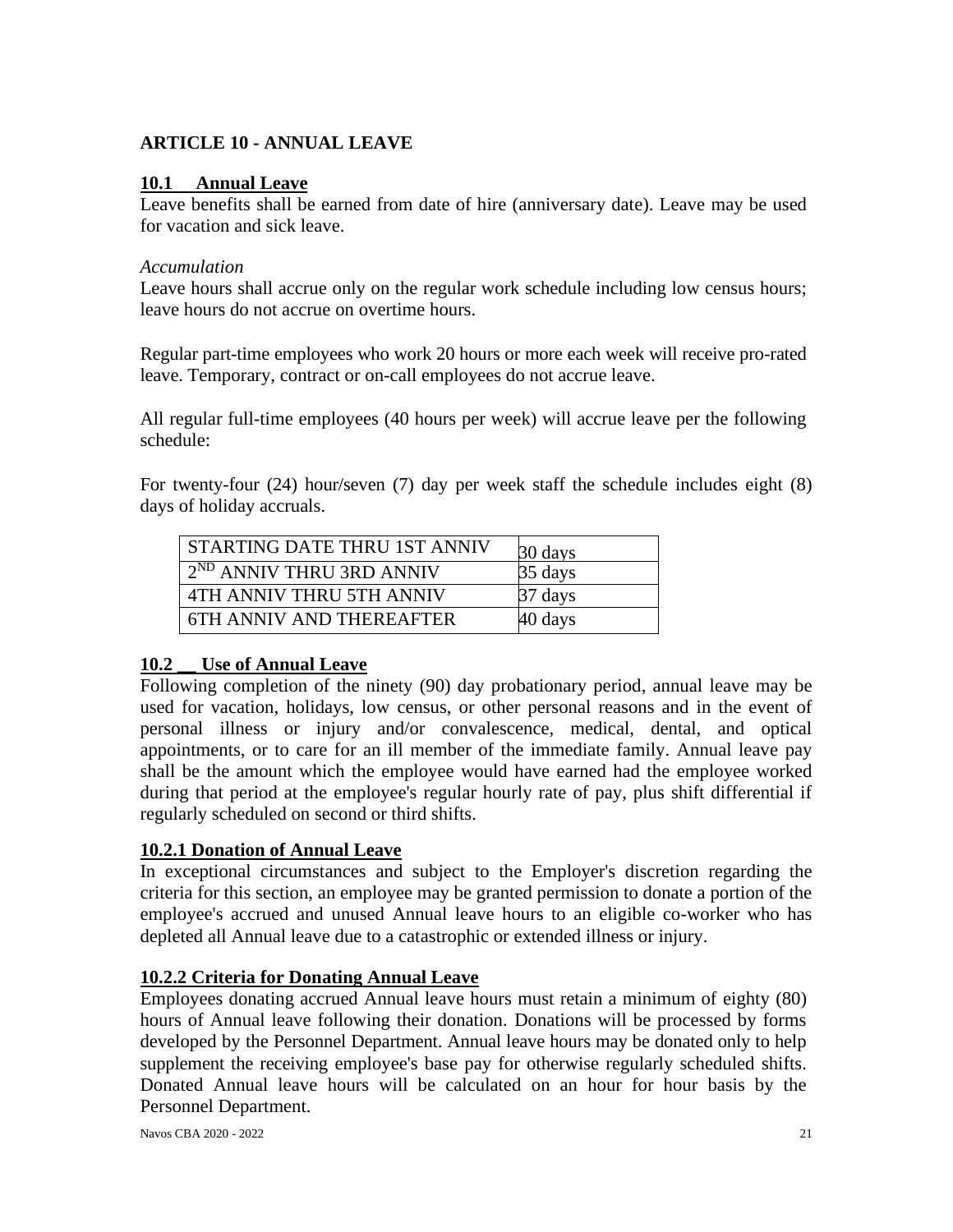# **10.2.3 Criteria for Receiving Donated Annual Leave Hours**

Employees receiving donated hours must have already exhausted all of their own Annual leave hours due to a catastrophic or extended illness or injury. Donated Annual leave hours that are received will be paid at the receiving employee's Annual leave pay rate. Any unused donated Annual leave hours will not be returned to the employee(s) who donated the hours nor credited to the employee receiving the donated Annual leave hours.

### **10.3 \_\_ Scheduling**

Leave scheduling is the responsibility of the supervisor who approves all leave usage. Employees shall be required to schedule one to two  $(1-2)$  days of leave at least five  $(5)$ working days before planned usage. The Employer will respond no more than three (3) business days from the date of the request. If the employee requests three (3) or more days of annual leave the request must be given to the supervisor by the fifteenth  $(15<sup>th</sup>)$ day of the previous month. The supervisor will respond to the request within no more than five (5) business days.

#### **10.4 \_\_ Termination**

Upon proper notice, termination, resignation, or retirement, following at least ninety (90) days of employment, all accumulated leave earned shall be paid at the employee's regular rate of pay, plus shift differential if regularly scheduled on second or third shifts.

#### **10.5 \_\_ Annual Leave Carry Over**

Annual leave may be carried over to the following year up to a maximum of two hundred (200) hours, except under exceptional circumstances when approved in writing in advance by the appropriate supervisor.

#### **10.6 \_\_ Holidays**

All regular, benefited full-time and part-time employees who work 20 hours or more shall receive holiday pay for each of eight (8) holidays. They are:

New Year's Day Labor Day Martin Luther King Day Thanksgiving Day Independence Day Christmas Day

Memorial Day **Day after Thanksgiving Day** 

Regular full-time employees receive eight (8) hours pay for each holiday. Regular parttime staff are paid a prorated amount based on percentage of time usually worked. Staff who work 10-hour days may augment the 8-hour holiday with leave time or adjustment to the work schedule. This is subject to supervisory approval.

Holiday time for 24 hour/7 days per week in-patient staff is included in leave accruals.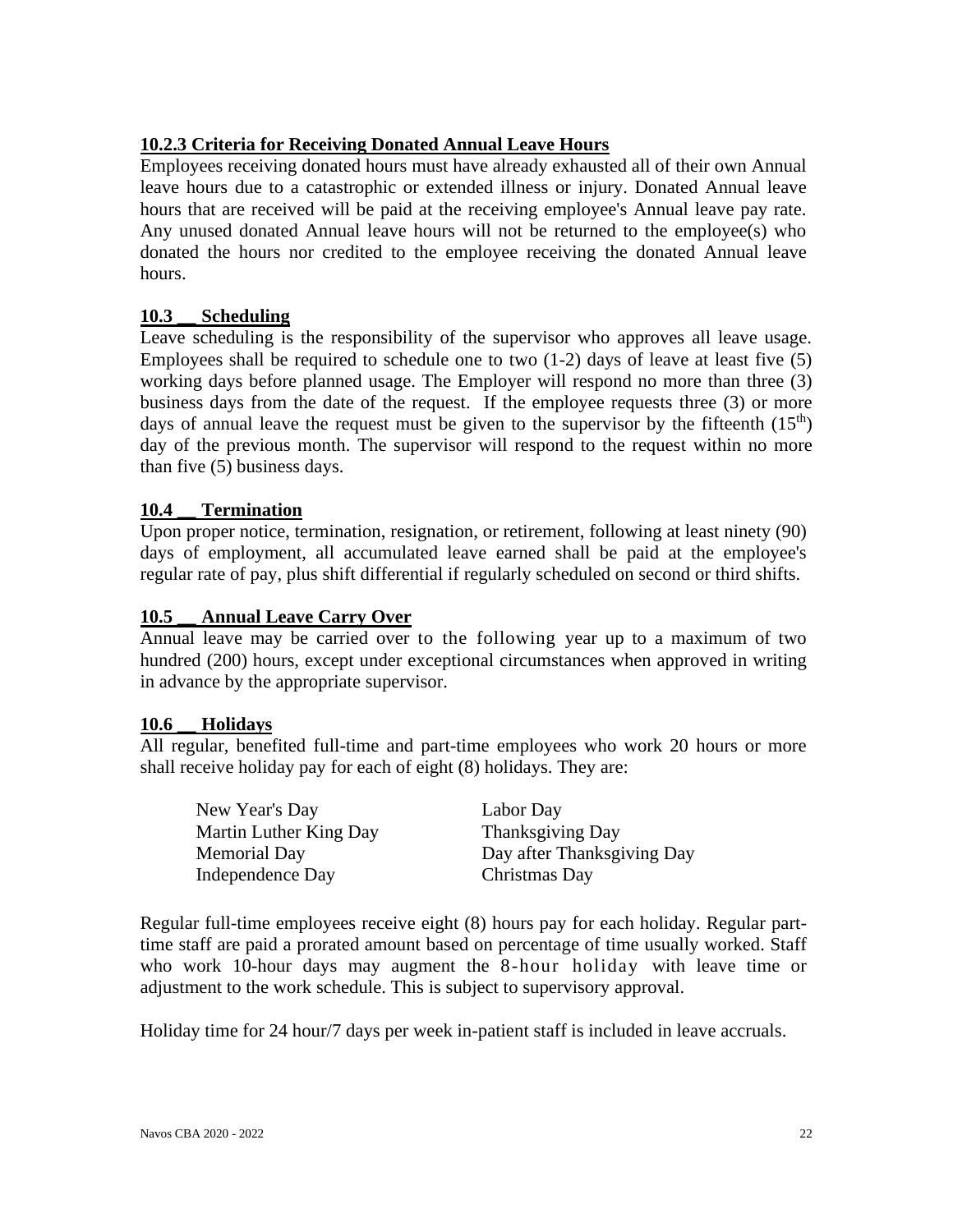# **10.7 \_\_Work on Holiday**

All regular full-time, part-time, or on-call employees required to work on the following holidays shall be paid at the rate of one and one-half  $(1 1/2)$  times the employee's regular hourly rate of pay for all hours worked on the holiday: Thanksgiving Day, Christmas Day, New Year's Day, Martin Luther King Jr. Day, Independence Day, Memorial Day and Labor Day.

The Employer shall rotate holiday work among the employees to the extent possible. Holidays begin at 11:00 p.m. the day before and end at 11:00 p.m. the day of the holiday. However, December 24, 3:00 p.m. to December 25, 3:00 p.m. shall be the Christmas holiday and December 31, 3:00 p.m. to January 1, 3:00 p.m. shall be the New Year's holiday.

### **10.8 \_\_Holidays Affected by Schedules of Public Agencies**

If an employee's work schedule is impacted by the holiday schedule of public agencies, then those affected employees will not have their work schedule adversely impacted.

### **10.9 Prime-Time Holiday Rotation**

Prime-time holidays will be defined as New Year's Day, Thanksgiving, and Christmas Day. Employees shall request time off for one prime-time holiday per year by seniority. Additional time off for prime-time holidays will be granted on a rotational basis.

### 10,10 Trauma Relief Bank

At the beginning of each calendar year (pro-rated for 2018), the Employer will provide a bank of 200 hours of TRB leave to be used by employees who are unable to work during the calendar year as a direct result of being injured at work due to an assault by a patient of the Employer.

- 1. Eligibility. Regular full-time, part time and on call employees who miss work due to an assault by a patient of the Employer and who have filed a claim under the Washington State Industrial Insurance Act that has been accepted by the Department of Labor and Industries will be eligible for the TRB leave. Eligibility shall commence after an employee has been employed by the Employer for 40 hours. The Employer may request a doctor's certificate from the employee.
- 2. Use of TRB leave. An employee who meets the eligibility requirements may use TRB leave after having missed work for eight hours due to the assault or immediately if the employee is immediately hospitalized due to the assault. The employee may use the TRB leave until the employee is entitled to time loss payments under the Act, but under no circumstance will the employee be entitled to more than two days of TRB leave for a particular assault (unless the employee was immediately hospitalized, in which case the maximum amount will be three days).On-Call employees may use TRB leave only for missed work days that were scheduled prior to the assault.
- 3. Payment of TRB leave. TRB leave shall be calculated at the eligible employee's regular hourly rate of pay, multiplied by the number of hours the employee was scheduled to work. Overtime and shift differentials will not be included in the pay.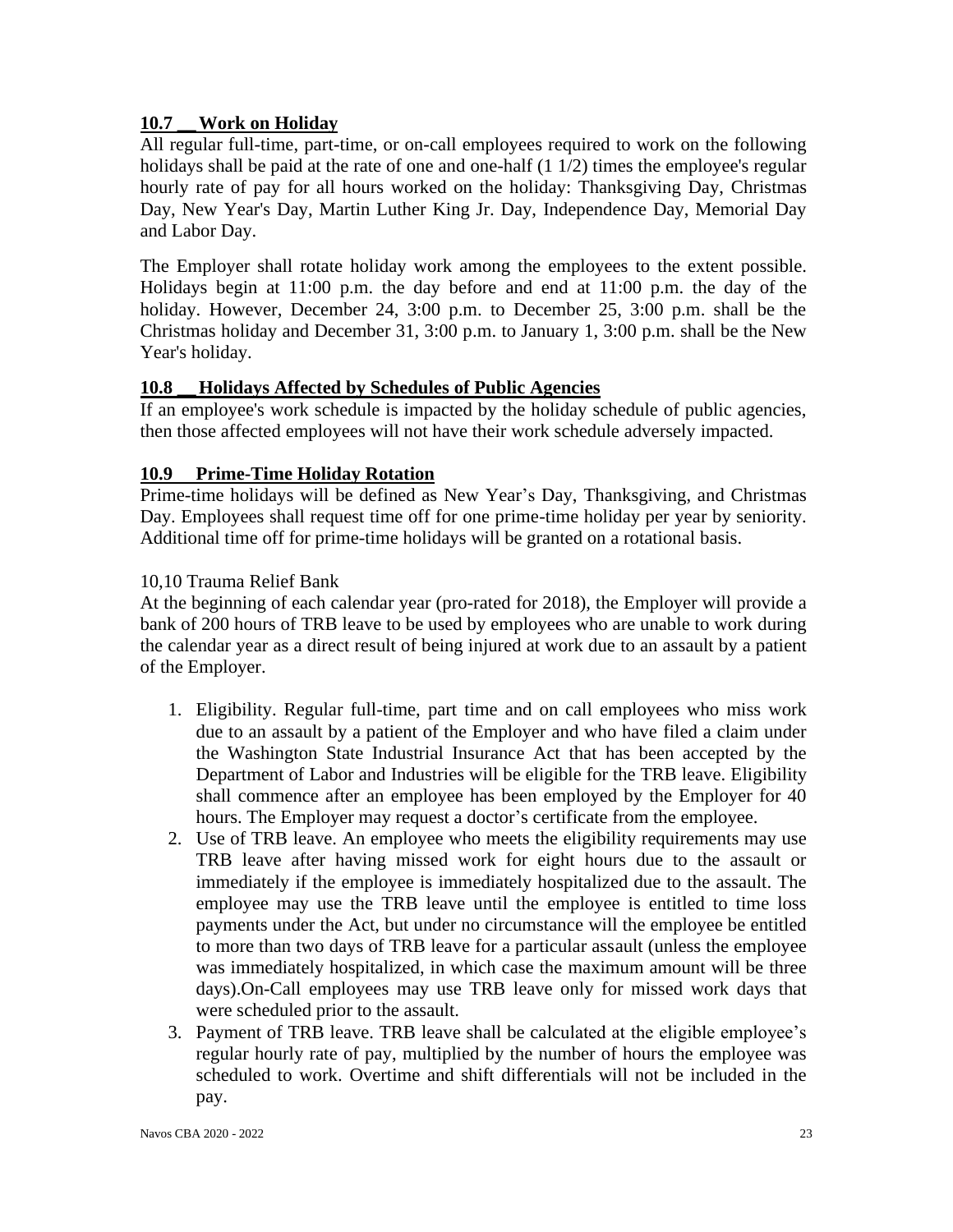<span id="page-23-0"></span>4. Carryover of unused TRB leave. Unused TRB leave will not be carried over from one calendar year to the next.

# **ARTICLE 11 - LEAVES OF ABSENCE**

# **11.1 Leaves of Absence**

All leaves of absence unless otherwise required by statute shall be requested from the Employer in writing as far in advance as possible stating the amount of time requested. A written reply will be given by the Employer in response to the request within thirty (30) days.

# **11.2 \_\_Leave Without Pay**

Extended leaves of absences without pay of up to one year may be granted for personal or family needs or development opportunities. Any request for such a leave must be made in writing, stating the reason for the leave and intention to return to work at a specified date. Unless otherwise required by law, the Employer shall have the sole discretion to grant any leave requests under this paragraph and to set the conditions under which such leave may be provided. Employees on a leave without pay shall not accrue nor lose seniority during the leave of absence for purposes of longevity steps or benefits. Absent an agreement to the contrary, an employee on an approved leave without pay will be guaranteed his or her same position back (same shift and FTE) if the employee returns within thirty (30) days. If the approved leave without pay is for longer than thirty (30) days the Employer will try to place the employee in the same position, or, if the position is filled, one of like status and pay. If such is not available, the employee shall be entitled to the first available opening for which the employee is qualified.

# **11.3 \_\_ Pregnancy Disability**

A leave of absence shall be granted upon request of the employee for the period of physical disability due to pregnancy or childbirth without loss of benefits accrued to the date such leave commences. If the employee's absence from work does not exceed the period of disability, absent business necessity, the employee shall return to work at their same position, FTE and shift. If the leave exceeds the period of disability, the employee, upon request, will be offered the first available opening for which the employee is qualified. The employee may use previously accrued paid leave to the extent accrued during the maternity leave. The Employer may require a statement from an advance notice licensed medical practitioner verifying the employee's health condition and the necessity for the leave and attesting to the employee's capability to perform the work required of the position.

# **11.4 Family Leave**

A. State Law: An employee who qualifies for, and meets the requirements of, the State Family Leave Law, RCW 49.78; shall be granted a leave to care for a newborn or newly adopted child of the employee under the age of six at the time of placement or adoption, or to care for a terminally ill child under the age of eighteen years without loss of benefits accrued to the date such leave commences. A leave of absence begins on the first absence from work, or, in the case of childbirth, on the first day after the mother's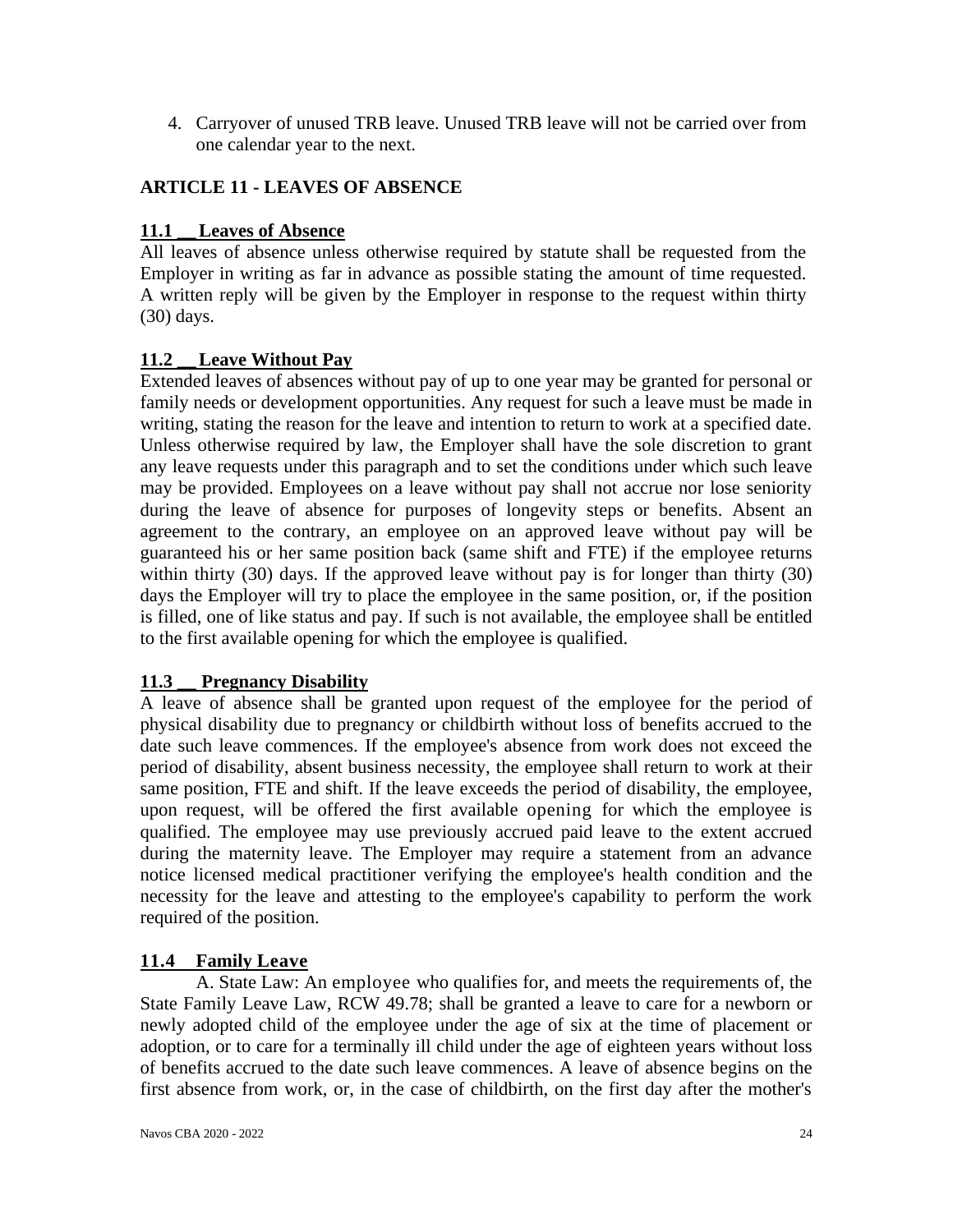temporary medical disability from childbirth has ended. Family leave shall be unpaid except an employee shall use accrued paid leave at the beginning of the leave. Family leave must be completed within twelve months after the birth or placement for adoption. Paid time may not be interspersed throughout the employee's leave(s).

Except as otherwise permitted under RCW 78.070, an employee on family leave not exceeding twelve (12) weeks from date of first absence from work, or, in the case of childbirth, from the first day after the mother's temporary medical disability from childbirth has ended, shall be entitled to return to his or her prior position. Thereafter, upon the conclusion of the employee's family leave, the employee shall be entitled to the first available position for which he or she is qualified. Such leave shall not exceed one (1) year. If both parents of the newborn or newly adopted child are employees, they shall each be entitled to twelve (12) weeks of family leave.

Alleged violations of the family leave provision shall be submitted to the grievance procedure set forth in Article 18.

B. Federal Law: Pursuant to the Family and Medical Leave Act of 1993 ("FMLA"), an eligible employee who has worked 1250 hours in the last twelve (12) months and who meets the other requirements of the FMLA shall be granted up to twelve (12) weeks of unpaid leave to: (a) care for the employee's child after birth, or placement for adoption or foster care; or (b) care for the employee's spouse, son or daughter, or parent, who has a serious health condition; or (c) for a serious health condition that makes the employee unable to perform the employee's job. The Employer shall continue to make contributions on the behalf of the employee as though the employee was continuously employed in order to maintain the employee's health benefits during this leave and, except as otherwise permitted under the FMLA, shall reinstate the employee to the employee's former or equivalent position at the conclusion of the leave. The use of family leave shall not result in the loss of any employment benefit that accrued prior to the commencement of the leave. Under certain conditions, family leave may be taken intermittently or on a reduced work schedule. If the employee's absence from work for health reasons exceeds twelve (12) weeks, the employee shall be offered the first available opening for which the employee is qualified for a period up to six (6) months, or longer if there is a written agreement with a specific agreed upon return date.

If a leave qualifies under both federal and state law, the leave shall run concurrently. Ordinarily, the employee must provide thirty (30) days advance notice to the Employer when the leave is foreseeable. The employee may elect to use accrued paid leave time for which the employee is eligible during family leave. Family leave shall be interpreted and provided consistently with the conditions and provisions of the state and federal law.

#### **11.5 \_\_Military Leave**

Leave required in order for an employee to fulfill active duty requirements in the National Guard or in a military reserve of the United States shall be granted.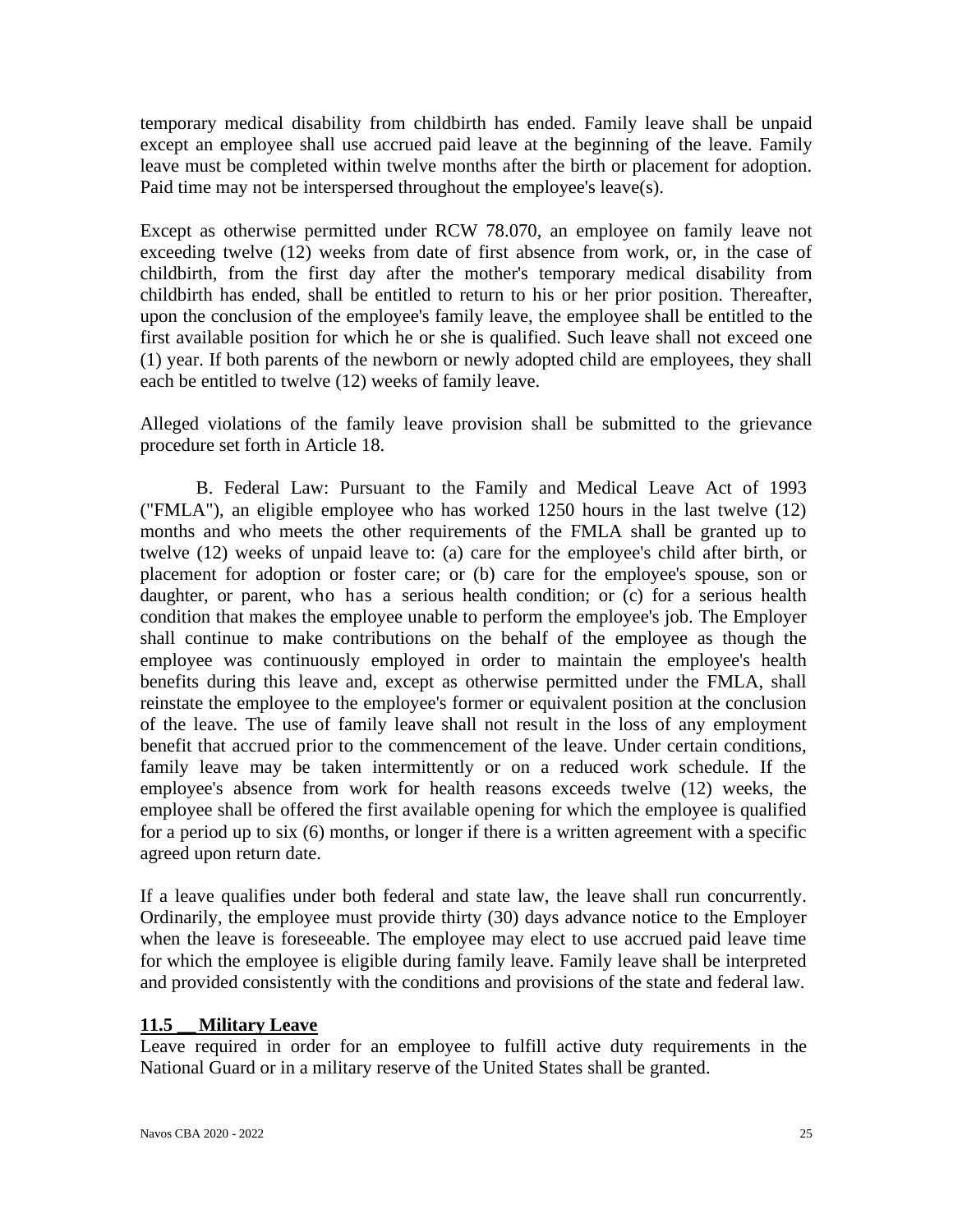# **11.6 \_\_Maintenance of Seniority**

Leave for industrial injury shall not alter an employee's seniority and anniversary dates of employment. Unless the employee's leave is covered by FMLA, once the employee is able to return to work, the employee shall be offered the first available bargaining unit position for which the employee is qualified at the same pay step the employee occupied at the time of the injury. Any employee whose leave exceeds one (1) year shall be required to orient to the hospital.

# **11.7 \_\_Bereavement Leave**

An aggregate of three (3) days of paid leave shall be granted for the death of a family member. An additional two (2) days may be granted, at the discretion of the Employer, upon approval of the supervisor/manager, where extensive travel is required to attend the funeral (in excess of 400 miles one way). This benefit shall be pro-rated for part-time employees. Family members are defined as: spouse, parents, siblings, grandparents, children, step parents/children, grandchildren, mother/father-in-law, domestic partner or a more distant relative if living as a member of the employee's household.

# **11.8 \_\_ Jury Duty**

Regular employees who are required to serve on jury duty on a regularly scheduled work day, or who are called to be a witness in a legal proceeding on behalf of the Employer, shall be compensated by the Employer for the difference between their jury duty/witness fee pay and their regular rate of pay. Employees subpoenaed for proceedings not involving the Employer will be given unpaid release time or may use PTO. Employees will not be expected to work their scheduled shift while serving on jury duty or participating in any judicial proceeding on behalf of the Employer, but, if an employee is released from serving on a jury, the employee shall immediately call his or her supervisor and report to work if asked to do so.

# <span id="page-25-0"></span>**ARTICLE 12 - HEALTH AND WELFARE**

# **12.1 \_\_ Benefits**

The Employer provides medical, dental, life, short-term disability and liability insurance for all regular employees working twenty (20) hours per week or more. The Employer also provides state required unemployment insurance and workers' compensation. Additional group insurance and disability insurance is available at the employee's expense. In some instances, as described elsewhere in this Agreement, the benefits are prorated.

Long-term Disability Insurance: this coverage may be purchased by the employee at the time of hire. The employee may retain this benefit after termination from the Employer by notifying the insurance company and paying premiums when due. While employed by the Employer, premiums are payroll-deducted.

Unemployment Insurance: all employees are covered under the Unemployment Compensation premium. The Washington State Employment Security Department determines eligibility and benefits. Unemployment compensation is a temporary insurance plan, which partially compensates for loss of wages.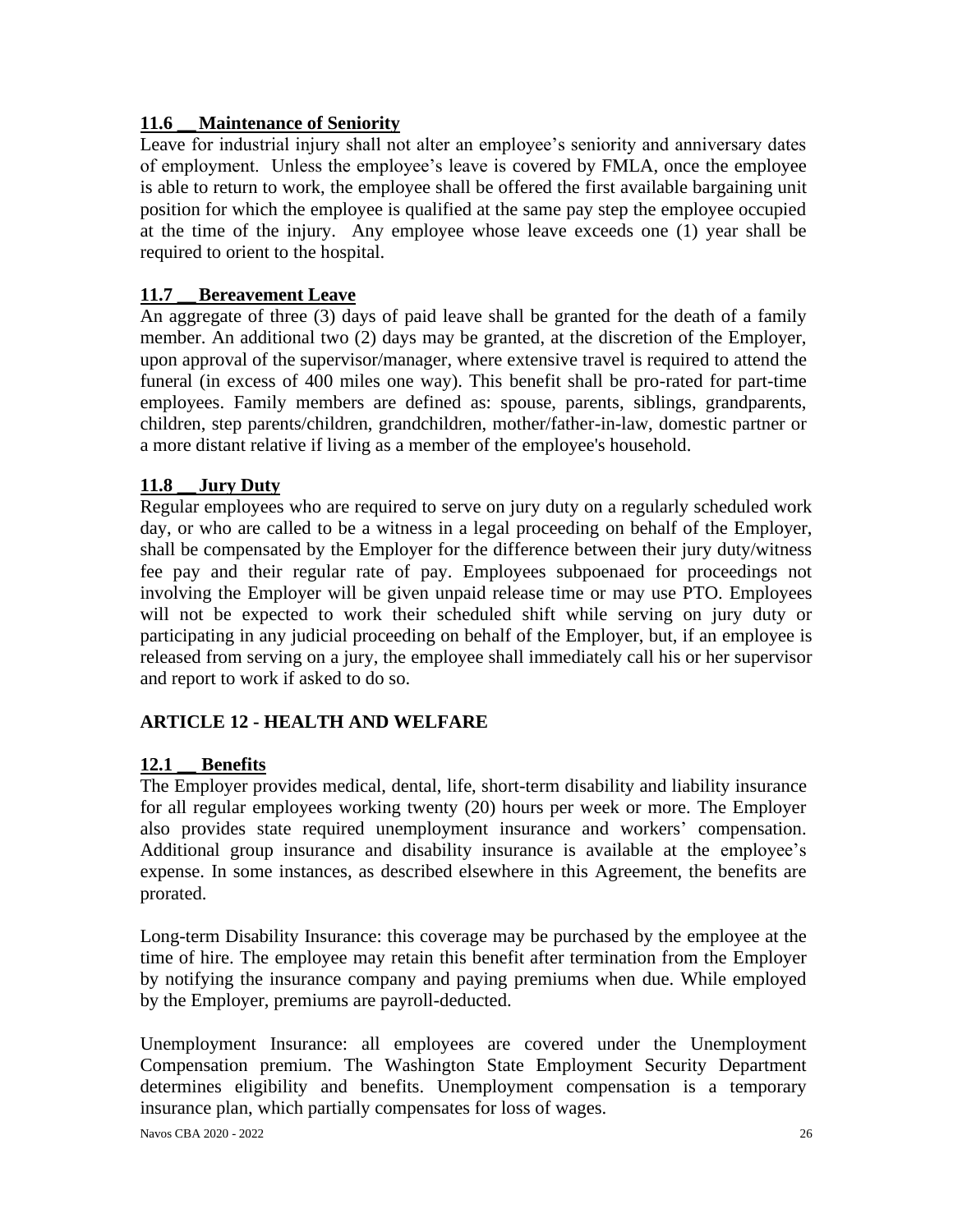### **12.2 \_\_ Health Insurance**

For plan year 2021 the Employer will pay 100% of the cost of the Base Plan and HSA (Health Savings Account) premiums for the individual for full-time employees. The employer will pay only the base amount equivalent toward the Buy-Up Plan for full-time covered employees. Regular part-time Employees (working at least 20 hours per week) will be covered with the Employer through paying a pro-rated premium based on the percent of time usually worked.

Employees, by authorizing payroll deductions for premiums, may cover dependents/spouses/domestic partners. The Employer will contribute \$140.00 per month towards dependent coverage for regular full-time employees. They may be covered only when the employee obtains initial coverage or during "open enrollment" month of every year. Additions to the family through marriage, birth, or adoption may be covered within thirty (30) days of the event. Dependent/spouse/domestic partner coverage may be dropped at any time.

Coverage begins the first day of the second month of employment if the hire date falls within the first seven days of the month. If hired after the seventh day, coverage begins the first day of the third month.

Employees on Family/Medical leave are entitled to the same health benefits during the duration of the leave as they were entitled to prior to taking leave. If the leave is extended employees may maintain benefits through COBRA coverage.

When the Employer proposes to modify or change existing insurance plan(s), before making any such modification or change, the Employer will notify the Union by not later than September 1 of the year preceding the proposed change or modifications. The parties shall immediately begin negotiating over the proposed change or modifications. An objective of the negotiations shall be to offer a health plan that is comparable to the present plan and meets the shared objective of controlling costs. The negotiations shall be conducted in good faith and shall conclude by not later than October 15. If agreement has not been reached by October 15, the parties shall retain the services of a federal mediator as an objective third party to assist in further good faith negotiations.

Navos shall maintain health plan premium rates and contributions through 2021. For plan year 2022, Navos and covered employees shall equally share any health insurance premium cost increases up to a 10% cap per month. For example, if the monthly premium for the EPO plan increases by thirteen percent from \$753.71 per month to \$851.69 per month, the employee share of the monthly increase will be \$37.69 per month and the employer share of the monthly increase will be \$60.30 per month.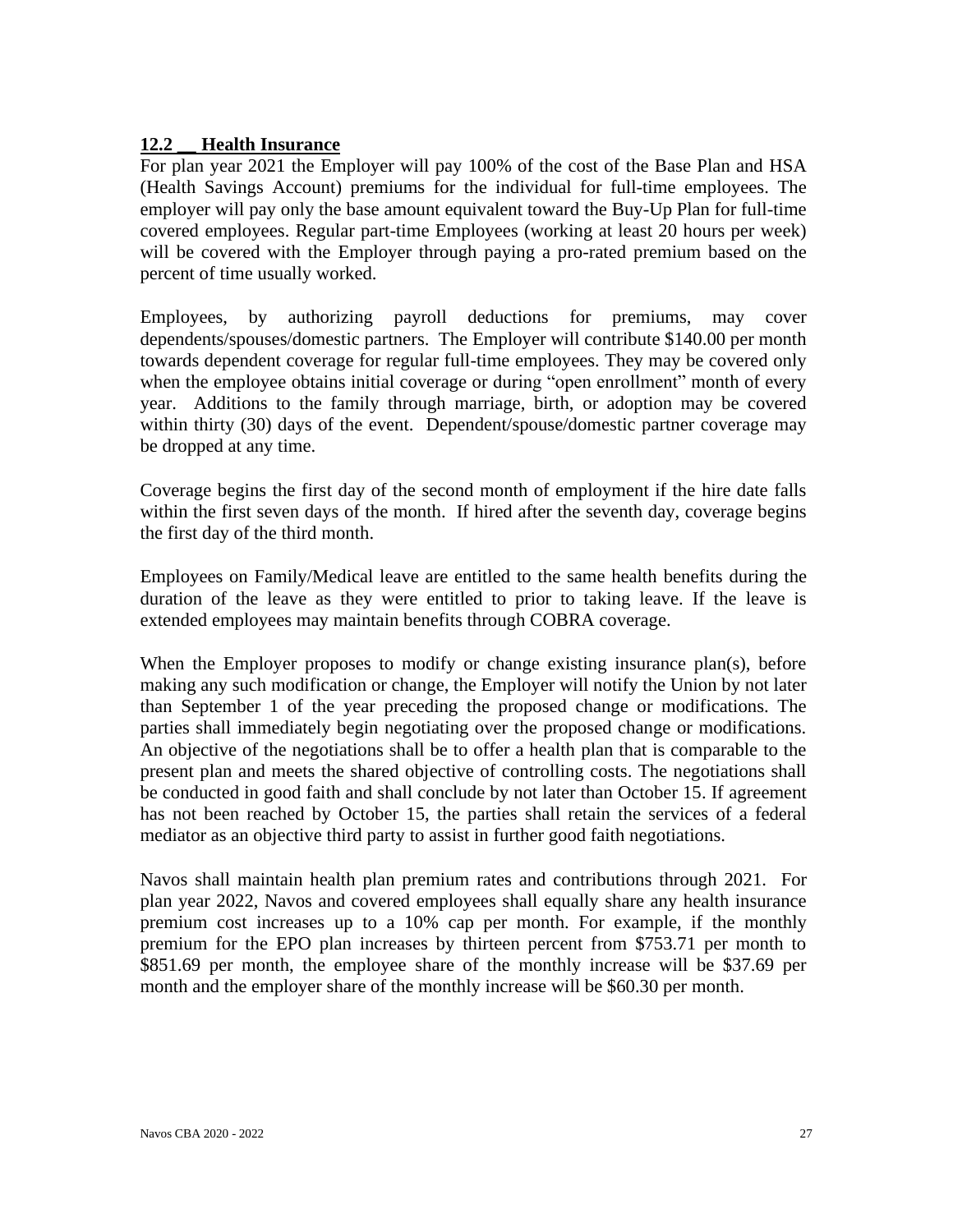| Plan                               |                 |
|------------------------------------|-----------------|
| <b>Office Visit Primary</b>        | \$15            |
| <b>Office Visit Specialist</b>     | \$30            |
| <b>Hospitalization Inpatient</b>   | \$250/admission |
| <b>Hospitalization Outpatient</b>  | \$75            |
| <b>Emergency Room</b>              | \$75            |
| <b>Prescription Drug Generic</b>   | \$10            |
| <b>Prescription Drug Preferred</b> | \$20            |

Buy-Up Plan

| <b>Office Visit Primary</b>        | \$15                |
|------------------------------------|---------------------|
| <b>Office Visit Specialist</b>     | \$30                |
| <b>Hospitalization Inpatient</b>   | \$200/admission     |
| <b>Hospitalization Outpatient</b>  | \$75                |
| <b>Emergency Room</b>              | \$75                |
| <b>Prescription Drug Generic</b>   | \$10 In-Network     |
|                                    | \$15 Out-of-Network |
| <b>Prescription Drug Preferred</b> | \$20 In-Network     |
|                                    | \$25 Out-of-Network |

### **12.2.1 Dental Coverage**

Effective February 1, 2008, the Employer shall offer a dental insurance plan with an annual maximum of \$2,000 and with the following coverage:

Class 1 (diagnostic and preventative care) – 100%

Class 2 (restorative fillings, oral surgery, periodontics, endodontics) – 80%

Class 3 (crowns, inlays, prosthodontics) – 50%

The plan design shall not require employees to pay money up-front for covered services and later be reimbursed. The Employer shall pay 100% of the premium for individual coverage for regular full-time employees. Regular part-time employees (working at least 20 hours per week) will be covered with the Employer through paying pro-rated dental premiums based on the percent of time actually worked.

#### **12.3 \_\_Life Insurance**

All regular staff who work 20 hours per week or more are provided group term life insurance and accidental death and dismemberment amounting to one year's salary or \$50,000, whichever is greater.

This policy is in effect only during the employee's term of employment.

Optional group life insurance is available to employees at employee expense once they are benefited.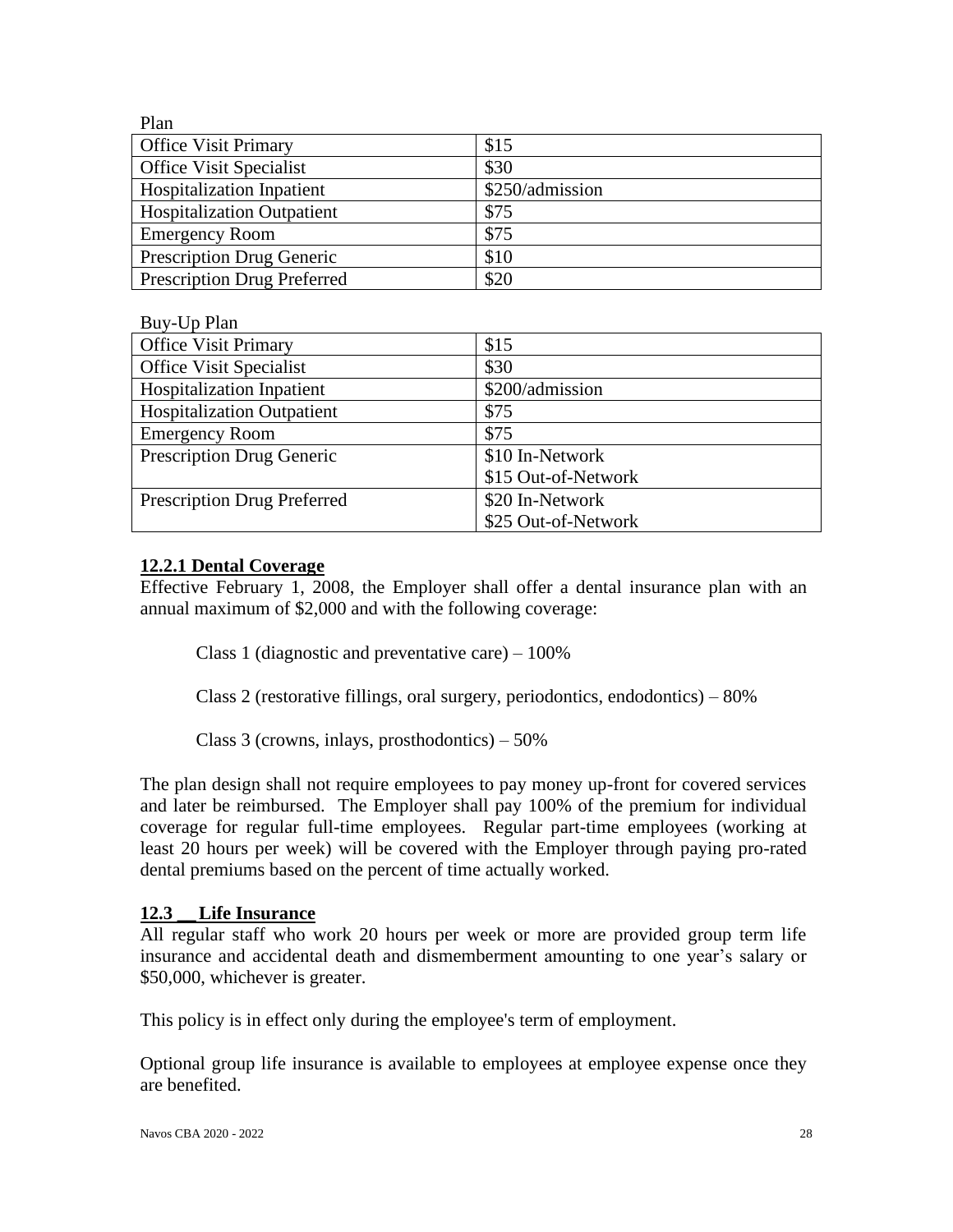# **12.4 \_\_ Short-Term Disability Insurance**

The Hospital provides short-term disability insurance for all regular employees. This benefit pays 60% of weekly earnings.

### **12.5 \_\_Liability Insurance**

All clinical staff are covered under the Employer's professional liability insurance policy from the date of hire until termination. The Employer pays for this coverage.

#### **12.6 \_\_ Auto Insurance Coverage**

Employees eligible to drive the Employer's vehicles are covered under the Employer's auto insurance policy.

# **12.7 \_\_Pre-Tax Benefit**

The Employer provides an optional pre-tax benefit plan for eligible employees (regular or part-time regular status). The IRS-approved plan allows employees to allocate pre-tax income for certain allowable expenses such as medical, dental, disability insurance premiums, dependent day care, medical and dental expenses, etc. Funds are payroll deducted from the employees' gross income and are deposited into the employees' account, which is administered by an outside entity. Employees shall refer to the summary plan description provided for all participants. As stipulated by Federal Law, unclaimed funds remaining in the employee account at the end of the plan year are returned to the Employer and may not, by law, be returned to the employee. However, the employee has sixty (60) days after the end of the plan year to access funds for services rendered during the plan year.

#### **12.8 \_\_Workers' Compensation**

All employees are covered by Workers' Compensation, which provides compensation for job injuries sustained during the course of employment. Medical and dental coverage is maintained for twelve (12) weeks as in Family/Medical leave. Beyond that, COBRA coverage is available.

#### **12.9 \_\_ 401(k) Plan**

The Employer will continue to offer all regular employees the option to participate in voluntary contributions to a 401(k) plan. The Employer is not required to make matching contributions.

#### **12.10 Pension**

The Employer shall contribute to the Service Employees International Union National Industry Pension Funds in the amount of one and one-half percent (1 1/2%) of each regular employee's gross pay per month.

The parties agree to adopt the Preferred Schedule, as described in the pension fund's November 25, 2009 Notice to Participants in the SEIU National Industry Pension Fund, for payments to the pension plan.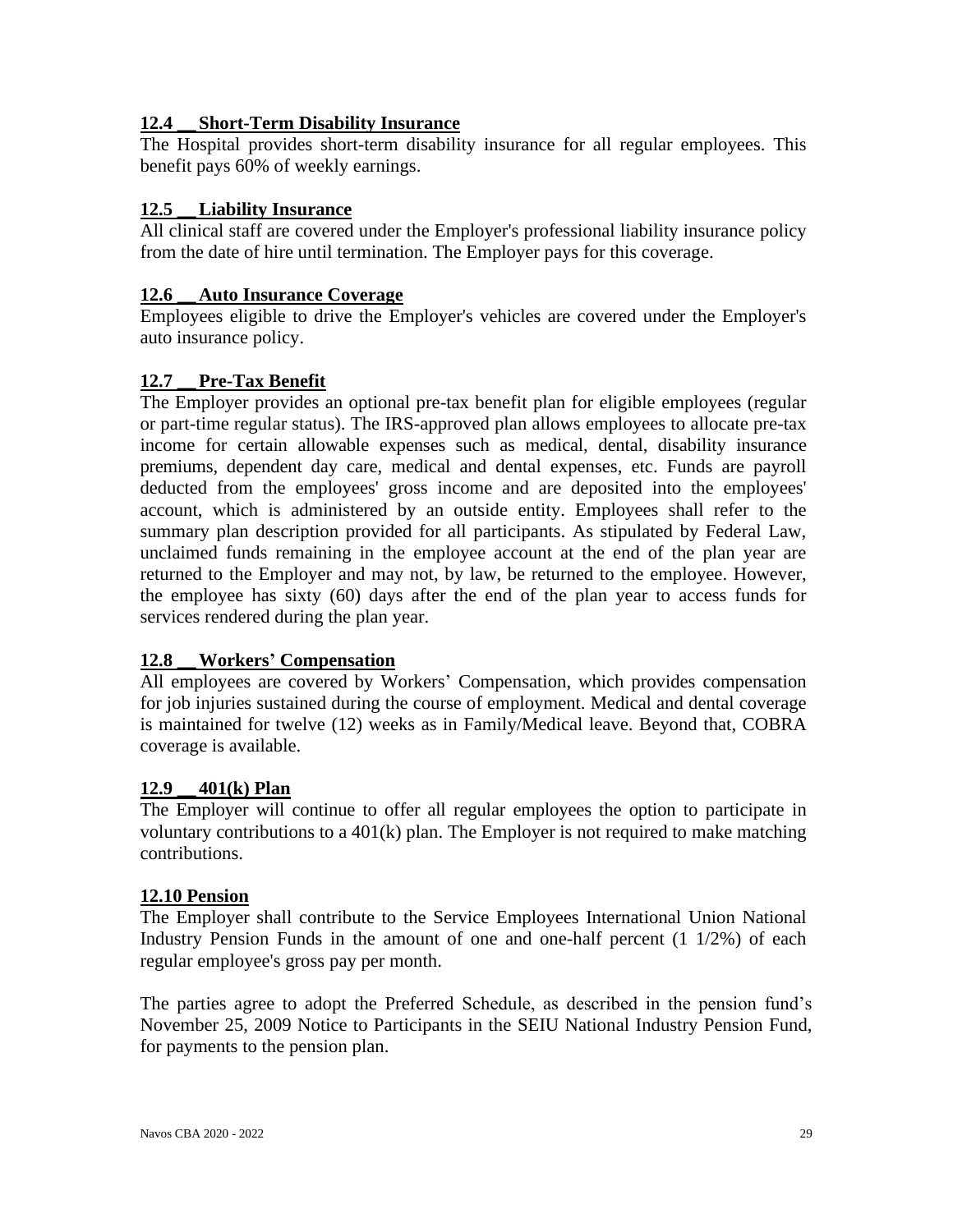# **12.11**. **Student Loan Support**

The employer and the Union recognize that student loan debt is a significant burden to staff as student loans have becoming increasingly complex, and options for repayment are confusing to many.

The joint goal of Navos and the Union is enable staff to participate in the Public Service Loan Forgiveness (PSLF) program that allows for all direct federal student loans to be forgiven, tax-free after 10 years and 120 payments. It's also understood that many Navos staff members are seeking to be enrolled in an income-driven repayment plan to reduce their monthly payments until their debt is forgiven. Navos will support staff in management of their student debt by making sure they have the support, documentation and expert counseling. Navos will also provide support if the PSLF changes, is augmented or replaced by another succeeding or similar loan forgiveness program. Navos will assist staff in the following steps;

- 1. Members have been and will continue to be assisted by the Navos Human Resources to fill out the Public Service Loan Forgiveness (PSLF) Employment Certification Form as well as other documents that may be required for loan forgiveness.
- 2. Navos will assist in recertifying employment annually.
- <span id="page-29-0"></span>3. Navos may, at its discretion, utilize an administrative service such as "Gradifi" to assist in administering loan payments and to provide loan education and other assisted student loan service.

# **ARTICLE 13 - EDUCATION AND PROFESSIONAL DEVELOPMENT**

# 13.1 **Education Leave**

The Employer shall make training opportunities available to staff that are relevant to their areas of responsibility through in-service programs and/or training offered by outside resources. Regular full-time employees will be allowed up to twenty-four (24) hours of paid education leave (pro-rated for regular part-time employees) per calendar year for educational or professional purposes. Such leave time shall be subject to the scheduling requirements of the Employer and must be relevant to the employee's practice as determined by the Employer. Such determination will not be unreasonably applied. When an employee is required by the Employer to attend an educational or professional function, the Employer shall pay the employee's wages and all reasonable expenses.

# **13.2 Education Funds and License Fees**

Regular full-time employees may be allowed up to three hundred dollars (\$300) per calendar year (pro-rated for regular part-time employees) to cover the costs of educational offerings and license fees, including tuition, travel expenses, hotels, meals, and other related expenses. Such financial assistance shall be subject to the approval of the subject matter and verification of attendance and/or completion of the course. Unused amounts shall not be carried over from one calendar year to the next. The employer will continue the current practice of funding for agency directed training.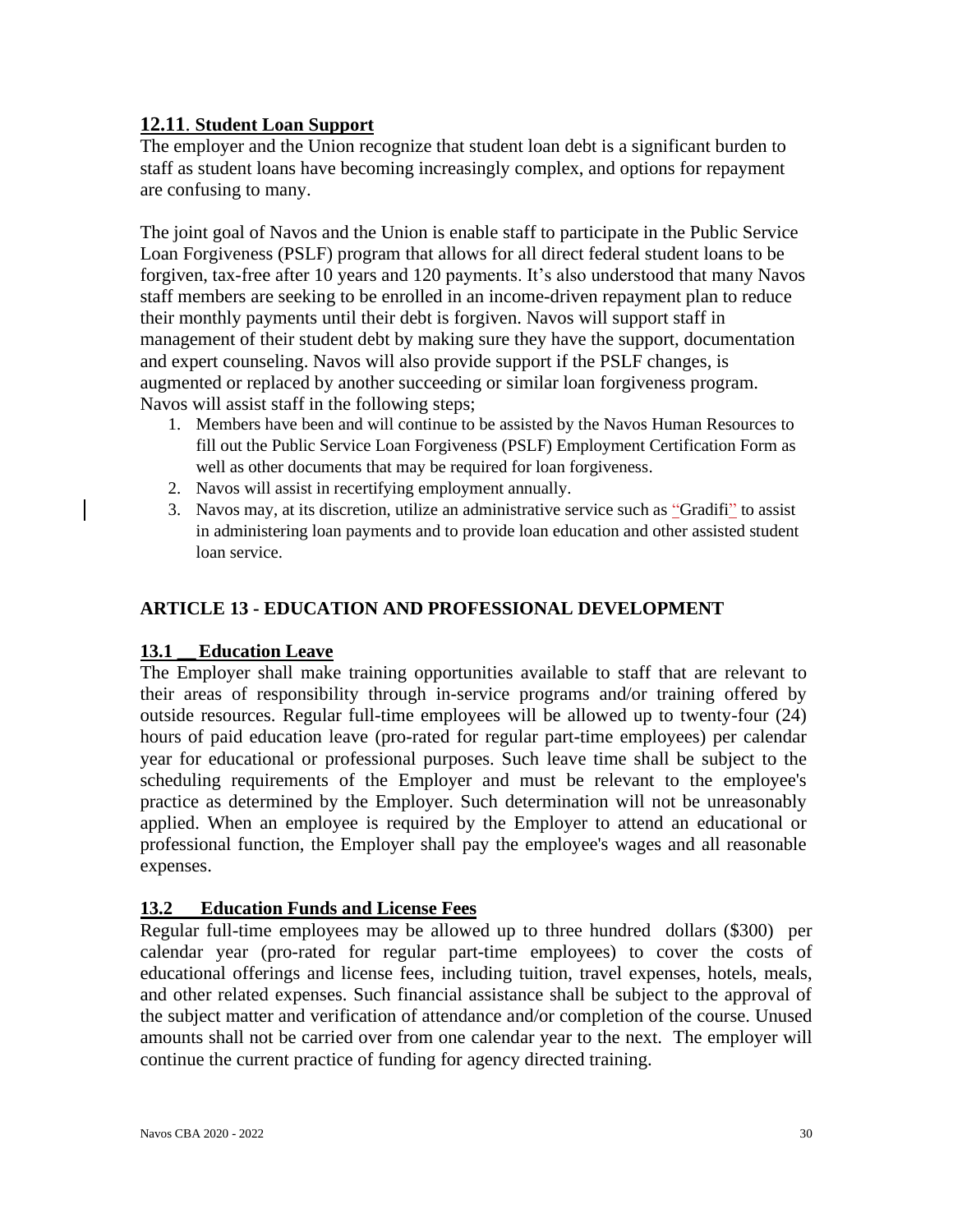# **13.3 \_\_Education Assistance**

At its discretion, the Employer may continue to assist employees in obtaining additional education in areas related to the Hospital's mission. Regular full-time employees with at least two (2) years on the job may apply for a grant for reimbursement of curriculumrelated expenses.

# <span id="page-30-0"></span>**ARTICLE 14 - LABOR/MANAGEMENT COMMITTEE**

# **14.1 \_\_Purpose of Committee**

A joint Labor/Management Committee shall be established to assist with personnel and other mutual problems. The purpose of the Labor/Management Committee shall be to foster improved communication between the Employer and the employees and to improve working conditions. The function of the Committee shall be to address issues of mutual concern. The Labor/Management Committee shall not amend or modify this Agreement in any way. The Committee shall meet not less than every other month or as often as deemed necessary.

# **14.2 \_\_ Composition of Committee**

The Committee shall consist of not more than four (4) representatives of the Employer and not more than six (6) employee representatives selected by the Union. The Committee will be representative of clinical areas and shifts.

# **14.3 \_\_ Compensation**

All time spent by employees on Employer-established committees where attendance is required, and all time spent by members of the joint Labor/Management Committee will be considered time worked and will be paid at the appropriate regular rate of pay.

# <span id="page-30-1"></span>**ARTICLE 15 - HEALTH AND SAFETY**

# **15.1 \_\_ Safe Workplace**

The Employer shall maintain a safe and healthful workplace in accordance with all Federal, State, and local laws applicable to the safety and health of its employees. The Safety Committee will be charged with determining effective alarm devices that permit employees to request assistance in an emergency. Employees will be provided with orientation and training on these devices.

# **15.2 \_\_Health and Safety Plan**

The Employer shall maintain a security plan. The Employer shall have the sole discretion to determine the contents of the plan, except that the plan shall include security considerations relating to the physical layout, staffing, security personnel and availability, and policy and training related to appropriate responses to aggressive or violent acts.

#### **15.3 \_\_Training**

The Employer will provide all employees with annual Pro-Act or equivalent training to help employees work with patients who present potential risk to employees. This training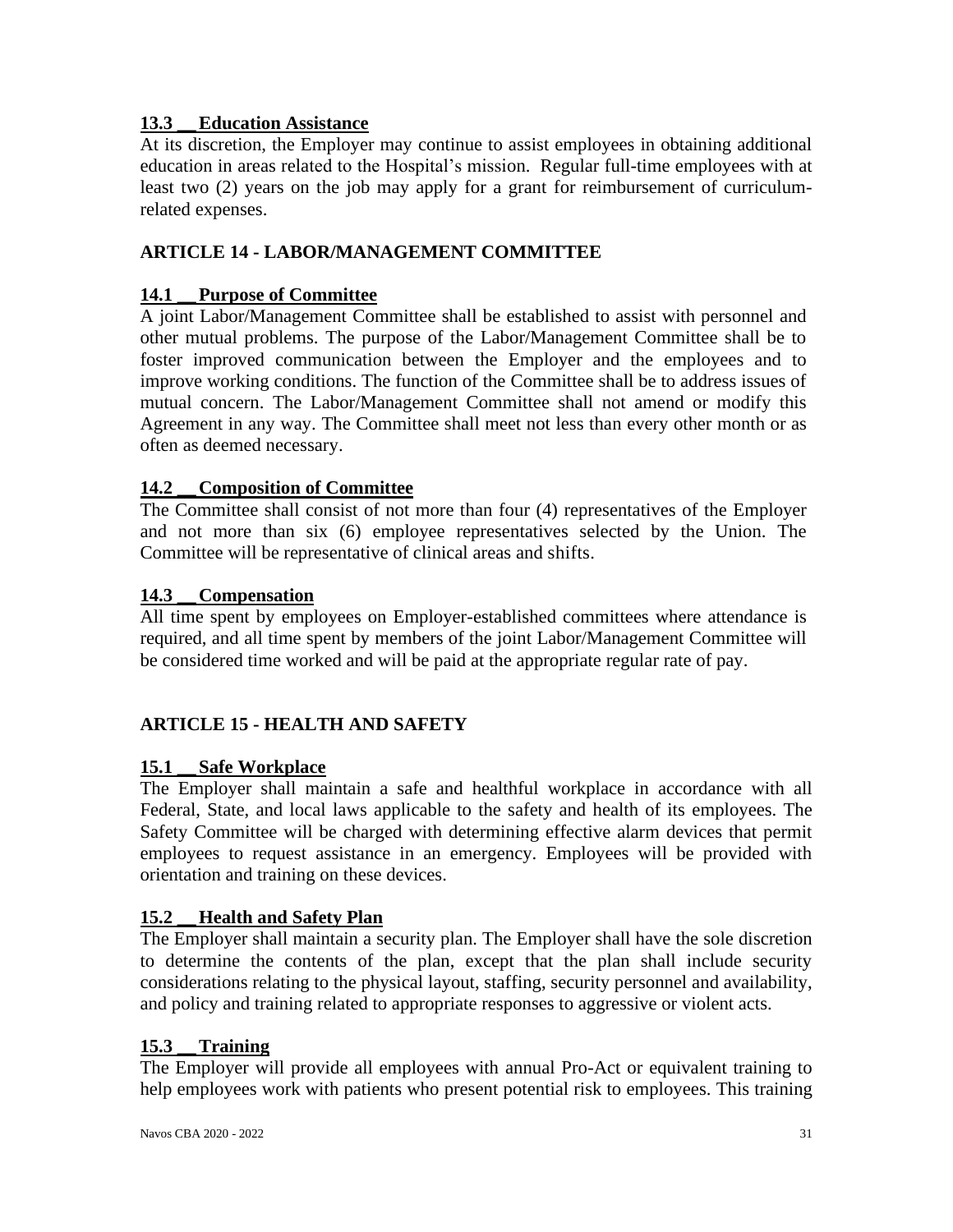will be provided to all new employees within three (3) months of their dates of hire. Satisfactory completion of the training shall be a condition of continued employment for all bargaining unit employees.

# **15.4 \_\_ Assault of an Employee**

For an assault of an employee in the course of employment that results in the filing of an incident report, a debriefing meeting shall occur as soon as possible. Any participant in the debriefing may request a critical incident review meeting, in which case such a meeting shall be held within seventy-two (72) hours of the debriefing. The purpose of the meetings will be to debrief the incident, determine the needs and status of the patient, and expedite support of the staff. At the meeting, the participants will discuss the effects of the incident on staff and patients in the program.

# **15.5 \_\_ Infectious Diseases**

The Employer agrees to pay for vaccines for Hepatitis B for employees who are considered to be at high risk of exposure to blood borne pathogens. Annual tuberculosis testing is required and provided for all employees. Delousing agents for scabies, ringworm, and lice shall be provided for all bargaining unit employees who may be exposed to these infectious or communicable diseases in the performance of their job. Tests for HIV status and TB will also be provided for all bargaining unit employees who may have been exposed in the performance of their job. Additionally, flu shots will be offered to employees annually.

# <span id="page-31-0"></span>**ARTICLE 16 - GRIEVANCE PROCEDURE**

# **16.1 • Grievance Defined**

A grievance is defined as an alleged violation involving the application, meaning, or interpretation of the terms of this Agreement. Crucial to the cooperative spirit with which this Agreement is made, between the Union and the Employer, is the sense of fairness and justice brought by both parties to the adjudication of employee grievances.

Any grievance or dispute which may arise between the parties shall be submitted to the following grievance procedure.

# Step 1: Employee, Union Delegate and Supervisor or designee:

The employee shall first meet with the employee's supervisor or designee and attempt to resolve the problem immediately and in no event later than fourteen (14) calendar days after the employee knew or should have known that the grievance existed. The Union delegate shall be present, if requested by the employee. A written statement of the grievance will be presented prior to this meeting by the employee/Union delegate. The supervisor will issue a response in writing to the employee within fourteen (14) calendar days of the meeting.

Step 2: Employee, Union Representative and Department Director or designee: If the matter is not resolved to the employee's satisfaction in Step 1, the employee shall reduce the grievance to writing and shall present same to the Department Director or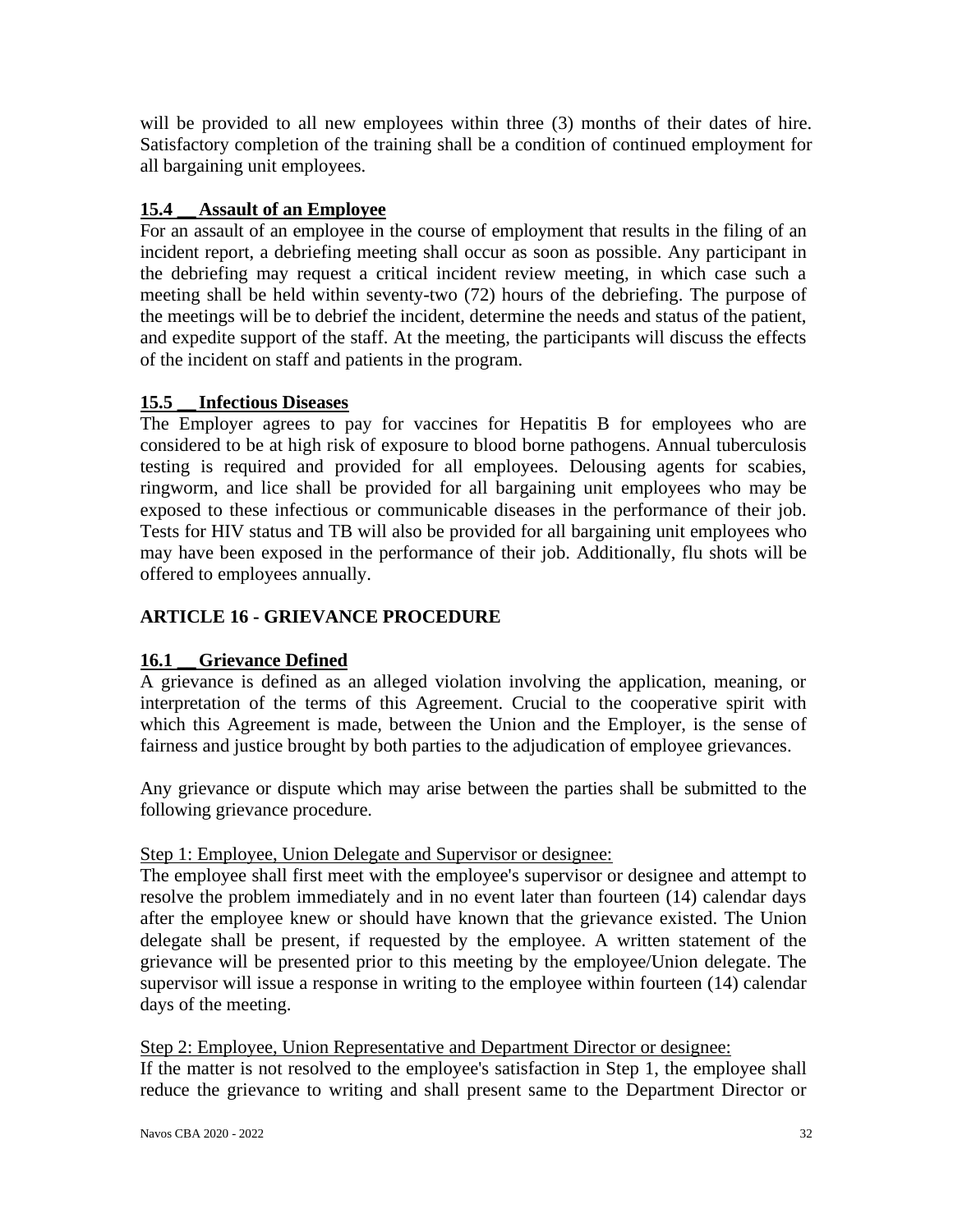designee within fourteen (14) calendar days of the immediate supervisor's decision. A conference between the employee (and the Union representative, if requested by the employee) and the Nurse Executive will be held within seven (7) calendar days for the purpose of resolving the grievance. The Department Director or designee shall issue a written reply within fourteen (14) calendar days following the Step 2 meeting.

# Step 3: Employee and/or Union Representative and Chief of Inpatient Services or designee:

If the matter is not resolved in Step 2 to the employee's satisfaction, the grievance shall be referred in writing to the Chief of Inpatient Services or designee within fourteen (14) calendar days of receipt of the Step 2 response. The Chief of Inpatient Services or designee, the employee, and/or the Union Representative shall meet within seven (7) calendar days for the purpose of resolving the grievance. The Hospital Administrator shall provide a written response to the grievance within fourteen (14) calendar days of the Step 3 meeting. In the case of the DCS, this Step shall take place with the COO.

# Step 4: Arbitration:

If the grievance is not settled to the satisfaction of the employee on the basis of the foregoing procedures, the Union may submit the issue in writing to arbitration within fourteen (14) calendar days of receipt of the Step 3 written response. A list of eleven (11) arbitrators will be requested from the Federal Mediation and Conciliation Service. The parties shall thereupon alternate in striking a name from the panel until one name remains. The person whose name remains shall be the arbitrator. The arbitrator's decision shall be final and binding on all parties. The arbitrator shall have no authority to add to, subtract from, or otherwise change or modify the provisions of this Agreement, but shall be authorized only to interpret existing provisions of this Agreement as they may apply to the specific facts of the issue in dispute. Each party shall bear one-half  $(1/2)$  of the fee of the arbitrator and any other expense jointly incurred incident to the arbitration hearing. All other expenses shall be borne by the party incurring them, and neither party shall be responsible for the expenses of witnesses called by the other party.

# **16.2 \_\_ Union Grievance**

The Union may initiate a grievance if the grievance involves a group of employees and if the grievance involved is a single occurrence. The grievance is to be submitted in writing within fourteen (14) calendar days from the date the employees became aware or should have become aware that the grievance existed.

#### **16.3 \_\_ Scheduling of Meetings**

The parties will endeavor to hold grievance meetings when practicable during the nonworking time of the aggrieved employee and appropriate Union Delegate. When in the discretion of the Employer, it is not practicable to hold such a meeting during nonworking time, the aggrieved employee and the appropriate Union delegate will not suffer loss of pay for the time spent attending such a meeting.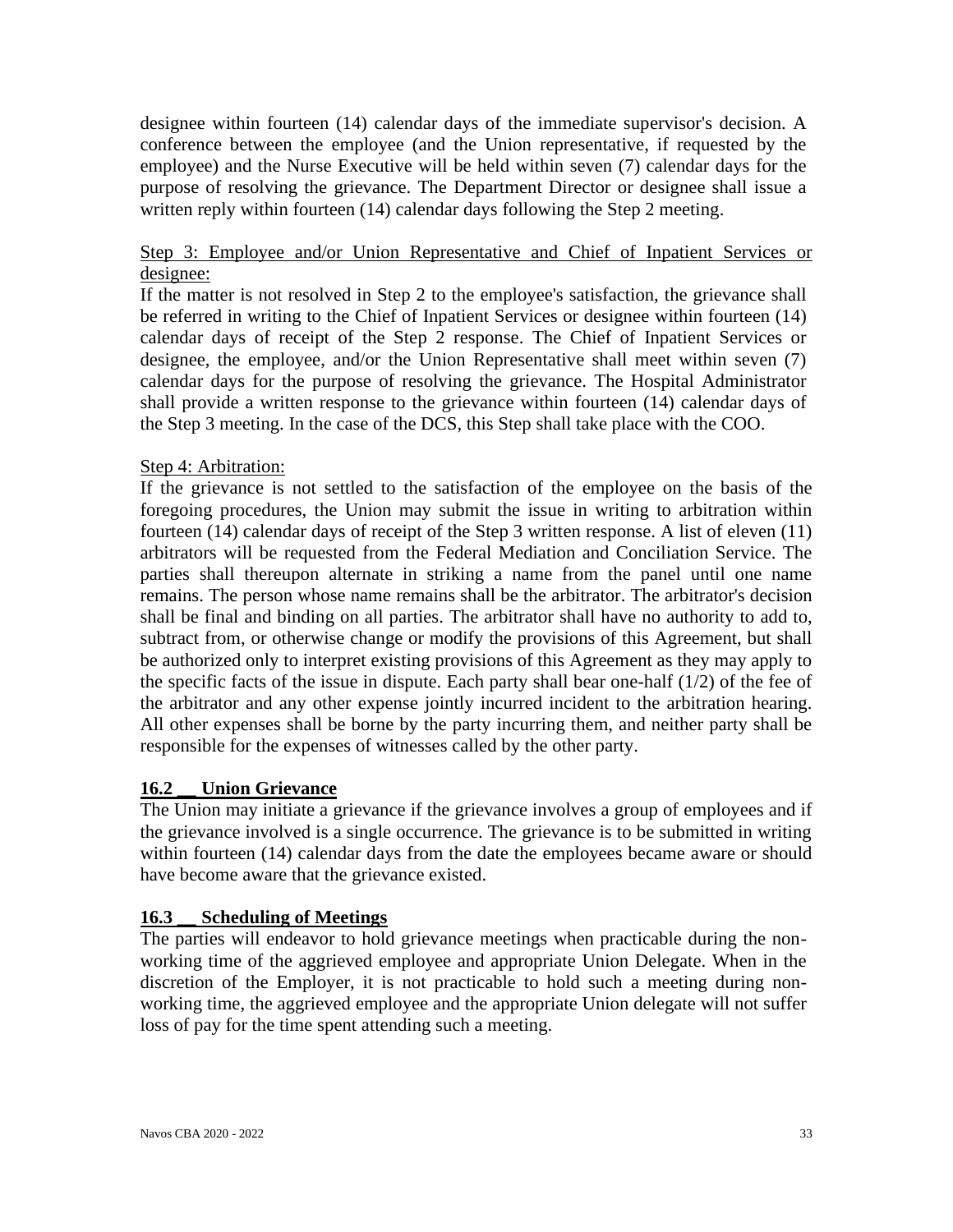# <span id="page-33-0"></span>**ARTICLE 17 - NO STRIKE, NO LOCKOUT**

During the term of this Agreement, the Union and/or members of the bargaining unit shall not cause any work stoppage of the operations of the Employer nor will the Employer lock out its employees.

# <span id="page-33-1"></span>**ARTICLE 18 - MANAGEMENT RESPONSIBILITIES**

The Union recognizes that the Employer and its employees have the obligation to provide their patients with quality service in an efficient and economical manner. The Union recognizes the right of the Employer to manage its operations as it sees fit. By way of example, and not limitation, the Employer shall have the exclusive right to require standards of performance; direct employees in the performance of their work; determine job assignments and working schedules; determine the materials and equipment to be used; implement improved or different operational methods and procedures; determine staffing requirements; determine the kind and location of facilities; determine whether the whole or any part of its operation shall continue to operate; select and hire employees; maintain order; determine when and which employees should be promoted, demoted, or transferred; determine when and how much overtime must be worked; subcontract all or a part of its operation; employ temporary or on-call employees; determine the skills, abilities, and competency of its employees; discipline or discharge employees for just cause; lay off employees for lack of work; and to promulgate rules, regulations, and personnel policies, provided that such rights shall not be exercised to violate any specific provisions of this Agreement.

# **18.1 \_\_ State and Federal Laws**

This Agreement shall be subject to all present and future applicable Federal and State laws; executive orders of the President of the United States or the Governor of the State of Washington, and rules and regulations of governmental authority. Should any provision or provisions become unlawful by virtue of the above or by declaration of any court of competent jurisdiction, such action shall not invalidate the entire Agreement. Any provisions of this Agreement not declared invalid shall remain in full force and effect for the term of the Agreement. If any provision is held invalid, the Employer and the Union shall enter into negotiations for the purpose, and solely for the purpose, of arriving at a mutually satisfactory replacement for such provision.

# **ARTICLE 19 - DURATION**

This Agreement shall become effective January 1, 2020 and shall remain in full force and effect to and including October 31, 2022.

Should the Union or Employer desire to change, modify or renew the Agreement upon the expiration date, written notice must be given at least ninety (90) days prior to the expiration date. In the event negotiations do not result in a new Agreement on or before the expiration date of this Agreement, this Agreement shall terminate unless both parties mutually agree in writing to extend the Agreement.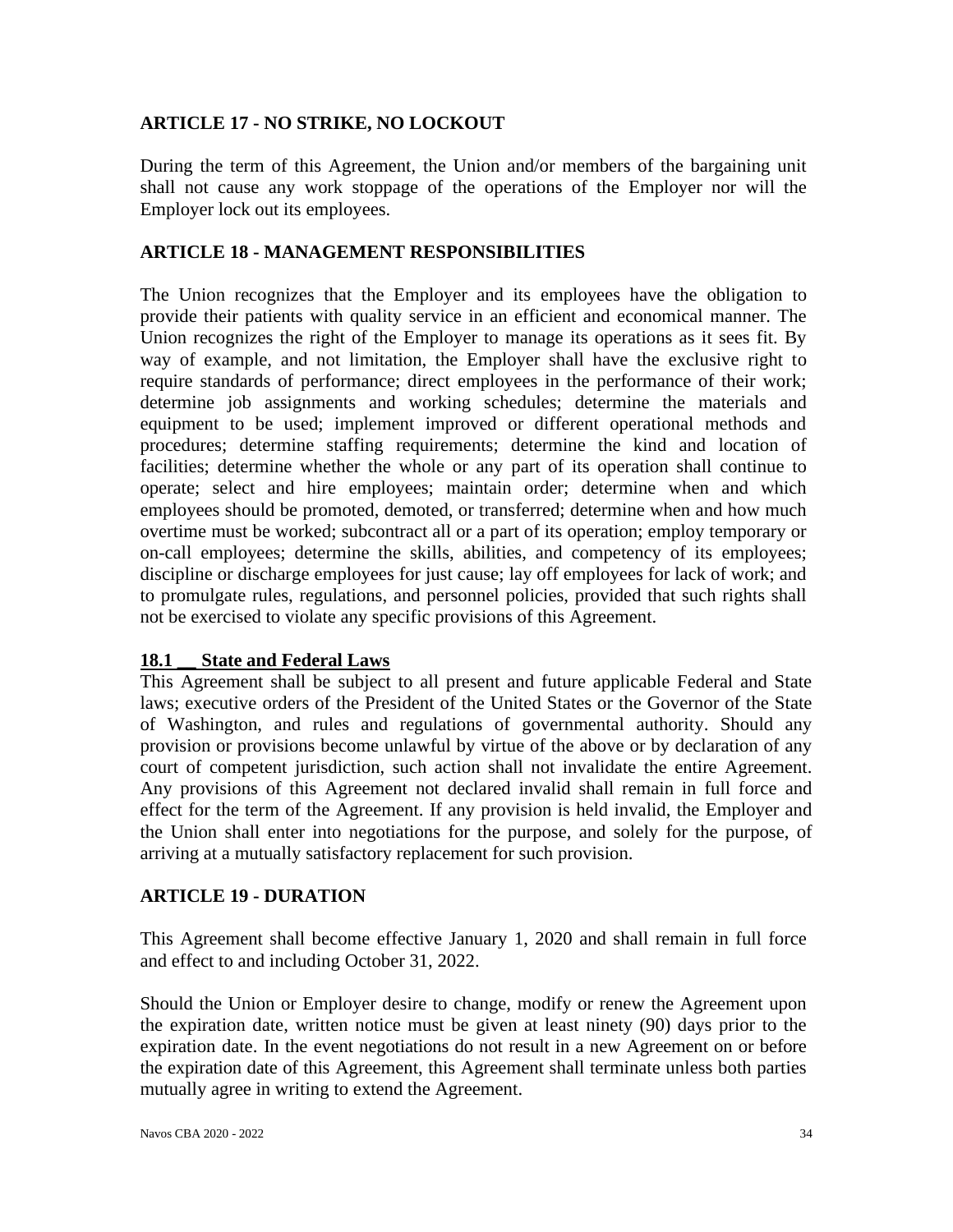IN WITNESS THEREOF, the parties hereto have executed this Agreement this First day of April, 2021.

**NAVOS In-Patient Services** 

SEIU Healthcare 1199NW

Angela Naylor, RN **Chief Nurse Executive** 

Shawn Ferguson, Manager, Labor Relations

Becky Carlson

Becky Carlson, Finance Manager

Diane Sosne, RN President

Robin Wyss, **Chief Negotiator** 

Smelda Miles RN

Hector Loya-Loya, LPN

Jacquie Grava, Adjunct Therapist

Mary Petelo, Mental Health Specialist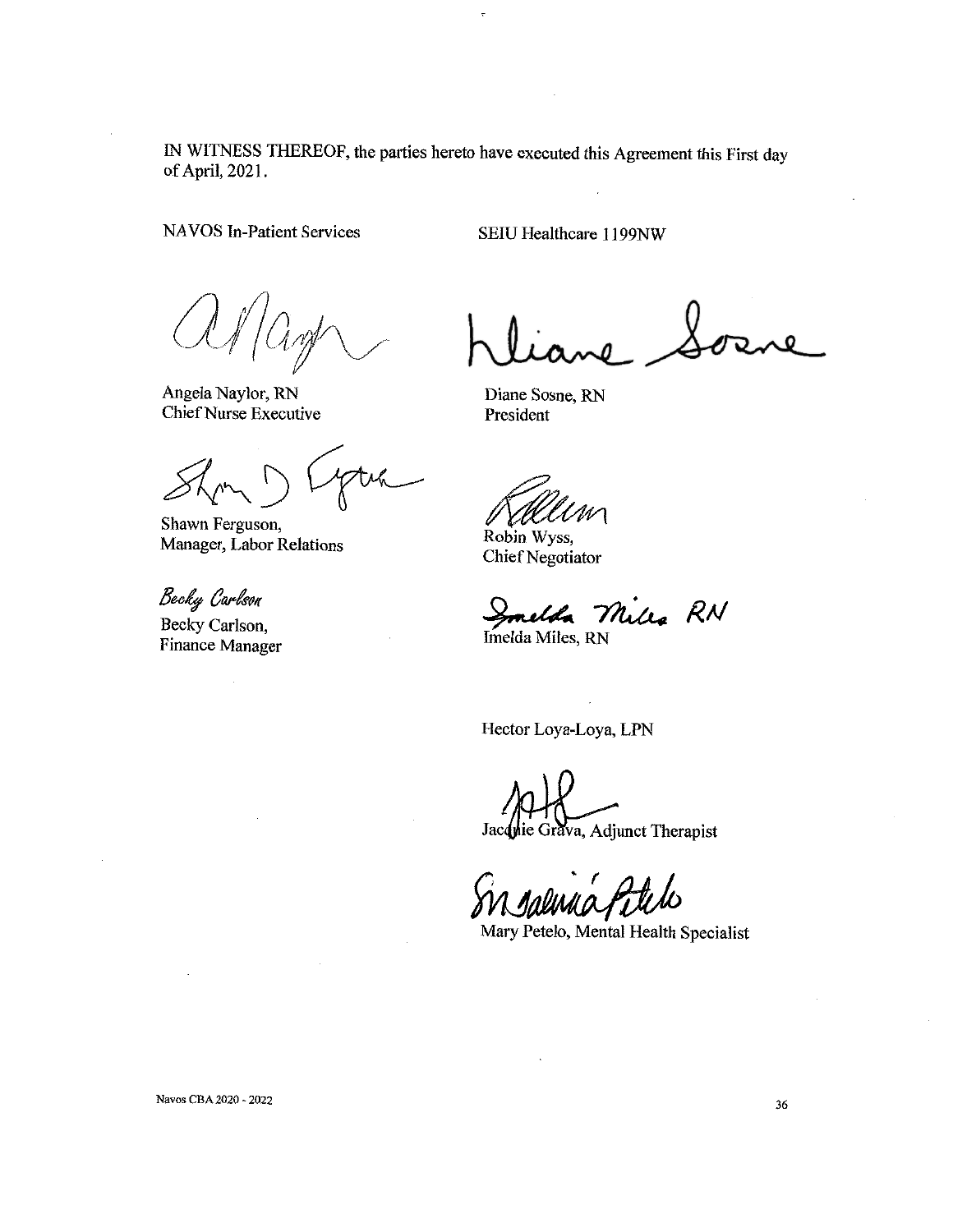Letters of Understanding

- **1. Equity and Inclusion** Navos inpatient will have two bargaining unit employees join the Navos Committee on Equity and Inclusion.
- **2. High Deductible Health Plan** Navos will reduce the annual contribution to employees covered by the HDP from \$1200.00 to \$750.00

#### **3. Selection of Employees as Pro-Act Trainers**

When position(s) for a Pro-Act trainer are available, the employer will post a notice in the Hospital for a period of not less than ten (10) calendar days before employee(s) are selected for the position(s). Providing that skill, competence, ability, and prior job performance are substantially equal in the opinion of the Employer, the position(s) shall be provided to employee(s) in the following order of priority. Nothing herein shall be construed as requiring the Employer to create trainer positions.

- 1. Regular employees by bargaining unit seniority
- 2. ON-call employees by date of hire.
- 3. External candidates.

### **4. Safety Committee Review Guide**

Beginning at the first Safety Committee meeting following ratification, the Committee will begin to review and consider revisions to the current security plan, with the desired completion date of December 31, 2018. The Committee will follow the provided steps to create said plan.

1. Inventory and Compilation

The Committee will pull all current policies and procedures that pertain to inpatient safety and organize them into a binder.

2. Examination

The Committee will then look through and examine the current policies and procedures and determine:

- What is working/universally known/being utilized, enforced, or implemented
- What is not working/unknown to staff/ not being utilized, enforced, or implemented
- 3. Review

The Committee will determine what changes can be made to current policies and procedures to address issues brought up in step 2.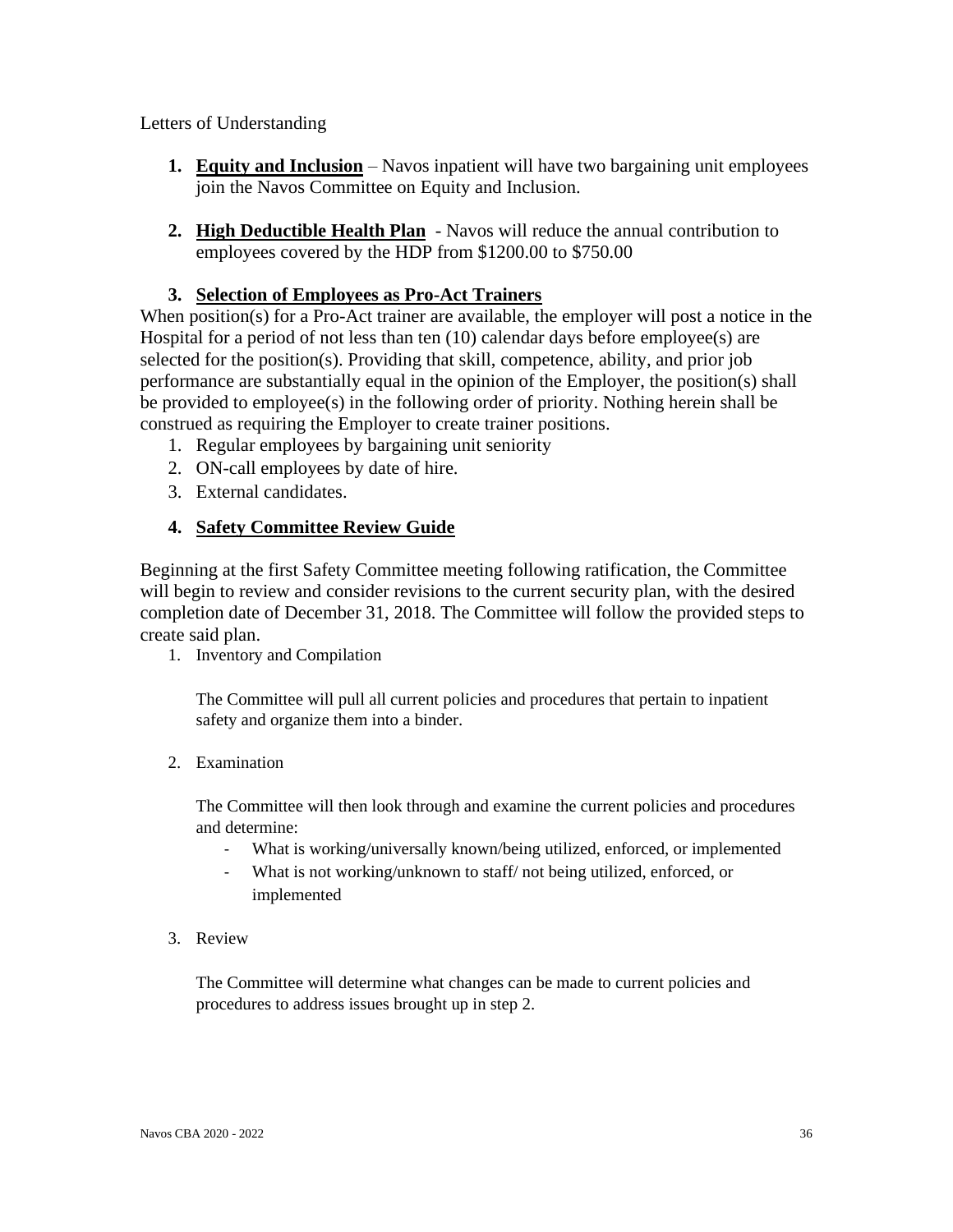4. Addition

The Committee will create a list of new policies and procedures that the inpatient facility does not have in place that would contribute to existing policies and procedures to develop a thorough safety plan.

5. Development

The Committee will develop a plan to gather and acquire the information and resources needed to create the new policies and procedures that were compiled in step 4, taking into consideration:

- How best would the information be used? (Policy, procedure, drill, codes, etc.)
- Seeking outside resources, agencies, etc.
- 6. Implementation

The Committee will recommend to the Employer whether current policies and procedures should be updated and new policies and procedures should be created. The Committee may recommend to the Employer how to communicate the new or revised policies and procedures to staff (training, drills, etc.) immediate and long term implementation goals and timelines. The Committee will produce a safety binder for each department and floor of the hospital.

7. Feedback

The Committee will perform regular reviews of the security plan and make adjustments as needed. Staff will be encouraged to assess the security plan and make suggestions for improvement.

8. Employer Responsibility

The parties recognize that pursuant to Article 15.2, the Employer shall have the sole discretion to (a) determine the contents of the security plan and (b) implement the security plan.

anage

Kliane Sorre

6/2/2021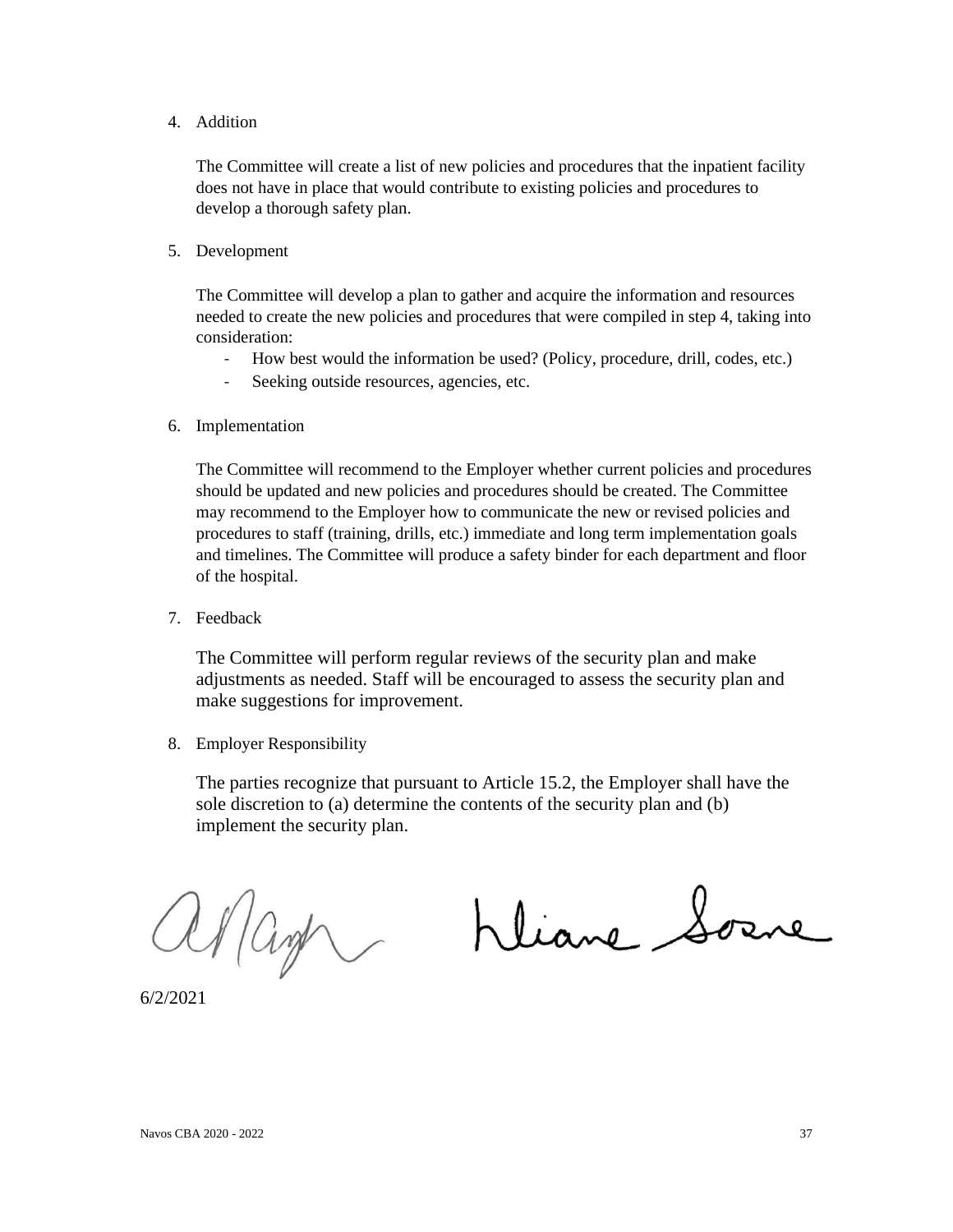# <span id="page-37-0"></span>**Letters of Understanding**

### <span id="page-37-1"></span>**1. Re: Membership**

The Union and the Employer agree that those employees employed prior to August 15, 1998 shall have the option of remaining non-members and shall have no obligation to join the Union or to pay dues or to pay a fair share/representation fee or an equivalent amount to a charity for the duration of this Agreement; provided, however, should such an employee join the Union after this Agreement is ratified, the employee shall comply with the membership commitments of Article 2 thereafter.

### **2. Re: Acuity Guidelines**

Acuity guidelines are defined as a mechanism/tool to assess patient care needs and staffing requirements based upon clinical criteria and other factors which impact work activity. The Hospital has the final decision-making authority regarding staffing, but strongly supports the provision of adequate staffing levels as necessary to meet patient needs and provide quality patient care. Within sixty (60) days after ratification of this Agreement, the Hospital will establish an Acuity Guidelines Taskforce to evaluate the current system that is used to determine staffing levels and recommend any modifications to the Nursing Management Committee. The Taskforce will consist of two (2) bargaining unit representatives from each of the clinical areas ( $2<sup>nd</sup>$  Floor, SCUD, 3rd Floor), including no fewer than two (2) Charge Nurses and four (4) management representatives, consisting of the Director of Nursing, the Assistant Director of Nursing and two (2) Nurse Managers. As part of the evaluation of the current system, the Taskforce may review appropriate literature, research findings and engage in a field review of innovations in practice in this area existing elsewhere on acuity measurement systems. The Taskforce will make recommendations on the following:

- 1. Baseline staffing levels
- 2. Acceptable minimum staffing levels on each unit
- 3. Acuity indicators that may increase or decrease staffing levels from the baseline

Following development of the acuity guidelines, the Taskforce will meet quarterly, or less often by mutual agreement, and on an "as needed" basis for review.

If persistent conditions exist whereby the acuity guidelines are not utilized, bargaining unit representatives of the Taskforce shall utilize the following procedure:

- 1. Meet with the Manager of the respective unit to resolve the problem.
- 2. In the case of unresolved conflict, bring to the attention of the full Taskforce for review and resolution.
- 3. If the conflict is still unresolved, the final decision will rest with the Director of Nursing whose responsibility it is to ensure that an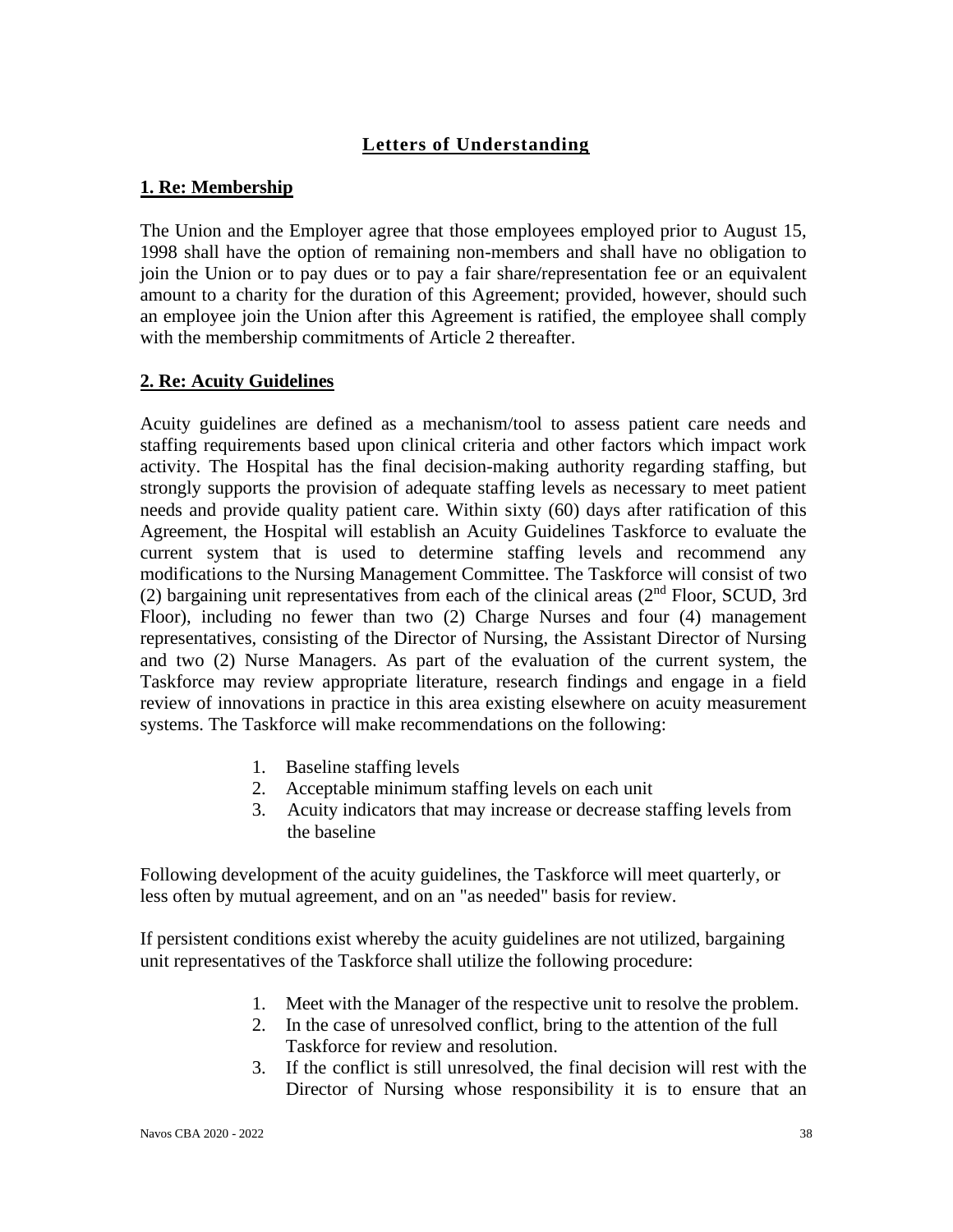appropriate level of care is provided. The Director of Nursing's decision will not be subject to the grievance and arbitration process.

# <span id="page-38-0"></span>**3. Alternative Work Schedules**

The Employer and the Union mutually recognize the benefit alternative work schedules may have on recruitment and retention of qualified employees. To further encourage the exploration, development and offering of alternative or innovative work schedules, the Employer and the Union agree to work together through the Staffing Committee. In this process, the Staffing Committee will take into consideration such factors as employee interest, patient care needs, cost, impact on operations, turnover and vacancy rates, the use of overtime and agency personnel and employee morale. Within sixty (60) days of the alternative or innovative schedule submission to the Staffing Committee, the Staffing Committee will make recommendations to the Labor Management Committee.

The Staffing Committee will work together to:

- 1. Make information on alternative work schedules available to staff and managers.
- 2. Encourage staff and managers to discuss and consider alternative work schedules especially where staff/manager interest exists and/or patient care needs may be better served.
- 3. Encourage and facilitate staff and managers to collaborate on the planning and implementation of alternative schedules, within the resource constraints of the Hospital.
- 4. The final decision regarding the implementation of alternative work schedules will rest with the Director of Nursing whose responsibility it is to ensure that an appropriate level of care is provided. The DON' s decision will not be subject to the grievance or arbitration process.

#### **4. Health and Safety**

A Safety Committee will be created. Members of the Labor Management Committee may serve on the Safety Committee. If necessary, an election will be held to add additional employee members to the Safety Committee. The Labor Management Committee will ensure that the number of employee-elected members must at least equal the number of employer-selected members. The Safety Committee will meet monthly to evaluate the workplace accident and illness prevention program and discuss recommendations for improvement, if needed.

#### **5. Staff Development**

A regular and ongoing staff development program shall be maintained and made available to all shifts and to all personnel with programs posted in advance. The posting will indicate if attendance is mandatory. Topics to be offered will be determined by discussions with the staff, the Staff Education Taskforce and the Staff Development Coordinator. In-service education programs will be scheduled in an effort to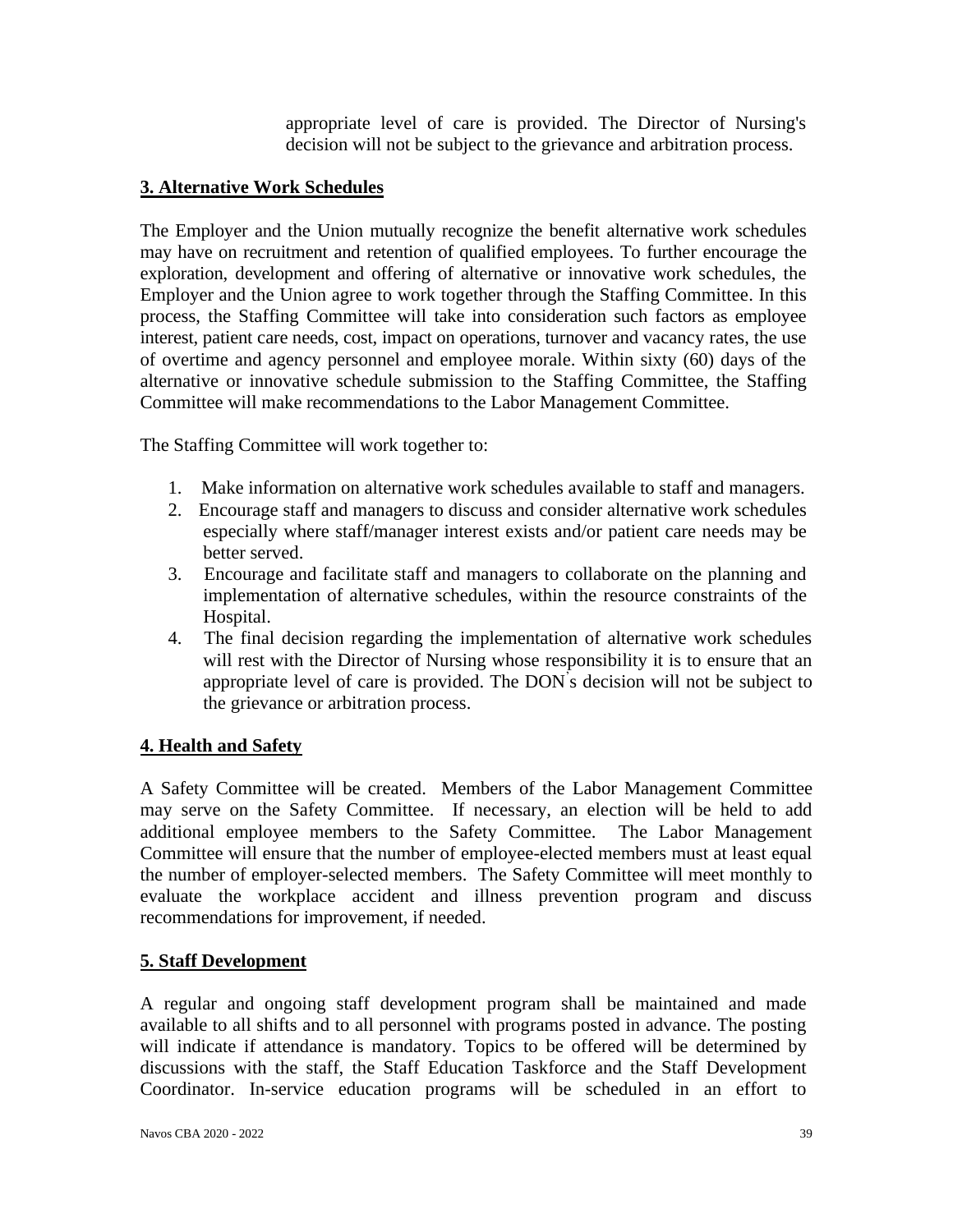<span id="page-39-0"></span>accommodate varying work schedules. Staff required by the Employer to attend inservice education during off-duty hours will be paid at the applicable rate of pay. On a regular basis, the Labor Management Committee will receive a report from the Staff Development Coordinator and the Staff Education Taskforce regarding the offerings for the in-service education classes for the purposes of input and evaluation.

### **6. Donation of Annual Leave**

The Employer and Union acknowledge the value of employees having the opportunity to donate accrued and unused Annual leave for co-workers who have depleted all Annual leave due to a catastrophic or extended illness or injury. To that end, the Employer and the Union, through the Labor Management Committee, will jointly design the materials so that they are clear and specific about the program and the rules. In the event the administrative process exceeds the benefit to employees, the Labor Management Committee will review the eligibility both to donate and the eligibility to receive donated Annual leave.

### **7. Chemical Dependency Specialist**

- 1. Effective April 1, 2002, the job classification of Chemical Dependency Specialist will be included in the bargaining unit represented by District 1199NW, Service Employees International Union.
- 2. The job classification will be included in the same wage schedule as the Social Service Coordinators and subject to the provisions of the Collective Bargaining Agreement as applicable. Each employee will be placed onto the wage schedule at the step that is closest to but not less than the employee's current hourly rate of pay.
- 3. Employees within this job classification employed prior to April 1, 2002 shall have the option of remaining non-members and shall have no obligation to join the Union or to pay dues or to pay a fair share/representation fee or an equivalent amount to a charity for the duration of this Agreement; provided, however, should such an employee join the Union after this Agreement is ratified, the employee shall comply with the membership commitments of Article 2 thereafter.

# **8. Recreational Therapist and Art Therapist**

- 1. Effective April 1, 2002, the job classifications of Recreational Therapist and Art Therapist will be included in the bargaining unit represented by District 1199NW, Service Employees International Union.
- 2. Employees within these job classifications are subject to the provisions of the Collective Bargaining Agreement as applicable. Within fourteen (14) days of ratification of this Agreement, the Union and the Hospital will meet to determine the appropriate wage schedule(s) for these job classifications and any additions to or modifications of the Agreement. Each employee will be placed on the wage schedule at the step that is closest to but not less than the employee's current hourly rate of pay.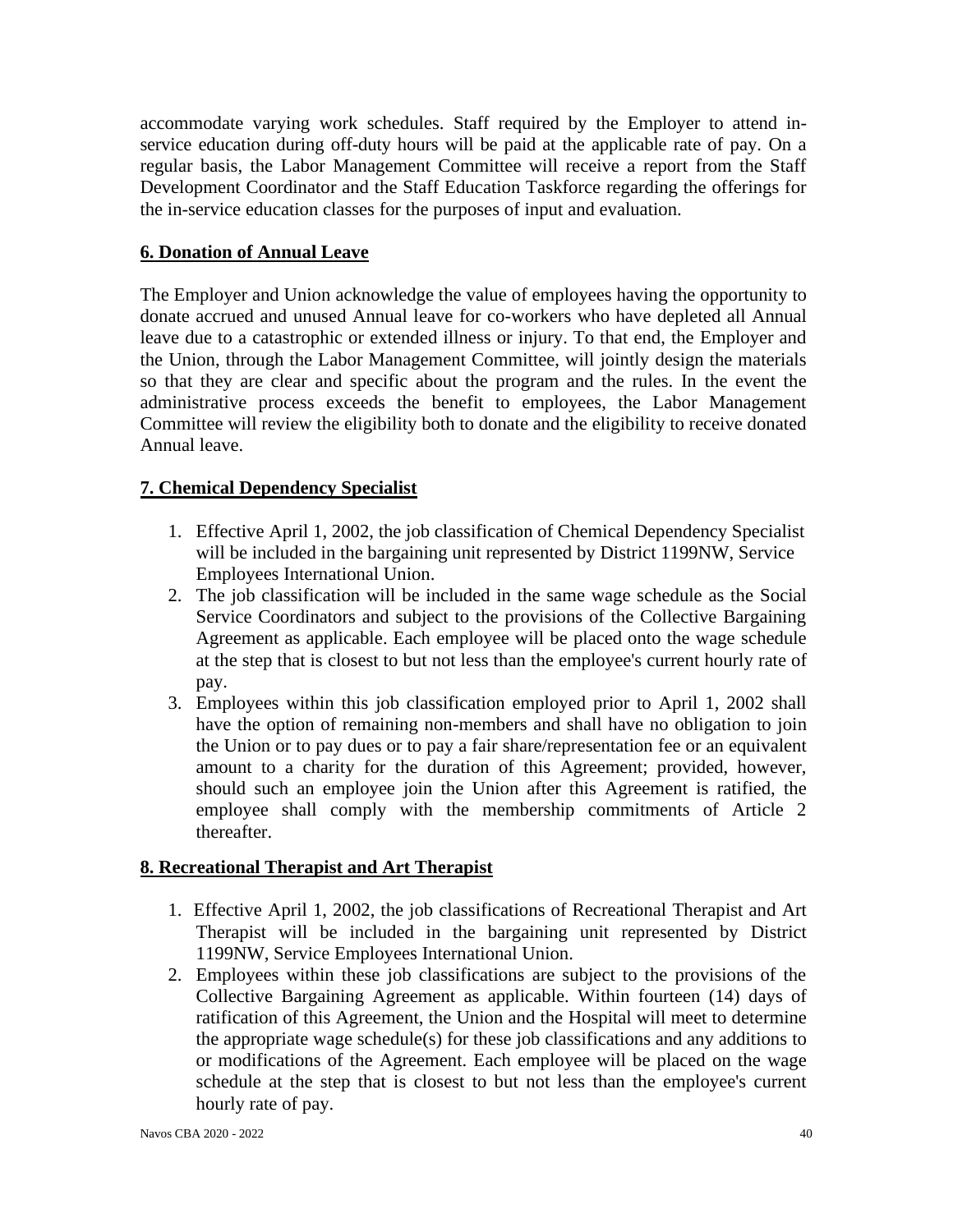3. Employees within this job classification employed prior to April 1, 2002 shall have the option of remaining non-members and shall have no obligation to join the Union or to pay dues or to pay a fair share/representation fee or an equivalent amount to a charity for the duration of this Agreement; provided, however, should such an employee join the Union after this Agreement is ratified, the employee shall comply with the membership commitments of Article 2 thereafter.

#### **9. Respite Days**

Employees are allowed one  $(1)$  respite/3 months; two  $(2)/12$  months. These absences, although unplanned, will not count as a period of absence. It is the employee's responsibility to indicate to the Staffing Coordinator/Designee at the time of calling in that a Respite shift is being used. Respite shifts may not be used on weekends (from a Saturday day shift through a Sunday night shift) or holidays. An employee must work the day prior to the requested respite shift. Except as described in this article or when patient care or employee safety could be compromised, respite days shall not be denied. Requests for respite days shall not be submitted less than three (3) hours prior to the commencement of the employee's shift.

#### **10. Line of Sight Staffing**

The parties agree that LOS staffing will be a standing agenda item for all Labor Management Committee meetings.

#### **11. Tardiness/Absence**

The Labor Management Committee will evaluate and recommend revisions to Nursing Department attendance policies and procedures.

Dated this \_\_\_ day in \_\_\_\_\_, 2016

NAVOS In-Patient Services SEIU Healthcare 1199NW

ar/ang

David Johnson, Ed D, CEO Diane Sosne, RN, President Angela Naylor 6/2/2021

\_\_\_\_\_\_\_\_\_\_\_\_\_\_\_\_\_\_\_\_\_\_\_\_\_\_\_\_ \_\_\_\_\_\_\_\_\_\_\_\_\_\_\_\_\_\_\_\_\_\_\_\_\_\_\_\_

06/02/2021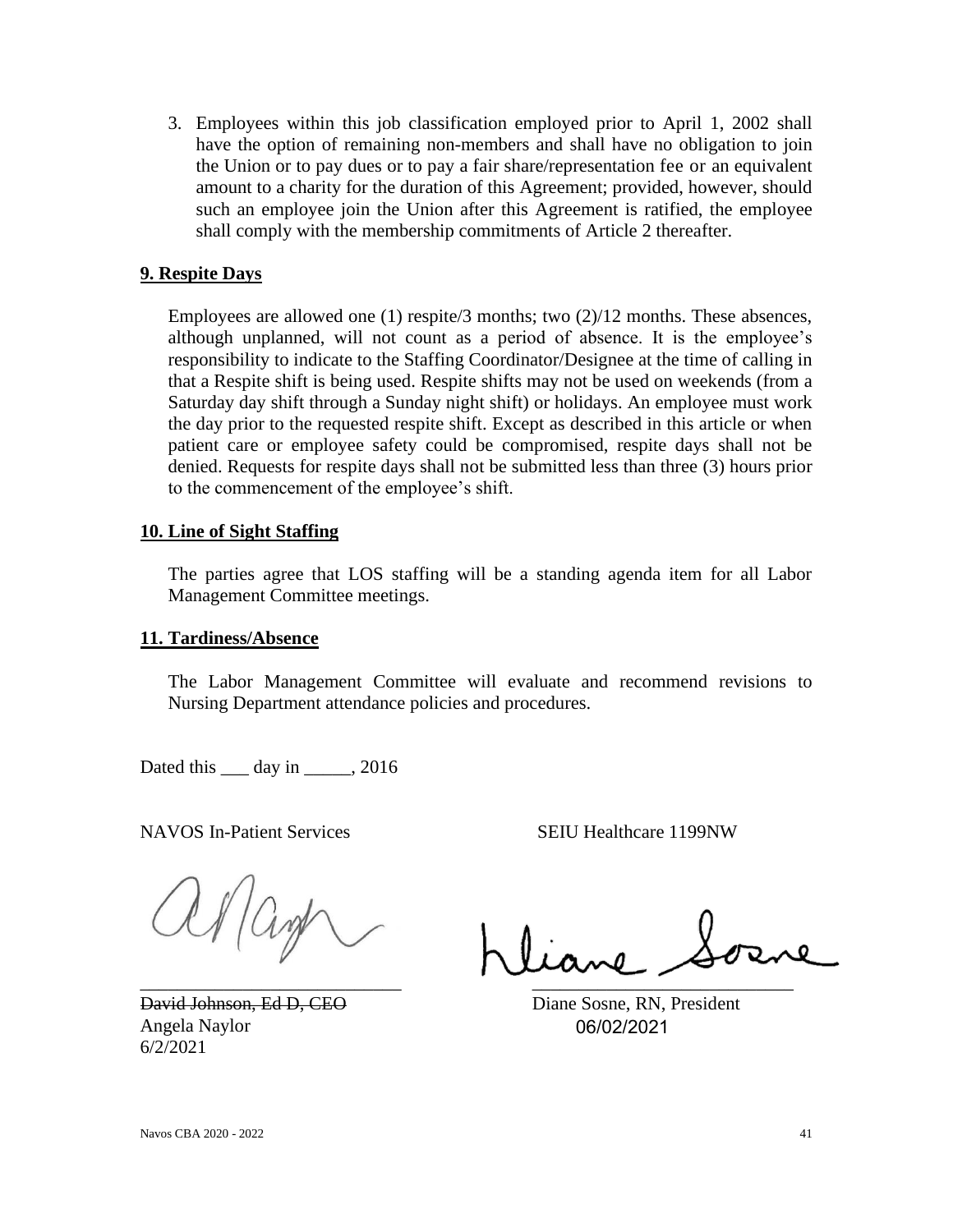#### **Prime-Time Vacation**

Pilot program to be evaluated in March of 2008 by the Labor Management Committee.

Prime-time vacation is defined as the  $3<sup>rd</sup>$  week of November and the last two weeks of December and first week of January.

There shall be no limit on the weeks of annual leave an employee may take at anytime, if eligible. If, however, the employee takes five (5) or more days during the Prime-Time period he/she will be placed on the bottom of seniority list for the next calendar year. The term annual leave in this paragraph refers to working days not scheduled days off. Employees must turn in leave request to the appropriate supervisor no later than September 1<sup>st</sup> and the employer will respond no later than September 15<sup>th</sup>.

Dated, this  $\frac{29}{1}$  day in February, 2008

# WEST SEATTLE PSYCHIATRIC HOSPITAL

DISTRICT 1199 NW, HOSPITAL AND HEALTH CARE EMPLOYEES UNION, SEIU

Diane Sosne, RN, President

**6/2/2021** 06/02/2021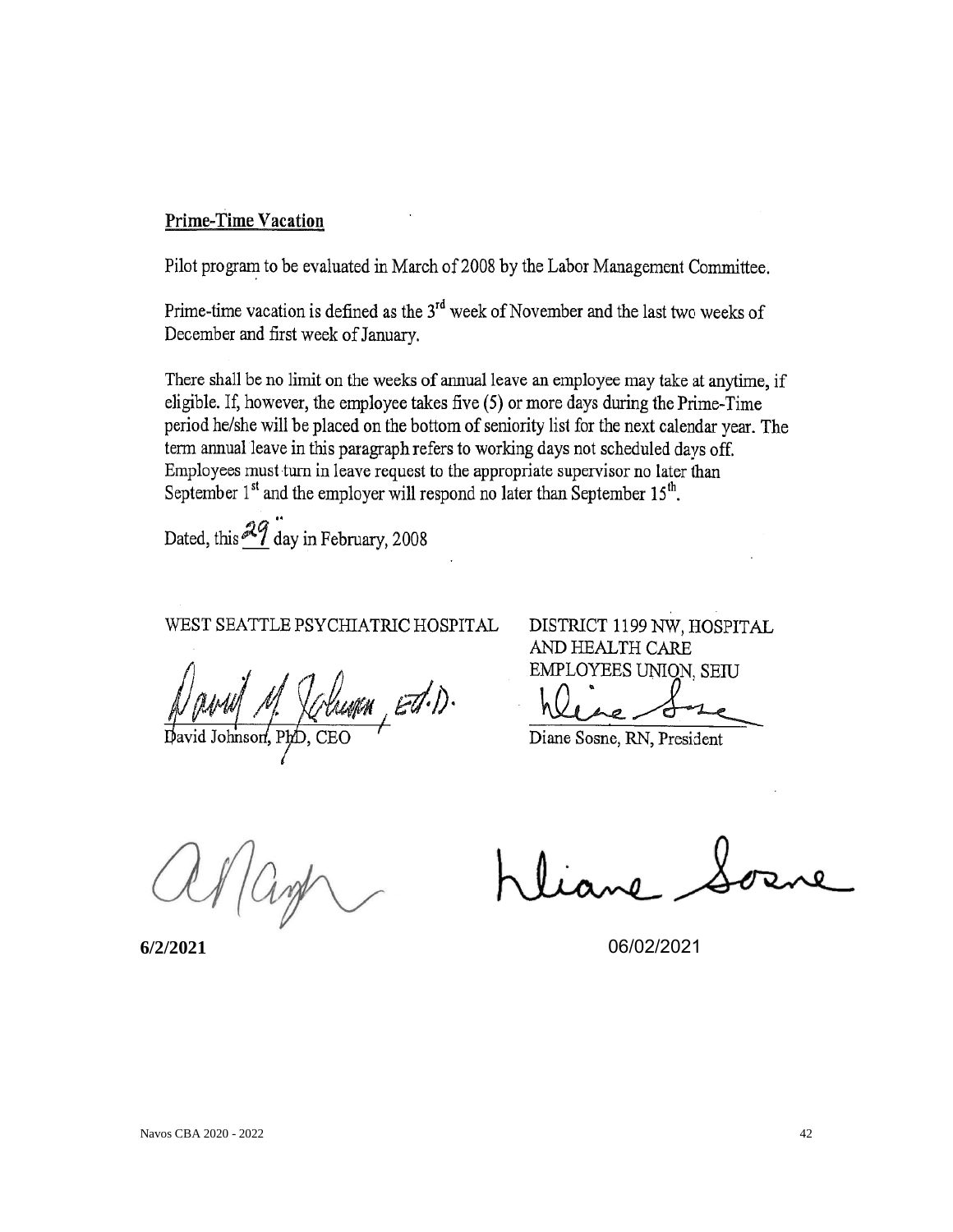#### **AGREEMENT BETWEEN** SEIU HEALTHCARE 1199NW AND NAVOS Self August 12, 2012

The Union and the Employer wish to extend the Collective Bargaining Agreement that expired on March 31, 2012 ("old CBA"), through March 31, 2013, with certain modifications. Accordingly, the Union and the Employer agree that the old CBA is extended through March 31, 2013. All terms and conditions contained in the old CBA shall remain in effect in the 2012-13 Collective Bargaining Agreement ("new CBA") except as modified.

1. All employees who have been continuously employed by the Employer for more than 12 months at Step 16 of Appendix A and who are employed by the Employer as of March 31, 2013, shall be provided with a longevity payment. The longevity payment shall be in an amount equal to one percent (1%) of each employee's applicable hourly rate of pay as set forth in Appendix A, annualized based upon the employee's FTE, which shall not exceed 1.0. The payment is not for hours worked and shall not be based upon any overtime worked. The payment shall be made on the first pay day following March 31, 2013.

As to the negotiations for the new CBA only, the Employer agrees that 2. notwithstanding the language of Articles 10.2.1, 10.2.2, and 10.2.3, employees may donate leave to members of the negotiating team and waives the requirement that an employee have at least 80 hours of accrued leave in order to donate leave to members of the negotiating team. To be valid, any leave donation forms must be submitted to the Payroll Department by not later than August 10, 2012.

3. Immediately after the execution of the new CBA, the parties will establish a Labor/Management Benefits Committee composed of four (4) Union-appointed representatives, including an employee of the Union, and four (4) management representatives. The Committee shall collaboratively gather data, evaluate alternatives, and strive to reach agreement on a recommendation for reducing healthcare and pension costs including, but not limited to, the possible withdrawal from the SEIU International Pension Plan. The parties agree to engage in a fully transparent process of information sharing that will lead to strong engagement and overall success. All time spent by members of the Committee will be considered time worked and will be paid at the appropriate rate of pay.

In entering into this Agreement, the parties understand and agree that they are not abandoning or waiving any positions taken during these negotiations and reserve the right to raise them again or revise them in negotiations for a successor CBA.

Sechenber<br>Dated this *D* day of August, 2012.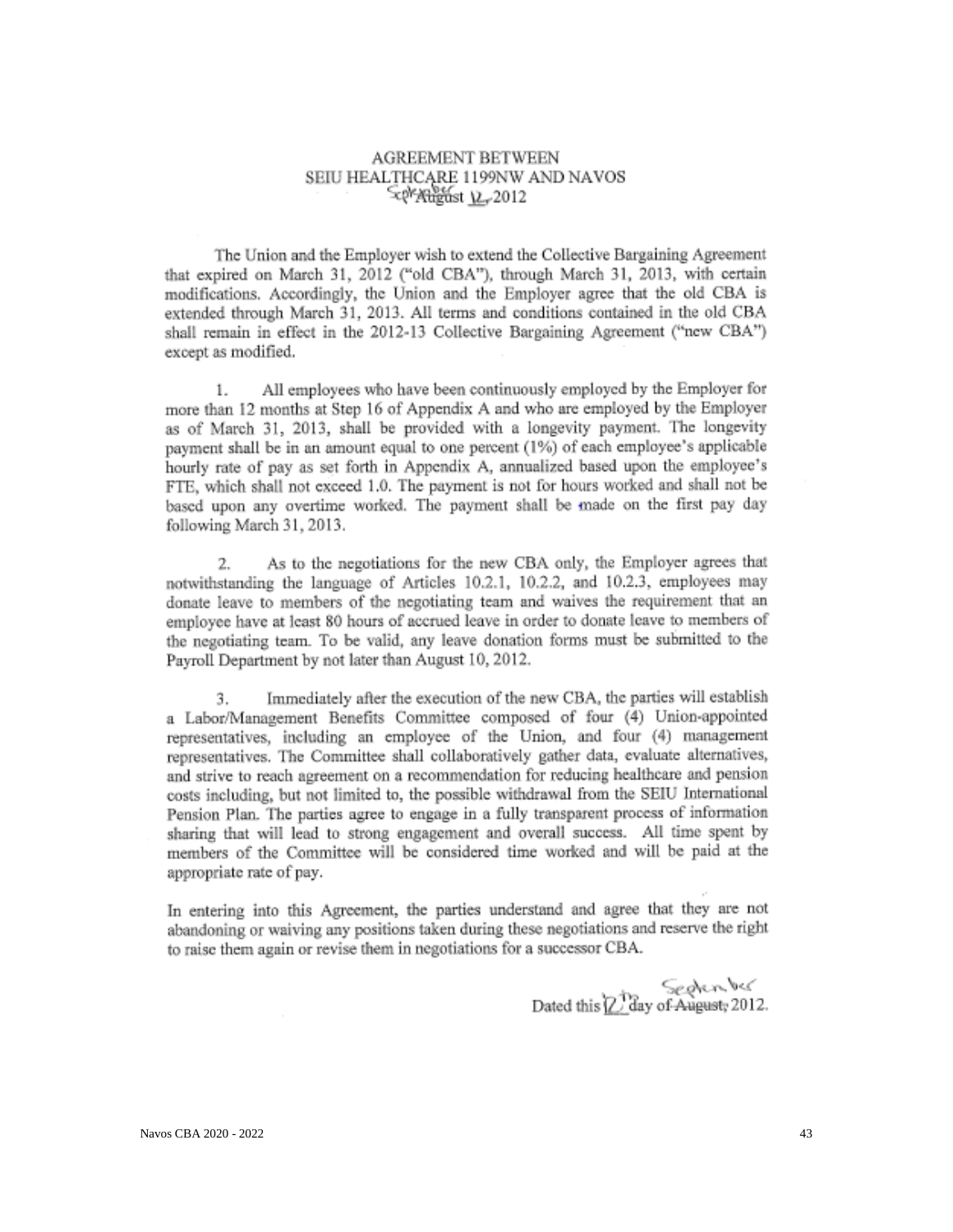Dated this 12th September

**NAVOS** 

SEIU Healthcare 1199NW, HOSPITAL AND HEALTH CARE EMPLOYEES UNION, SEIU

By:

Diane Sosne, RN, President

6/2/2021

06/02/2021

Letters of Understanding – 2020 Negotiations

The parties committed to the following projects:

- Joint project to evaluate the process to apply 1:1 credit for experience
	- o For jobs where the credit standard is not year for year experience, the parties will work to determine how and if there is a viable recommended approach for transitioning to a year for year credit for experience system. The goal will be to determine the equity impacts and costs of such a transition by reviewing resumes and surveying existing staff.
- Joint project to review healthcare plans and costs
	- o The parties will evaluate the current healthcare plan design as well as other options with the goal to address family access and affordability.

06/02/2021

6/2/2021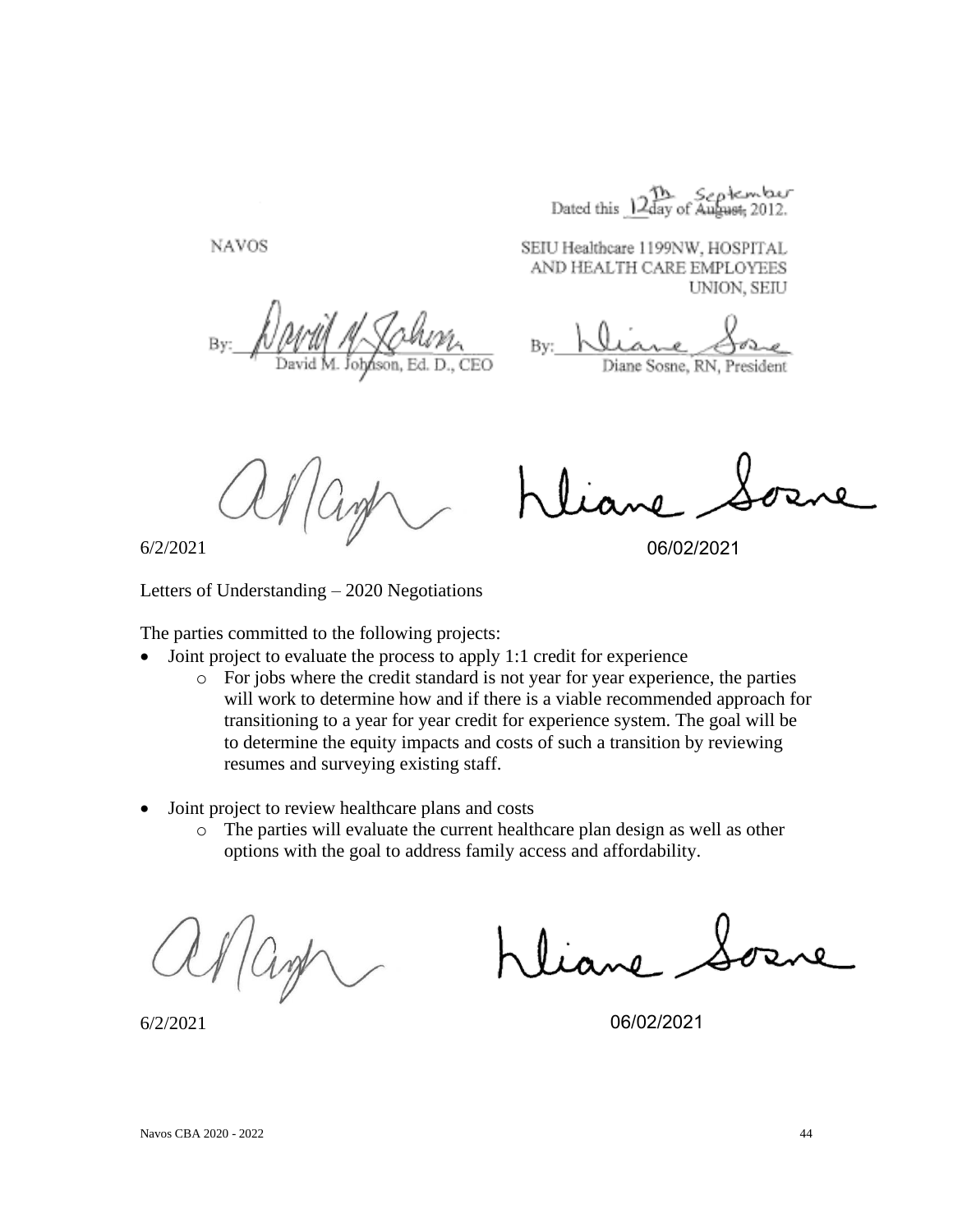| Appendix A. Wage Schedule |
|---------------------------|
|---------------------------|

| MHS 1/           |                         |    | 11/1/2020 |    | 11/1/2021 |
|------------------|-------------------------|----|-----------|----|-----------|
| Transporter      | 1                       | \$ | 18.08     | \$ | 19.09     |
|                  | $\overline{c}$          | \$ | 18.53     | \$ | 19.57     |
|                  | 3                       | \$ | 19.00     | \$ | 20.06     |
|                  | 4                       | \$ | 19.48     | \$ | 20.58     |
|                  | 5                       | \$ | 19.98     | \$ | 21.10     |
|                  | 6                       | \$ | 20.49     | \$ | 21.64     |
|                  | 7                       | \$ | 21.01     | \$ | 22.21     |
|                  | 8                       | \$ | 21.56     | \$ | 22.76     |
|                  | 9                       | \$ | 22.10     | \$ | 23.34     |
|                  | 10                      | \$ | 22.66     | \$ | 23.77     |
|                  | 11                      | \$ | 23.08     | \$ | 24.24     |
|                  | 12                      | \$ | 23.53     | \$ | 24.72     |
|                  | 13                      | \$ | 24.00     | \$ | 25.20     |
|                  | 14                      | \$ | 24.47     | \$ | 25.70     |
|                  | 15                      | \$ | 24.95     | \$ | 26.20     |
|                  | 16                      | \$ | 25.44     | \$ | 26.72     |
|                  | 17                      | \$ | 25.94     | \$ | 27.25     |
|                  |                         |    |           |    |           |
|                  |                         |    |           |    |           |
| MHS <sub>2</sub> |                         |    | 11/1/2020 |    | 11/1/2021 |
|                  | $\mathbf 1$             | \$ | 19.38     | \$ | 20.47     |
|                  | $\overline{\mathbf{c}}$ | \$ | 19.87     | \$ | 20.98     |
|                  | 3                       | \$ | 20.37     | \$ | 21.54     |
|                  | 4                       | \$ | 20.91     | \$ | 22.07     |
|                  | 5                       | \$ | 21.43     | \$ | 22.66     |
|                  | 6                       | \$ | 22.00     | \$ | 23.24     |
|                  | 7                       | \$ | 22.56     | \$ | 23.83     |
|                  | 8                       | \$ | 23.14     | \$ | 24.44     |
|                  | 9                       | \$ | 23.73     | \$ | 25.09     |
|                  | 10 <sup>1</sup>         | Ś  | 24.36     | Ś  | 25.73     |
|                  | 11                      | \$ | 24.98     | \$ | 26.21     |
|                  | 12                      | \$ | 25.45     | \$ | 26.73     |
|                  | 13                      | \$ | 25.95     | \$ | 27.25     |
|                  | 14                      | \$ | 26.46     | \$ | 27.80     |
|                  | 15                      | \$ | 26.99     | \$ | 28.35     |
|                  | 16                      | \$ | 27.52     | \$ | 28.90     |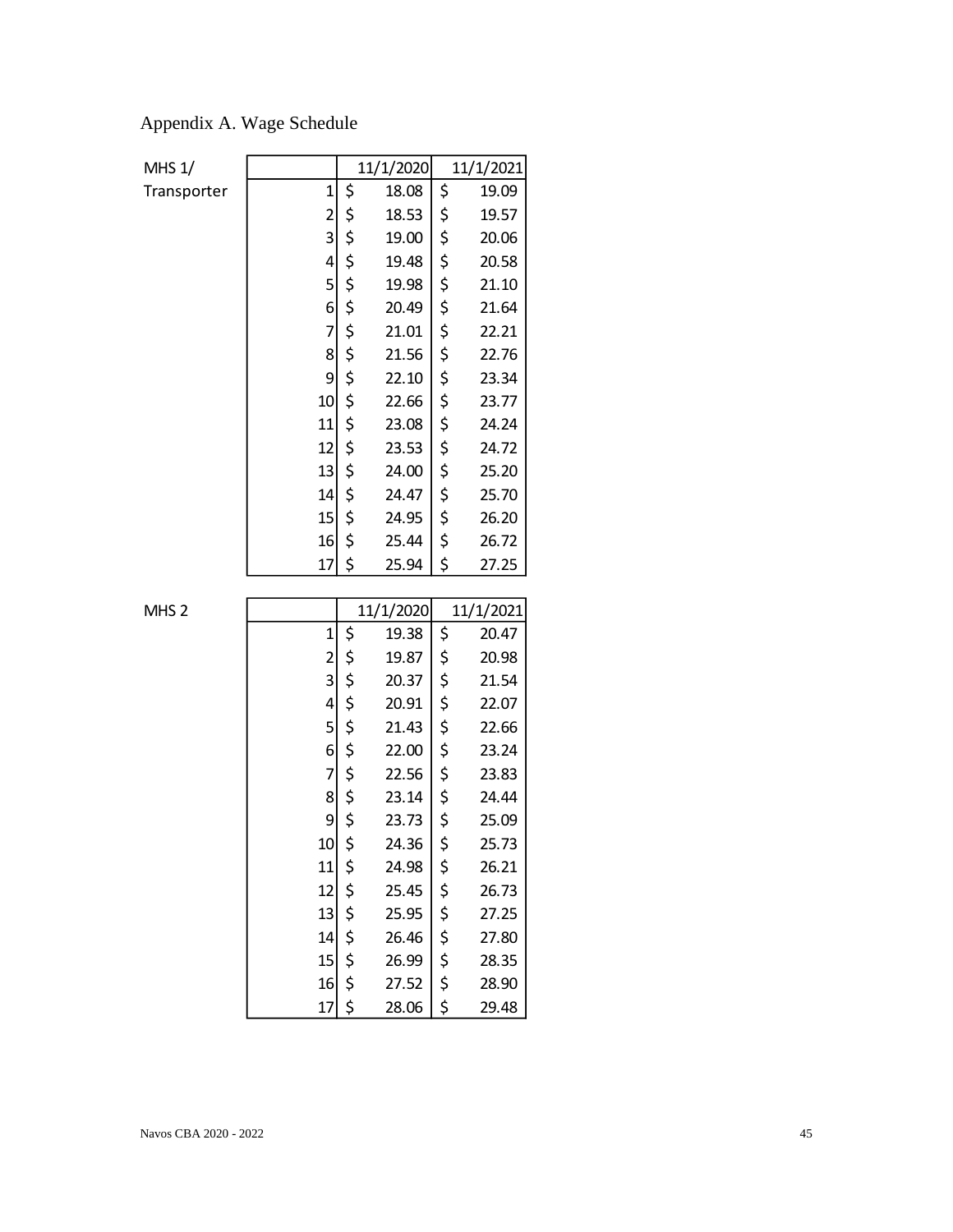| LPN |                | 11/1/2020   | 11/1/2021   |
|-----|----------------|-------------|-------------|
|     | $\mathbf 1$    | \$<br>22.02 | \$<br>23.26 |
|     | $\overline{c}$ | \$<br>22.58 | \$<br>23.83 |
|     | 3              | \$<br>23.14 | \$<br>24.44 |
|     | 4              | \$<br>23.73 | \$<br>25.07 |
|     | 5              | \$<br>24.34 | \$<br>25.70 |
|     | 6              | \$<br>24.95 | \$<br>26.36 |
|     | 7              | \$<br>25.59 | \$<br>27.02 |
|     | 8              | \$<br>26.23 | \$<br>27.71 |
|     | 9              | \$<br>26.90 | \$<br>28.41 |
|     | 10             | \$<br>27.58 | \$<br>28.94 |
|     | 11             | \$<br>28.10 | \$<br>29.52 |
|     | 12             | \$<br>28.66 | \$<br>30.10 |
|     | 13             | \$<br>29.22 | \$<br>30.69 |
|     | 14             | \$<br>29.80 | \$<br>31.30 |
|     | 15             | \$<br>30.39 | \$<br>31.92 |
|     | 16             | \$<br>30.99 | \$<br>32.55 |
|     | 17             | \$<br>31.60 | \$<br>33.19 |
|     | 18             | \$<br>32.22 | \$<br>33.85 |
|     | 19             | \$<br>32.86 | \$<br>34.52 |
|     |                |             |             |

| RN |                | 11/1/2020   | 11/1/2021   |
|----|----------------|-------------|-------------|
|    | $\mathbf{1}$   | \$<br>33.42 | \$<br>34.42 |
|    | $\overline{c}$ | \$<br>34.83 | \$<br>35.87 |
|    | 3              | \$<br>36.18 | \$<br>37.27 |
|    | 4              | \$<br>37.60 | \$<br>38.73 |
|    | 5              | \$<br>39.05 | \$<br>40.22 |
|    | 6              | \$<br>40.32 | \$<br>41.53 |
|    | 7              | \$<br>41.80 | \$<br>43.05 |
|    | 8              | \$<br>43.16 | \$<br>44.45 |
|    | 9              | \$<br>44.61 | \$<br>45.95 |
|    | 10             | \$<br>46.02 | \$<br>47.40 |
|    | 11             | \$<br>47.73 | \$<br>49.16 |
|    | 12             | \$<br>48.52 | \$<br>49.98 |
|    | 13             | \$<br>49.34 | \$<br>50.82 |
|    | 14             | \$<br>50.01 | \$<br>51.51 |
|    | 15             | \$<br>50.69 | \$<br>52.21 |
|    | 16             | \$<br>51.50 | \$<br>53.05 |
|    | 17             | \$<br>52.29 | \$<br>53.86 |
|    | 18             | \$<br>52.79 | \$<br>54.37 |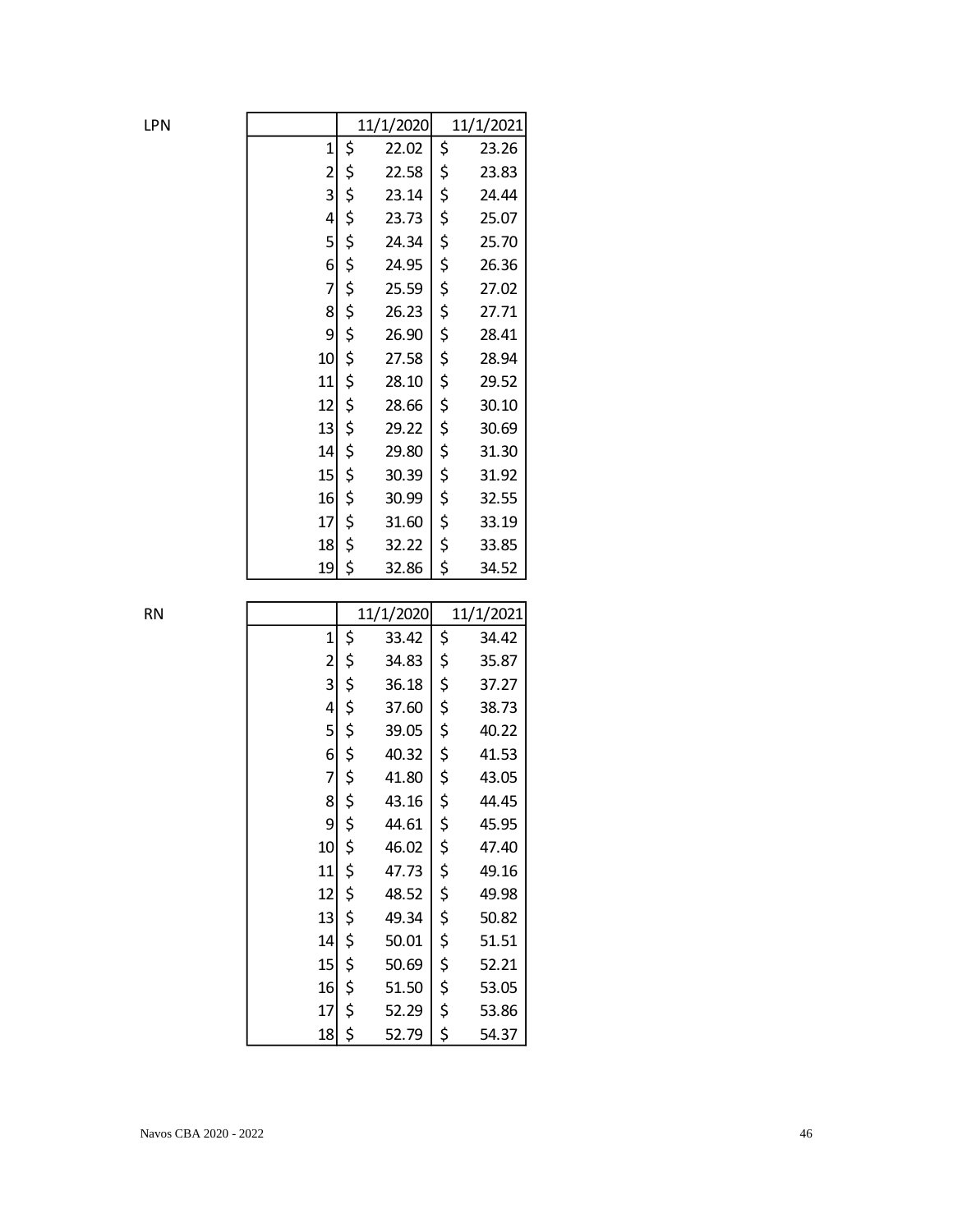| SSC/CCC       |                |          | 11/1/2020 |          | 11/1/2021 |
|---------------|----------------|----------|-----------|----------|-----------|
|               | $\mathbf 1$    | \$       | 26.99     | \$       | 27.66     |
|               | $\overline{2}$ | \$       | 27.72     | \$       | 28.41     |
|               | 3              | \$       | 28.43     | \$       | 29.14     |
|               | 4              | \$       | 29.18     | \$       | 29.91     |
|               | 5              | \$       | 29.95     | \$       | 30.70     |
|               | 6              | \$       | 30.76     | \$       | 31.53     |
|               | 7              | \$       | 31.57     | \$       | 32.36     |
|               | 8              | \$       | 32.39     | \$       | 33.20     |
|               | 9              | \$       | 33.28     | \$       | 34.11     |
|               | 10             | \$       | 34.16     | \$       | 35.01     |
|               | 11             | \$       | 35.08     | \$       | 35.96     |
|               | 12             | \$       | 36.02     | \$       | 36.92     |
|               | 13             | \$       | 36.97     | \$       | 37.89     |
|               | 14             | \$       | 37.95     | \$       | 38.90     |
|               | 15             | \$       | 38.67     | \$       | 39.64     |
|               | 16             | \$       | 39.44     | \$       | 40.43     |
|               | 17             | \$       | 40.22     | \$       | 41.23     |
|               | 18             | \$       | 41.02     | \$       | 42.05     |
|               |                |          |           |          |           |
|               |                |          |           |          |           |
| Adj Therapist |                |          | 11/1/2020 |          | 11/1/2021 |
|               | $\mathbf{1}$   | \$       | 24.11     | \$       | 24.71     |
|               | $\overline{c}$ | \$       | 24.72     | \$       | 25.34     |
|               | 3              | \$       | 25.38     | \$       | 26.01     |
|               | 4              | \$       | 26.04     | \$       | 26.69     |
|               | 5              | \$       | 26.73     | \$       | 27.40     |
|               | 6              | \$       | 27.44     | \$       | 28.13     |
|               | 7              | \$       | 28.17     | \$       | 28.87     |
|               | 8              | \$       | 28.93     | \$       | 29.65     |
|               | 9              | \$       | 29.67     | \$       | 30.41     |
|               | 10             | \$       | 30.45     | \$       | 31.21     |
|               | 11             | \$       | 31.27     | \$       | 32.05     |
|               | 12             | \$       | 31.87     | \$       | 32.67     |
|               | 13             | \$       | 32.50     | \$       | 33.31     |
|               | 14             | \$       | 33.14     | \$       | 33.97     |
|               | 15             | \$       | 33.80     | \$       | 34.65     |
|               | 16             | \$       | 34.46     | \$       | 35.32     |
|               | 17             | \$<br>\$ | 35.15     | \$<br>\$ | 36.03     |